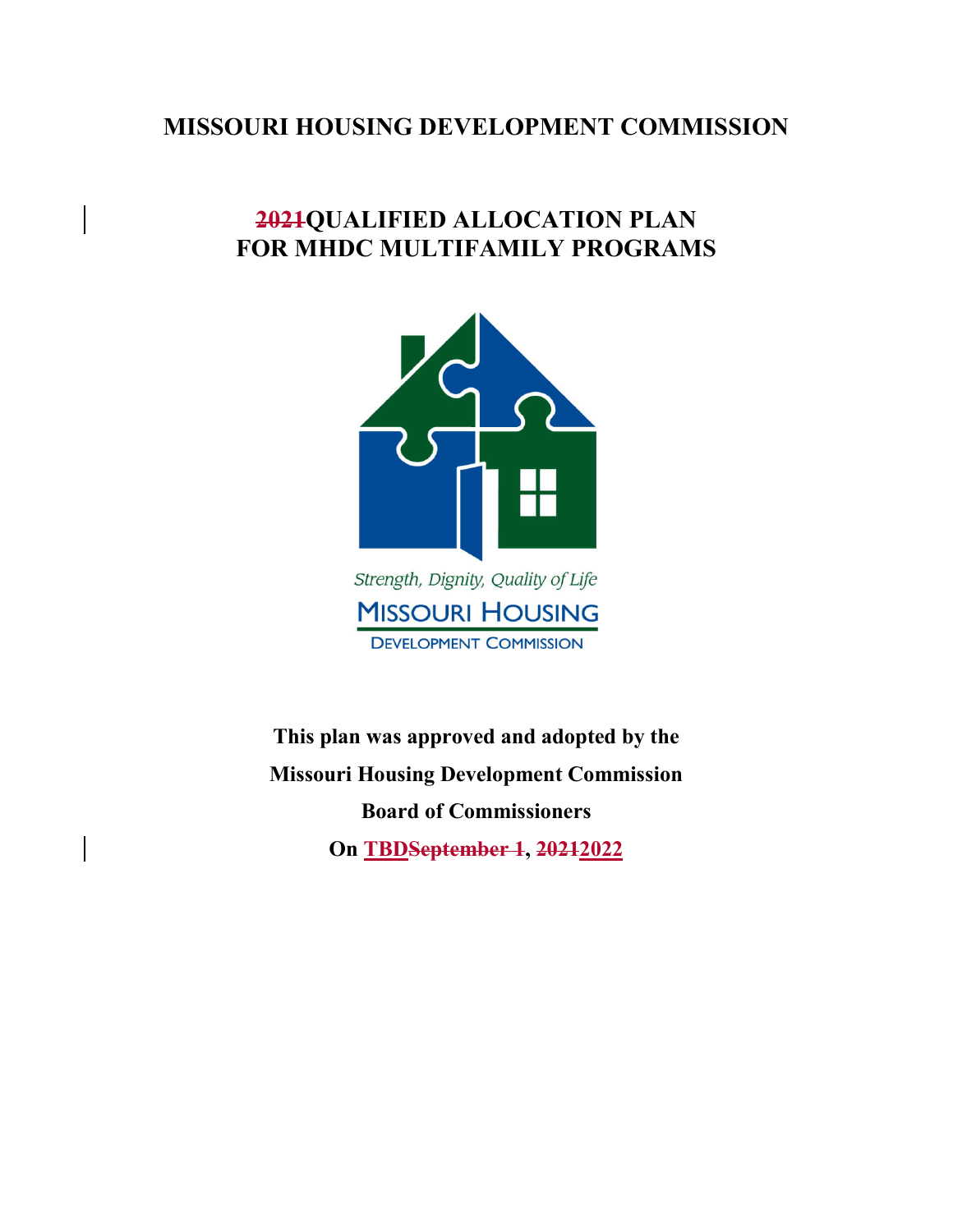# 2021 Qualified Allocation Plan Table of Contents

| $\mathbf{C}$ . |  |
|----------------|--|
| D.             |  |
| Ε.             |  |
| F.             |  |
|                |  |
|                |  |
| B.             |  |
|                |  |
|                |  |
|                |  |
|                |  |
| B.             |  |
| $C_{\cdot}$    |  |
|                |  |
|                |  |
| $A_{1}$        |  |
| <b>B.</b>      |  |
| $C_{\cdot}$    |  |
| D.             |  |
| Ε.             |  |
| F.             |  |
| G.             |  |
|                |  |
|                |  |
| A.             |  |
| <b>B.</b>      |  |
| C.             |  |
| D.             |  |
|                |  |
| Ε.             |  |
| F.             |  |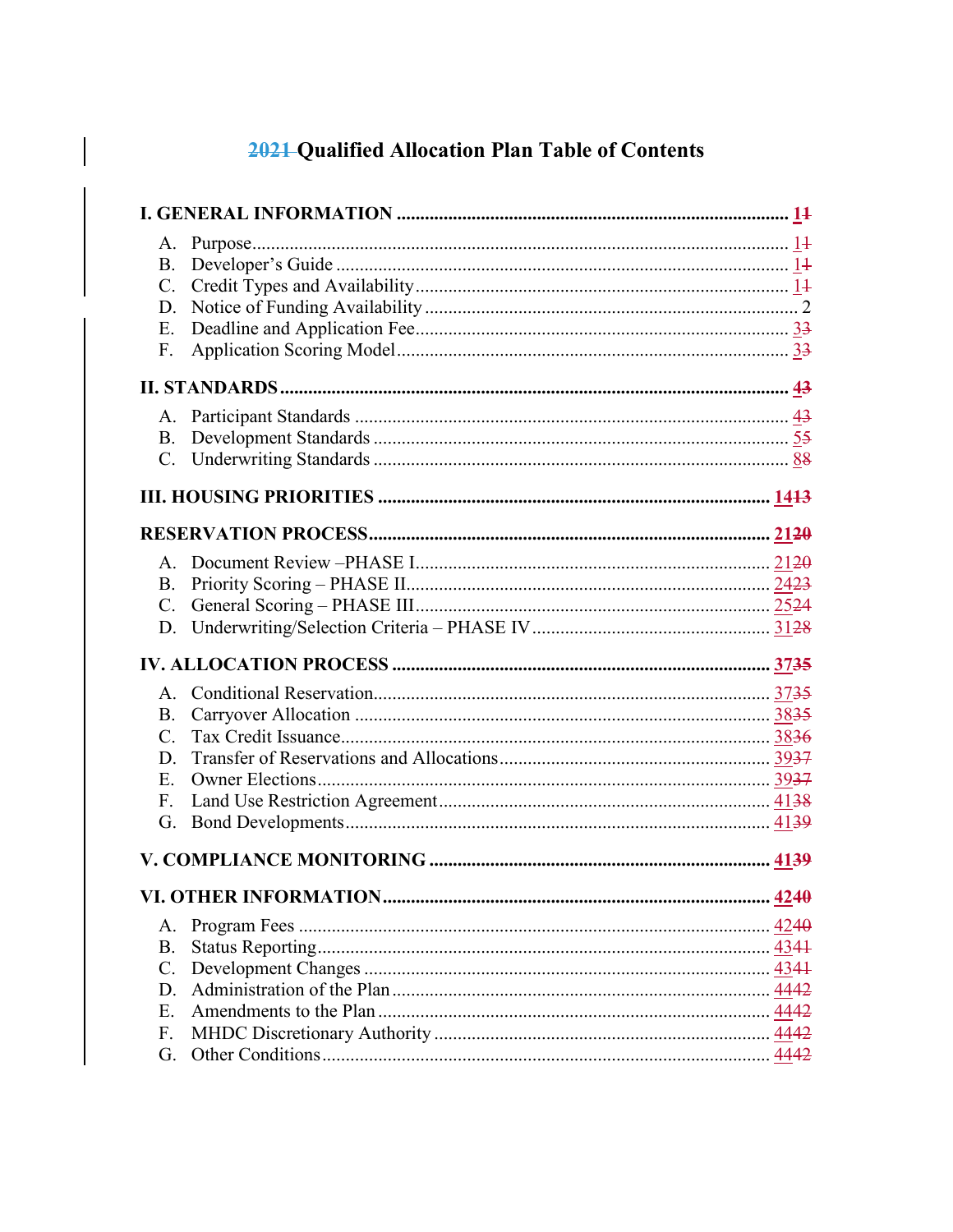# **I. GENERAL INFORMATION**

### **A. Purpose**

The Missouri Housing Development Commission ("MHDC") has been designated by the Governor of the state of Missouri as the "Housing Credit Agency" for the State. This designation gives MHDC the responsibility of administering the Federal Low Income Housing Tax Credit Program ("Federal LIHTC") established by the Tax Reform Act of 1986 and codified as Section 42 of the Internal Revenue Code, as amended (the "Code"). MHDC also administers the State Low Income Housing Tax Credit Program ("State LIHTC") under Sections 135.3500-363 et seq. of the Missouri Revised Statutes, as amended (the "State Act").

One of the statutory duties of MHDC as the Housing Credit Agency is to prepare a Qualified Allocation Plan (the "Plan"). The purpose of the Plan is to set forth the process that MHDC will use to administer the Federal LIHTC, State LIHTC, and other MHDC multifamily funding.

MHDC's goal is to use the Federal LIHTC and State LIHTC as a financial incentive for the creation and maintenance of quality market-appropriate affordable housing that strengthens the communities and lives of Missourians.

### **B. Developer's Guide**

MHDC has created the Developer's Guide for MHDC Multifamily Programs ("Developer's Guide") to serve as a detailed resource regarding the principles and procedures governing all MHDC rental production programs including, but not limited to, the Federal LIHTC and State LIHTC. The Developer's Guide is a supplement to this Plan. Throughout the course of this Plan, the Developer's Guide is referenced as a source to gain more information regarding specific topics.

# **C. Credit Types and Availability**

There are two types of Federal LIHTC and State LIHTC available in Missouri, the "9% Credit" and the "4% Credit."

### **9% Credit**

For purposes of this Plan and the Developer's Guide, the cumulative amount of both Federal and State 9% Credits MHDC can allocate for any calendar year shall be known as the "Annual 9% Credit Authority." Developments applying for an allocation under the Annual 9% Credit Authority receive what is commonly known as the 9% Credit. The 9% Credit includes any 70% present value credit and any 30% present value credit for qualified existing buildings which also will use the 70% present value credit.

The total amount of Federal 9% Credit available in any one year is specified by the Code in  $\frac{842(h)(3)(C)}{2}$ , and is known as the "State Housing Credit Ceiling." The State Housing Credit Ceiling is generally equal to the sum of the following:

- a. Per Capita Credits. Calculated based on the state population and the per capita rate set by the IRS.
- b. Carry Forward Credits. Should MHDC be unable to allocate all allotted 9% Credits in any one year, the unused credits will be carried forward for allocation in the succeeding year.
- b.c. Returned Credits. Credits that are returned from developments that received an allocation in previous years may be made available for allocation in the year the credits are returned or the succeeding year if returned after September 30.
- d. National Pool Credits. If MHDC is able to allocate the entire amount of Federal 9% Credits available in any one year, Missouri may receive additional credits from the pool of credits returned by other states ("National Pool"), if available.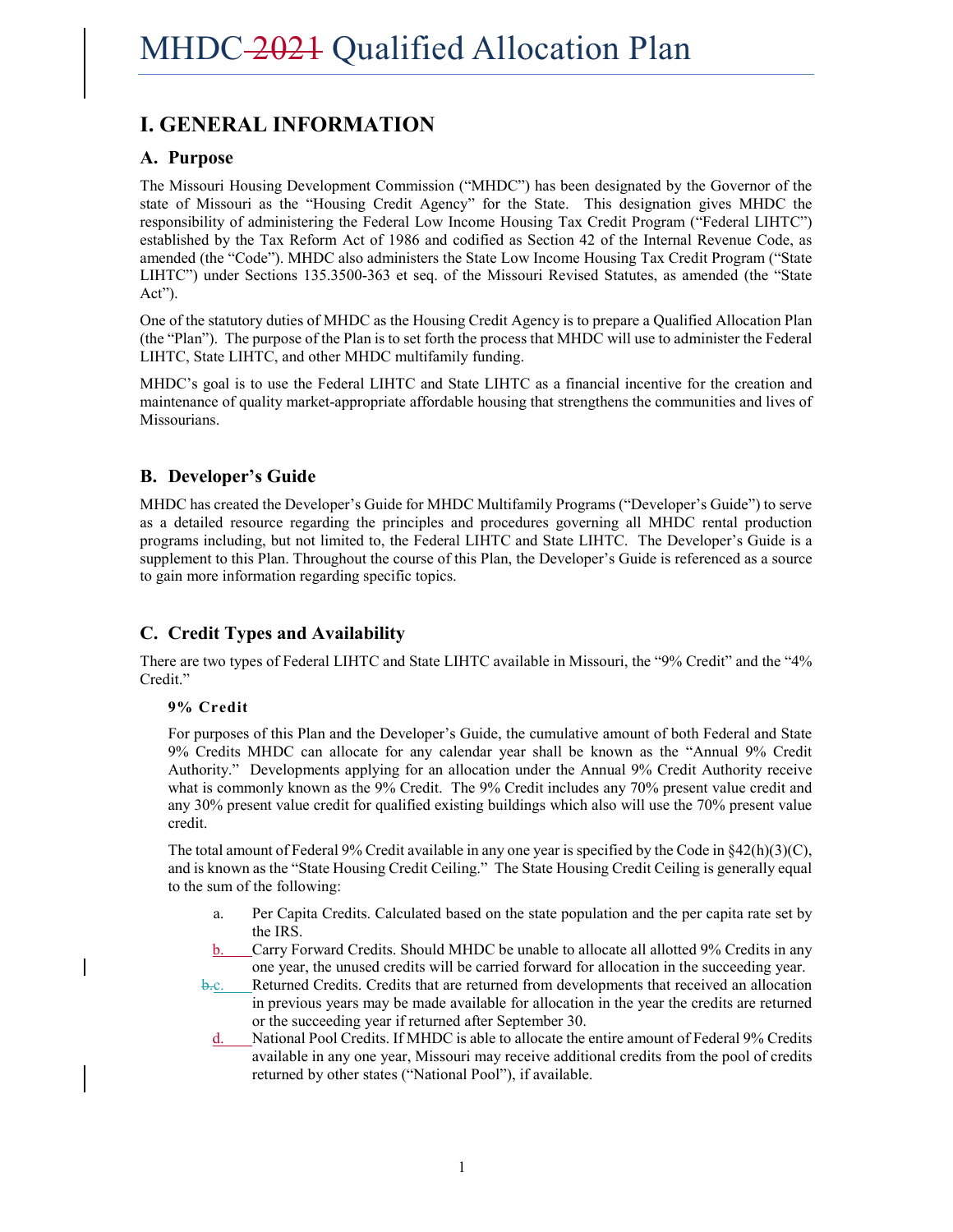The State LIHTC was established by the State Act which provides that any development eligible for a Federal LIHTC allocation is eligible for a State LIHTC allocation. State LIHTC up to an amount equal to seventy percent (70%) of the available and authorized Federal LIHTC allocation amount may be authorized under this Plan. The amount of State LIHTC authorized for a development cannot exceed the Federal LIHTC amount authorized. For any given development, MHDC shall determine, in its sole discretion, the amount of State LIHTC (if any) necessary for the financial feasibility of the development and shall make allocations of State LIHTC based on that determination.

Up to one-hundred percent (100%) of the available Federal nine percent (9%) LIHTC formula allocation to Missouri that is calculated for 2022; and up to fifty percent (50.0%) of the available Federal nine percent (9%) LIHTC formula allocation to Missouri that is calculated for 2023 may be administered and authorized by MHDC pursuant to this multi-year Plan, as stated in the published Notice of Funding Availability (NOFA). The State nine percent (9%) LIHTC administered and authorized by MHDC pursuant to this multi-year Plan shall not exceed seventy percent (70%) of the available Federal nine percent (9%) calculated formula allocation to Missouri for 2022.

The anticipated amount of the Annual 9% Credit Authority for Missouri will be announced in the NOFA (defined herein) to precede the application round.

#### **4% Credit**

Under §42(h)(4) of the Code, developments financed with tax-exempt private activity bond volume cap ("Bond Developments") may be eligible to receive the "4% Credit." The 4% Credit includes the 30% present value credit for federally subsidized buildings that feature eligible basis financed by any obligation, the interest on which is exempt from federal tax and any 30% present value credit for the qualified existing buildings of Bond Developments. For any given development, MHDC shall determine, in its sole discretion, the amount of State LIHTC (if any) necessary for the financial feasibility of the development and shall make allocations of State LIHTC based on that determination.

While the NOFA will not establish a ceiling or annual authority for the Federal 4% Credit, the amount of State 4% Credits available for Bond Developments is currently capped at \$3 million per fiscal year. The amount of State 4% Credits may be reduced by the state legislature, making any allocation subject to change in the authorizing statute. MHDC, in its sole discretion, may choose to allocate no State 4% Credits or State 4% Credits in an amount up to the imposed statutory limit, as it deems necessary for the financial feasibility of the development.

#### **State LIHTC Accelerated Redemption Pilot Program**

MHDC has established a pilot program for developments that wish to accelerate redemption of State LIHTC ("AR Applications"). Up to fifty (50) percent of the total credits recommended by staff and approved by the MHDC Board may be selected for this pilot program, which shall only be open to developments that elect in their application to participate in this accelerated redemption pilot. AR Applications are subject to the same review as general pool standard redemption applications, including, but not limited to, all four phases of the reservation process as set out in this QAP. Developers may submit two separate applications in order to apply for both the accelerated redemption pilot program and also under the general pool of standard redemption for State LIHTC. For applicants submitting two applications for this purpose, only one application fee is required.

State LIHTC for developments selected for this accelerated redemption pilot program will be issued so that the annual State LIHTC amount available for redemption in the first five (5) years of the tax credit redemption period will be equal to the annual issuance amount of the allocated Federal LIHTC. The remainder of State LIHTC will be issued where the remaining balance of State LIHTC will be equally distributed annually over the remaining years of the tax credit redemption period.

### **D. Notice of Funding Availability**

The Multifamily Rental Housing Production Program's Notice of Funding Availability (the "NOFA"), will be published immediately following the Commission's formal approval of the 2021 Plan and the proposed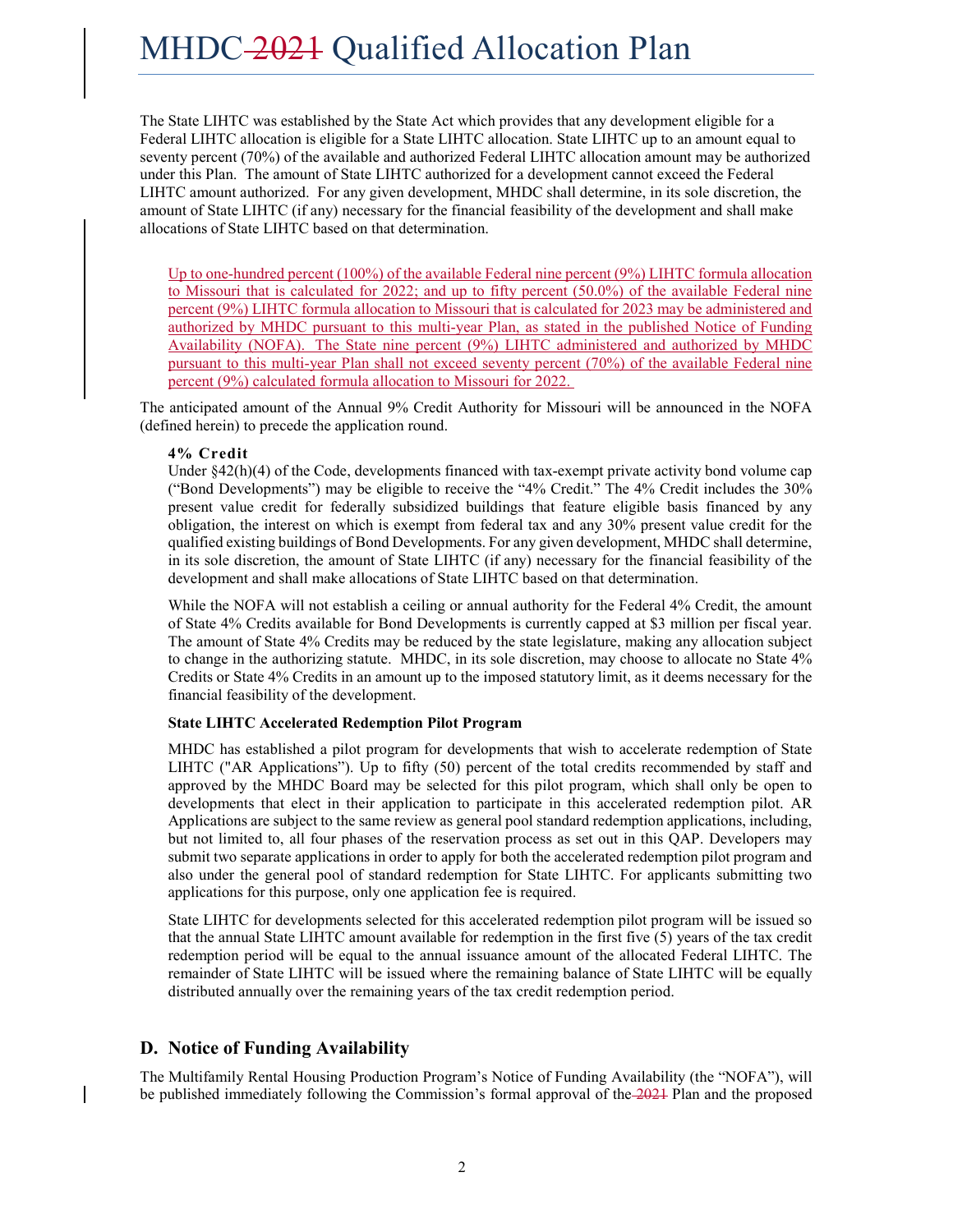2021 NOFA. The NOFA will describe the types and amounts of funding available and the due date for applications. In addition to tax credits, the NOFA will reflect funding from the following sources: MHDC Fund Balance, HOME, and National Housing Trust Fund. In addition, the NOFA may reflect additional funding that may be made available to, and administered by, MHDC through any other source. Any such additional funding will be detailed in the NOFA. The NOFA will be published to MHDC's website: http://www.mhdc.com/nofa/default.htm. MHDC may also publish a separate NOFA for 4% Credits (if any, the 4% NOFA).

To be considered for a 9% Credit or 4% Credit allocation, an application must be submitted in accordance with this Plan, the NOFA or 4% NOFA (as applicable), and the Developer's Guide. MHDC shall have the right to consider any application for 4% Credits for a potential allocation of 9% Credits if the application meets the requirements and competes successfully with other 9% Credit applications. Similarly, MHDC may consider any application for 9% Credits for a potential allocation of 4% Credits.

MHDC will set forth the protocol and timing for the submission of applications in the Developer's Guide, as it may be amended from time-to-time. MHDC accepts applications for its main NOFA cycle once per allocation year followed by a second NOFA round for 4% Credit applications prior to the end of the fiscal year, at the discretion of MHDC. MHDC may elect to accept applications for 4% Credits that do not include a request for other MHDC-administered funds on a rolling basis from October 01,  $20212022 -$  August 31, 202342. Should MHDC elect to accept any applications on a rolling basis, such election will be set forth in the 4% NOFA. Please note that MHDC-administered funds include State LIHTC. MHDC reserves the right to establish subsequent NOFAs and application rounds as it determines necessary.

Approval of 9% Credit applications and 4% Credit applications will take place at a public Commission meeting, notice of which shall be made in accordance with the provisions of RSMo §610 including, but not limited to, being posted on the MHDC website. A Conditional Reservation Agreement describing the amount(s) of funding approved and the MHDC requirements that accompany such funding approval will be issued shortly after formal Commission approval.

### **E. Deadline and Application Fee**

- 1. **Deadline**. The Application deadline for 2021 this Plan is **TBDOetober 8**, 2021 2022. All deadlines are subject to change should the NOFA or the 4% NOFA need to be revised or modified or as deemed necessary in the sole discretion of MHDC. Applications must be completed and all physical application materials must be received in MHDC's Kansas City office (920 Main Street, Suite 1400, Kansas City, Missouri 64105) according to the deadline and terms established in the applicable NOFA. Any applications received after the deadline will be returned to the applicant without consideration. This includes late arrivals for any reason including, but not limited to, courier or delivery error. Early submission is strongly encouraged.
- 2. **Application Fee**. All applicants for MHDC financing under this Plan and NOFA and/or 4% NOFA must submit an application fee with each application. The application fee is non-refundable and if any application fee is returned for any reason, the application will be rejected. The applicable fees are:
	- a. Nonprofit Priority Application Fee. Proposals that qualify for the Nonprofit Priority (as detailed in Section III below) and request consideration under that priority owe a \$750 application fee. This does not include Bond Developments, which must pay the standard application fee.
	- b. Standard Application Fee. All applications that do not qualify for the Nonprofit Priority owe a \$2,000 application fee.

Exception: Applicants submitting proposals for a property listed publicly by MHDC as real estate owned and available for public bid are not required to submit an application fee.

### **F. Application Scoring Model**

For 2021this Plan, as an additional aid in awarding 9% and 4% LIHTCs, MHDC will use an evaluation rubric against which applications shall be scored. The model is described in detail within this Plan and further information and guidance is included in the Developer's Guide.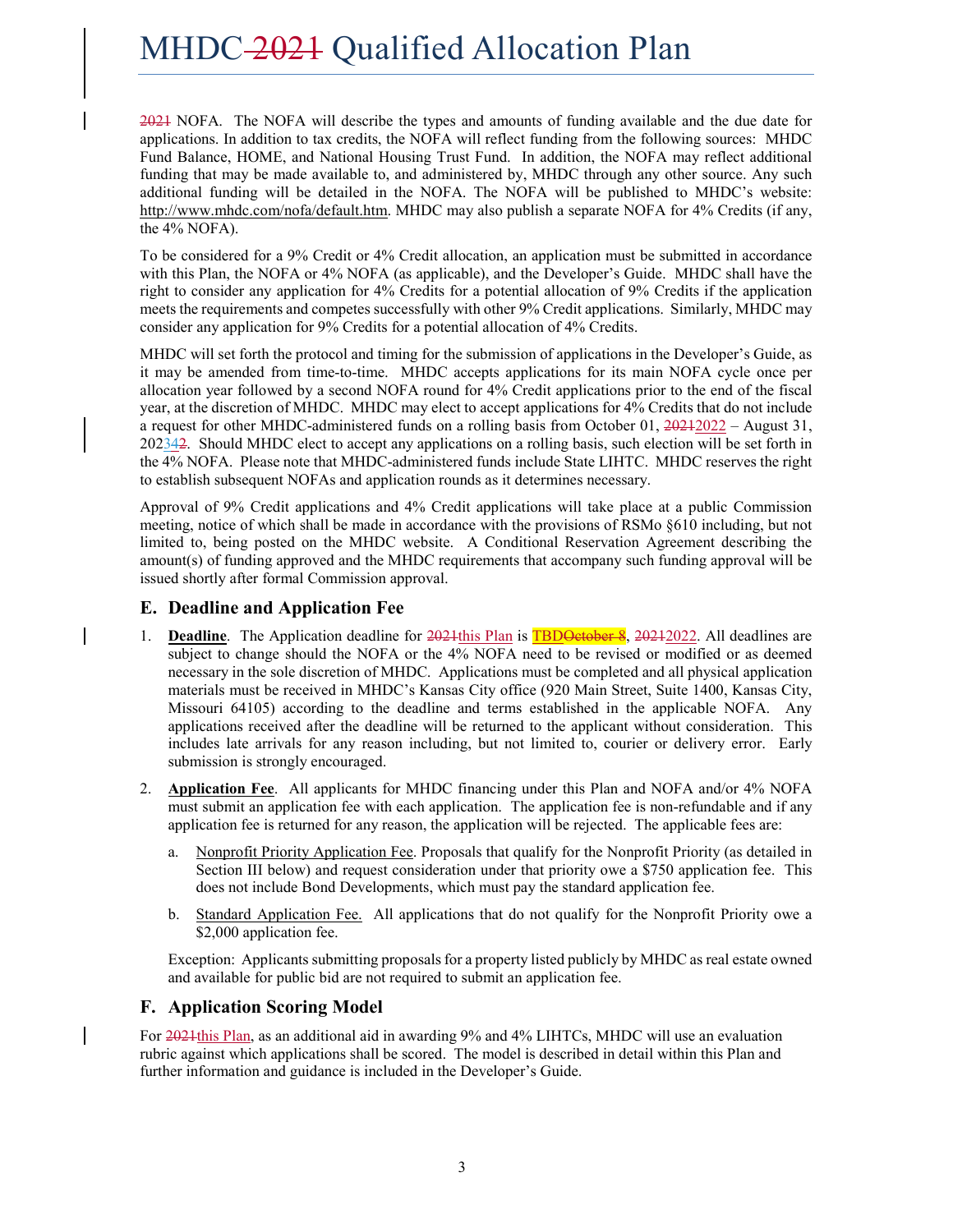# **II. STANDARDS**

### **A. Participant Standards**

All participants must be in good standing with MHDC. In addition to satisfactory previous performance, participants must be aware that:

- 1. All identities of interest between members of the development team must be documented to MHDC's satisfaction. These include, but are not limited to, identities of interest between a property/land seller and purchaser and identities of interest between any two or more development team members such as developer(s), general partner(s), syndicator(s), investor(s), lender(s), architect(s), general contractor(s), sub-contractor(s), attorney(s), management agent(s), etc.
- 2. All participants must adhere to all federal, state, and local laws, as well as any and all applicable regulations, guidance, revenue rulings and the like as may be promulgated by the IRS, HUD, or any other federal or state agency. Participants are solely responsible for ensuring their own compliance with any such laws, regulations, and guidance, and are encouraged to seek the advice of their own legal counsel with respect to such compliance.
- 3. Any individual or entity awarded Federal LIHTC and/or State LIHTC which does not buy and sell LIHTC from unrelated awardees cannot resell their ownership interest (or any Federal LIHTC and/or State LIHTC flowing therefrom) for an amount greater than their contribution to the development, unless the full gain from the sale directly benefits the development, as reflected in the sources and uses. Any individual or entity which violates this provision may, in the sole discretion of MHDC, be barred from further participation in any MHDC rental production programs.
- 4. When available and feasible, best efforts must be employed to use local vendors, suppliers, contractors, and laborers.
- 5. MHDC has established an MBE/WBE Initiative (as detailed in the Developer's Guide) which encourages involvement of businesses certified as a Minority Business Enterprise (MBE) and/or Woman Business Enterprise (WBE) under a business certification program by a municipality, the state of Missouri, or other certifying agency, as deemed appropriate by MHDC in consultation with the State of Missouri Office of Equal Opportunity.
- 6. All participants must agree to abide by the MHDC Workforce Eligibility Policy, as the same may be amended from time-to-time.
- 7. Pursuant to the Fair Housing Act (42 U.S.C. 3601 et seq., and including any and all regulations and guidance promulgated by HUD thereunder), discrimination on the basis of race, color, religion, national origin, sex, disability or familial status is strictly prohibited. In addition to prohibiting discrimination, the Fair Housing Act also imposes an obligation to affirmatively further the goals of the Fair Housing Act. MHDC is fully committed to affirmatively furthering fair housing by taking meaningful actions to promote fair housing choice, overcome patterns of segregation, and eliminate disparities in access to opportunity, and consequently, MHDC will consider the extent to which a certain development affirmatively furthers fair housing when deciding which developments should be recommended for funding.
- 8. In addition to the requirements set forth in Paragraph 7, above, and also in addition to any other requirements set forth in federal, state, or local law, the Commission requires occupancy of housing financed or assisted by MHDC be open to all persons, regardless of race, color, religion, national origin, ancestry, sex, age, disability, actual or perceived sexual orientation, gender identity, marital status, or familial status. Also, contractors and subcontractors engaged in the construction or rehabilitation of such housing shall provide equal opportunity for employment without discrimination as to race, color, religion, national origin, ancestry, sex, age, disability, actual or perceived sexual orientation, gender identity, marital status, or familial status.
- 9. The applicant must provide evidence that the chief executive officer (or the equivalent) of the local jurisdiction within which the development is located has been notified of the application submitted. Examples of executive officers or their equivalents can be found in MHDC's Developer's Guide.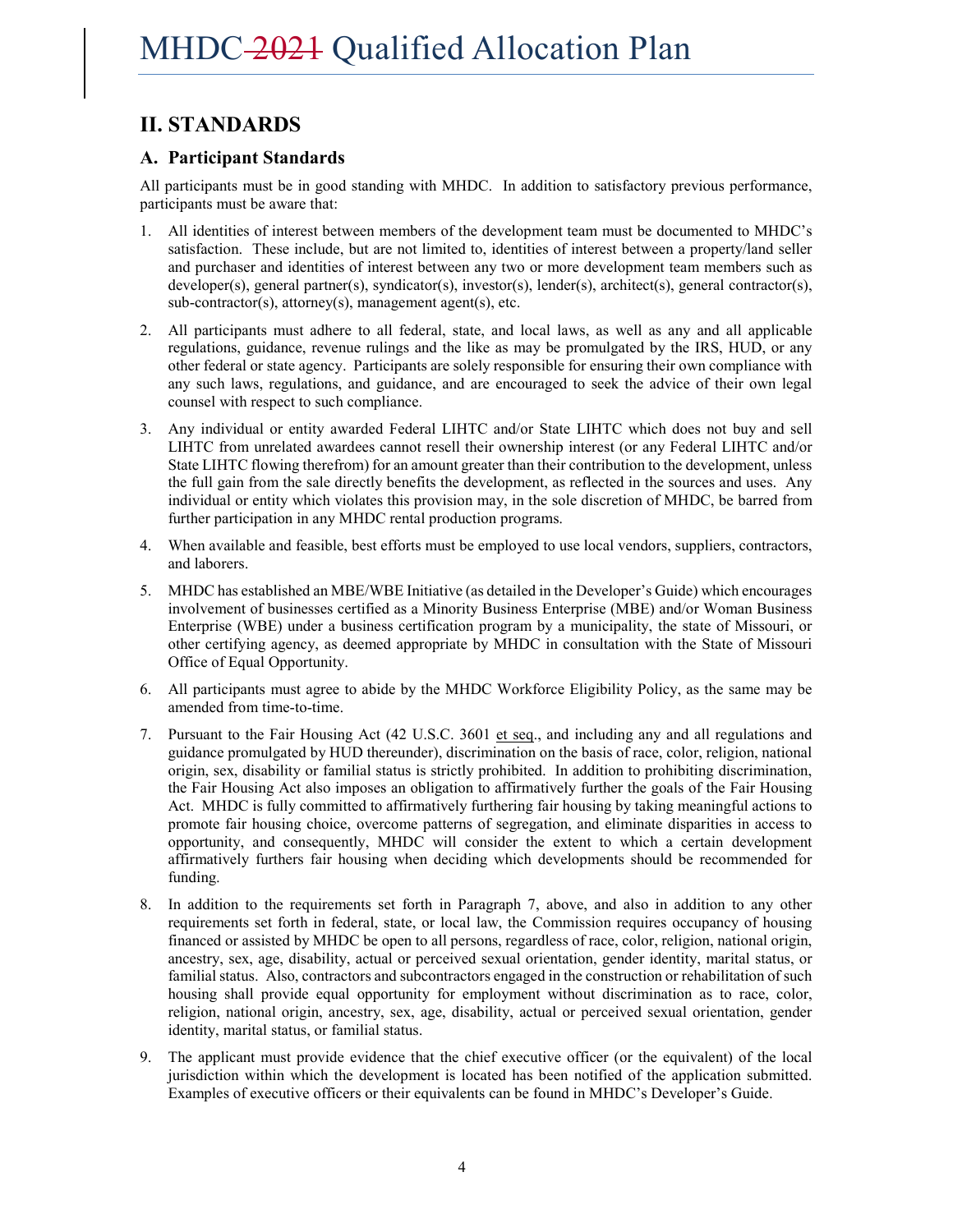10. Pursuant to MHDC's adopted Standards of Conduct, criteria has been established upon which individuals and/or entities may be suspended or debarred from future participation in MHDC sponsored programs (4 CSR 170 8.010-8.160, as may be amended from time-to-time).

### **B. Development Standards**

All MHDC-financed developments (defined as a development receiving one or more of the following: Federal LIHTC, State LIHTC, an MHDC Fund Balance loan, an MHDC HOME loan, an MHDC HOME grant, or an MHDC NHTF loan) are required to:

- 1. Comply with the MHDC Design/Construction Compliance Guidelines (MHDC Form 1200), as may be amended from time-to-time.
- 2. Comply with all applicable local, state and federal ordinances and laws including, but not limited to:
	- a. Local zoning ordinances.
	- b. The construction code utilized by the local government unit where the development is located. In the absence of locally adopted codes, the International Building Code (2018), the International Plumbing Code (2018), the International Mechanical Code (2018), the National Electrical Code (2017), and/or the International Residential Code (2018) must be used. On a case by case basis, and upon the review of a formal waiver request submitted by an applicant, MHDC may in its sole discretion review exceptions to some of the requirements under the applicable Code. MHDC recommends the waiver be requested and approved before application submission.
	- c. The Fair Housing Act of 1968, as amended. In addition, proposals receiving federal, state, county, or municipal funding may be required to comply with the Architectural Barriers Act of 1968, Section 504 of the Rehabilitation Act of 1973, and the Americans with Disabilities Act, all as amended.
	- d. If applicable, the Federal Uniform Relocation Assistance and Real Property Acquisition Policies Act of 1970 ("URA") and/or Missouri Revised Statute 523.205.
	- e. If applicable, The Lead Paint Poisoning Prevention Act, HUD Guidelines for the Evaluation and Control of Lead Based Paint in Housing, and the MHDC Lead Based Paint Policy.
- 3. All developments with twelve (12) or more units are required to have a minimum of 5% of the units (rounded up to the nearest whole number) designed in compliance with one of the nationally recognized standards for accessibility to wheelchair users and an additional 2% of the units (rounded up to the nearest whole number) usable by those with hearing or visual impairments.
- 4. All new construction projects, regardless of number of units, shall be designed and constructed in accordance with the principles of universal design, as detailed in MHDC Form 1200, Design/Construction Compliance Guidelines. This requirement is in addition to the requirement for accessibility of persons with mobility, hearing and/or visual impairments as outlined in item #3 above.
- 5. In all rehabilitation proposals, the scope of work shall address work to be done in all units within the development. Should any unit not require work, documentation as such must be noted in the scope of work. No units shall be left unaddressed.
- 6. Rehabilitation developments with special needs permanent supportive housing set-aside units must meet item #3 above and must increase the number of units incorporating the principles of universal design to a percentage equal to or greater than the special needsPermanent Supportive Housing set-aside percentage. The requirements set forth in #3 above for accessibility, hearing, and visual impairments can be included in the units incorporating universal design.
- 7. Provide facilities, amenities, and equipment appropriate for the population being served by the development.
- 8. Be designed to meet the established construction budget and utilize construction materials that extend the longevity of the building including materials, products, and equipment which are more durable than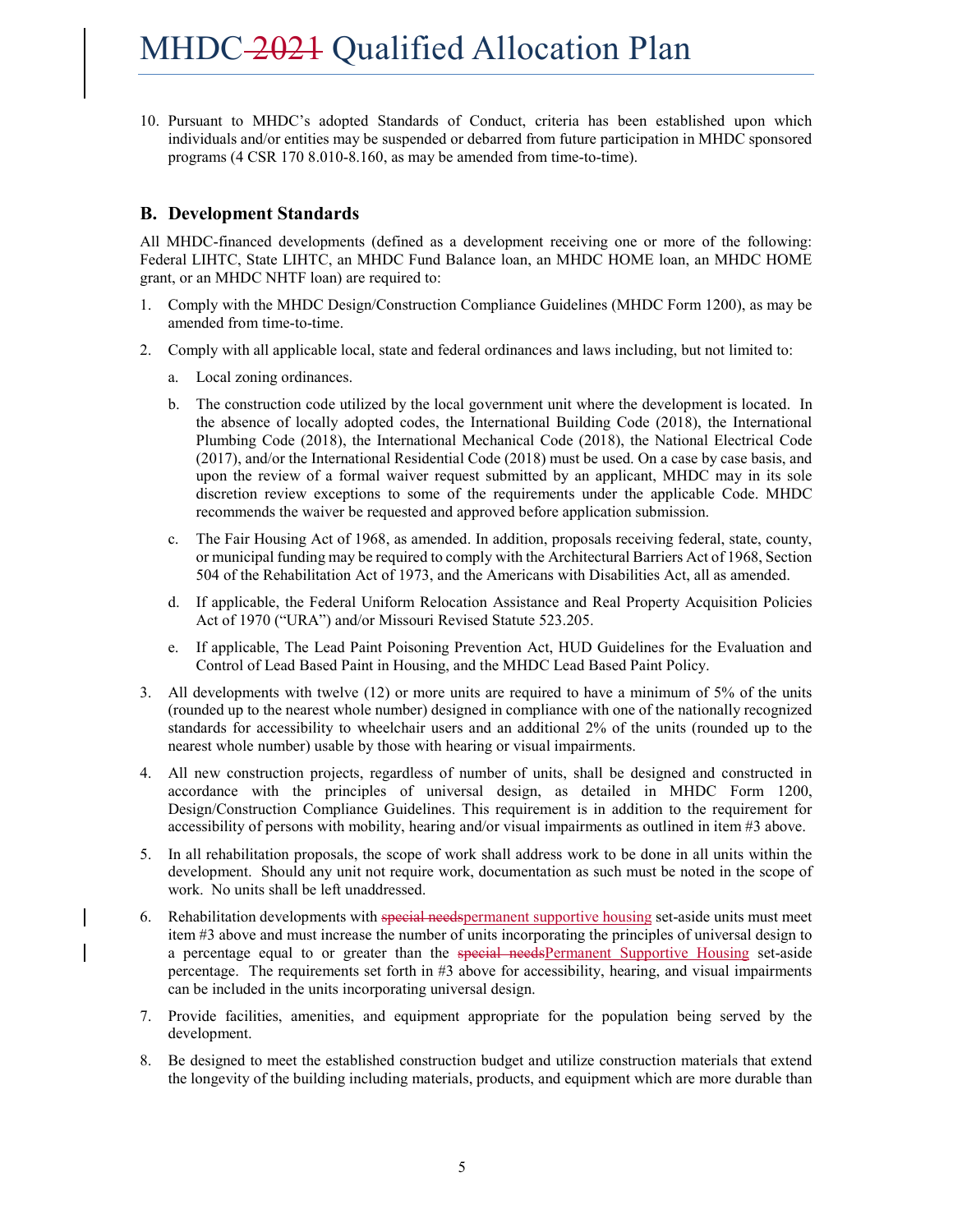standard construction materials. Products must clearly reflect upgrades from standard construction grades and be economical to maintain.

- 9. If the development involves new construction, utilize sustainable building techniques and materials to meet the current standards of one of the certification levels of the following green building rating systems: Enterprise Green Communities, any of the LEED rating systems, or the National Green Building Standard (ICC 700 or "NGBS"). In addition, to meet the sustainable housing requirement, the applicant must:
	- a. Demonstrate at the time of application, Firm Submission (as defined in the Developer's Guide), and construction completion that the development will meet or has met the design and construction requirements for any certification level offered by the three accepted rating systems. The development is not required to receive formal certification, but any new construction projects must be designed and built in such a manner that it could receive formal certification. Green building criteria utilized must be clearly documented for MHDC staff's review and confirmation.
	- b. Have at least one development team member who is an accredited green building professional with proven experience in sustainable design and/or construction. The team member must be a LEED AP®, LEED Green Associate™ or a Certified Green Professional™. If the development is not being formally certified, the development team member must document the pledged green building standards with pictures, provide a signed and scored scoring tool, and a brief narrative during the construction process.

If a development involves rehabilitation, applicants are required to conduct pre-development testing and energy audits of existing buildings to identify energy savings opportunities. The minimum standard for energy audits is ASHRAE Level 1. The analysis can be a stand-alone document, or incorporated in either the Physical or Capital Needs Assessment reports provided it is in a separate section by itself, and must be prepared by an assessor/rater certified through the Building Performance Institute (BPI), Residential Energy Services Network Home Energy Ratings Systems (RESNET), or ENERGY STAR. The energy audit will be submitted with the initial application for the project.

- 10. All applications for MHDC funding must establish the development will include sufficient broadband infrastructure in accordance with Narrowing the Digital Divide through Installation of Broadband Infrastructure in New Construction and Substantial Rehabilitation of Multifamily Rental Housing, 81 FR 92626 (the "HUD Broadband Rule"). Applicants are encouraged to review the HUD Broadband Rule and to seek the advice of counsel to determine compliance. The application should specifically address compliance with the HUD Broadband Rule in the narrative and should describe in sufficient detail how the particular development will comply with the HUD Broadband Rule.
- 11. Have contracts that are both reasonable and competitively priced for both hard and soft costs. Copies of the contracts must be provided to MHDC.
- 12. Commit to contract with Section 3 businesses as may be dictated by regulations tied to federal funding sources and as more thoroughly set out in the Developer's Guide. If required by such federal funding sources, a Section 3 Plan (as defined in the Developer's Guide) signed by the owner/developer and the general contractor must be reviewed and approved by MHDC staff prior to Firm Commitment issuance.
- 13. MBE/WBE Participation Standard is set at a minimum of 10% for MBEs and 5% for WBEs for both hard and soft costs. This applies to developments with more than six (6) units. The Participation Standard may be satisfied by MBE/WBE businesses providing competitively-priced services/materials in the following categories:
	- Hard costs for the actual physical cost of construction, which include, but are not limited to, general contracting, grading, extensive environmental abatement, excavation, concrete, paving, framing, electrical, carpentry, roofing, masonry, plumbing, painting, asbestos removal, trucking and landscaping.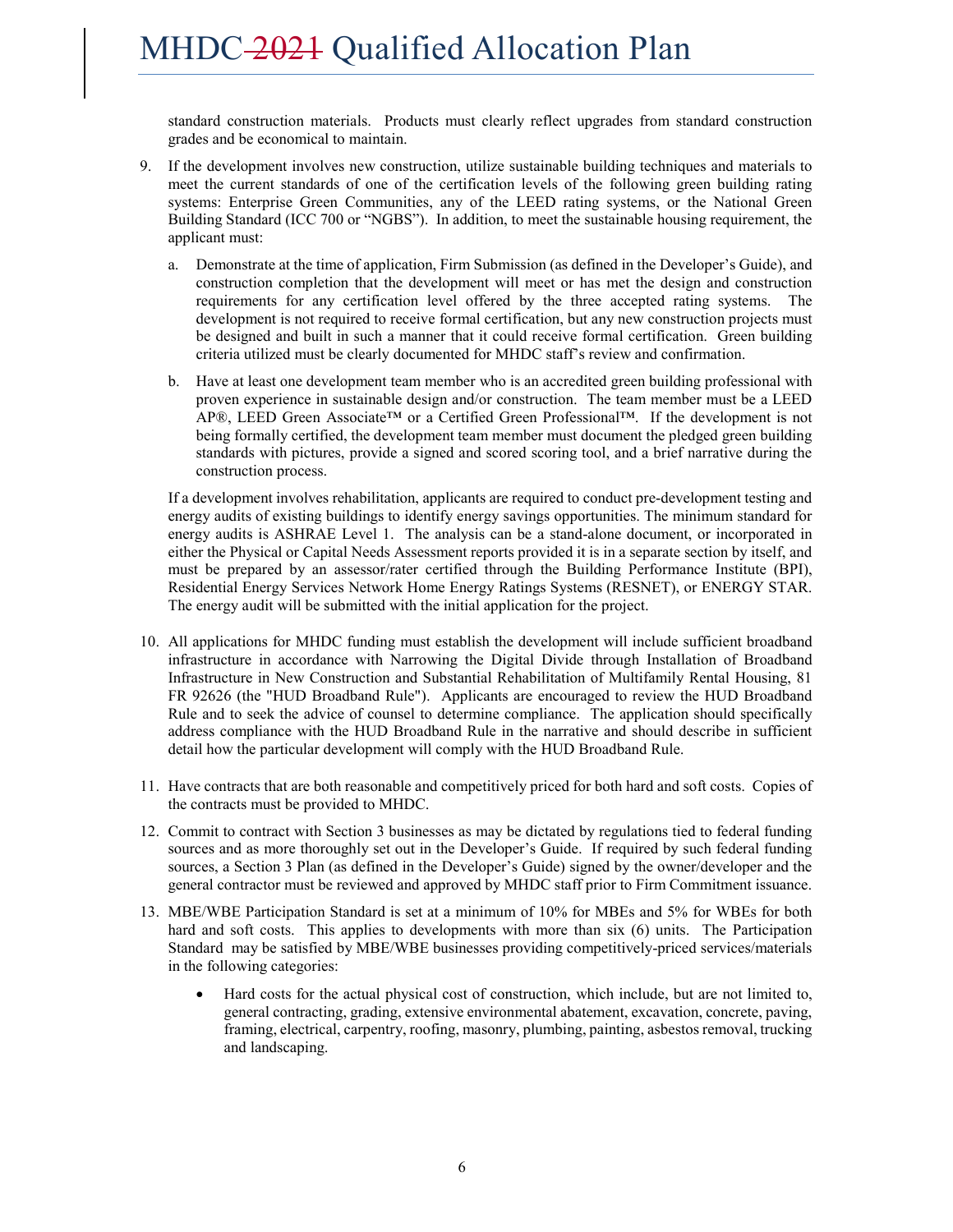Soft costs, which include, but are not limited to, planning, architectural, relocation, legal, accounting, environmental study, engineering, surveying, consulting fees, title company, disbursing company, market study, appraisal and soils report.

The calculation of participation rates shall include all line items for which services or materials are provided to the development; provided however, that developer fees may be, but are not required to be, included in the calculation of participation rates. Development costs that do not include actual services or materials, such as public sector financing fees, reserves, land acquisition, building acquisition, construction interest, construction period taxes, tax credit allocation fees, tax credit monitoring fees, and bond issuance cost, shall not be included in the calculation. Calculations are based on work actually performed by the contractor. When the MBE/WBE is not performing the work but is the named contractor, credit will be given for twenty percent (20%) of the contract amount.

A utilization plan, committing in detail, how the applicant intends to meet the Participation Standard must be signed by the owner/developer(s) and included in the application. MBE/WBE entities providing soft cost services must be identified at the time of application. Evidence of MBE/WBE proposals and certifications for hard costs will be required as part of the firm submission requirements or no later than five (5) days prior to construction loan closing. In the event there is also an award of HOME funds, there may be additional requirements (e.g., Section 3) that must be met to be in compliance with federal regulations.

- 14. HUD published a Final Rule in the Federal Register on July 24, 2013 to amend the HOME Program regulations. The Final Rule will be enforced on all MHDC projects funded with HOME funds as required by law. Information on the HOME Rule can be found at: https://www.onecpd.info/. Please refer to MHDC's HOME Program Guide for additional information.
- 15. All developments requesting and receiving approval for Low-Income Housing Tax Credits (LIHTC), fund balance loans, HOME funds, HTF, or Risk Share insurance are required to pass an environmental review as a condition of financing, and must also commit to identifying and satisfying any existing environmental conditions to the satisfaction of MHDC and/or HUD as detailed in the Developer's Guide and the MHDC Form 1400 (MHDC Environmental Review Guidelines).

Developments receiving HOME funds, HTF, or HUD/MHDC Risk Sharing Insurance must comply with all state and federal environmental rules and regulations, specifically including but not limited to, 24 CFR § 50.4, 24 CFR § 58.6, 24 CFR § 58.5 and any additional rules, regulations, or procedures required by HUD or MHDC.

- 16. For mixed-income developments not electing the Average-Income Minimum Set-Aside (as defined herein), MHDC requires the affordable units be distributed proportionately throughout each building and each floor of each building of the development and throughout the bedroom/bath mix and type, when feasible and practicable. Both market rate and affordable units must have the same design regarding unit amenities and square footage. Amenities include, but are not limited to, fireplaces, covered parking, inunit washer/dryers, etc.
- 17. When Average-Income Minimum Set-Aside is elected, skewing the unit configuration such that unit Area Median Income ("AMI") designations are not reasonably distributed throughout the development will not be allowed in the initial unit designations and throughout the affordability period.
- 18. If receiving federal historic credits and/or state historic credits, developments must waive the right to opt out of the Declaration of Land Use Restriction Covenants for Low-Income Housing Tax Credits ("LIHTC LURA") to be recorded and choose to extend the Compliance Period (as defined in the Code) for an additional fifteen (15) years.
- 19. A development may include multiple buildings if it has similarly constructed units, is located on the same or contiguous tracts of land, is owned by the same federal taxpayer and is financed pursuant to a common plan of financing. A development with multiple buildings that is proposing a mixed income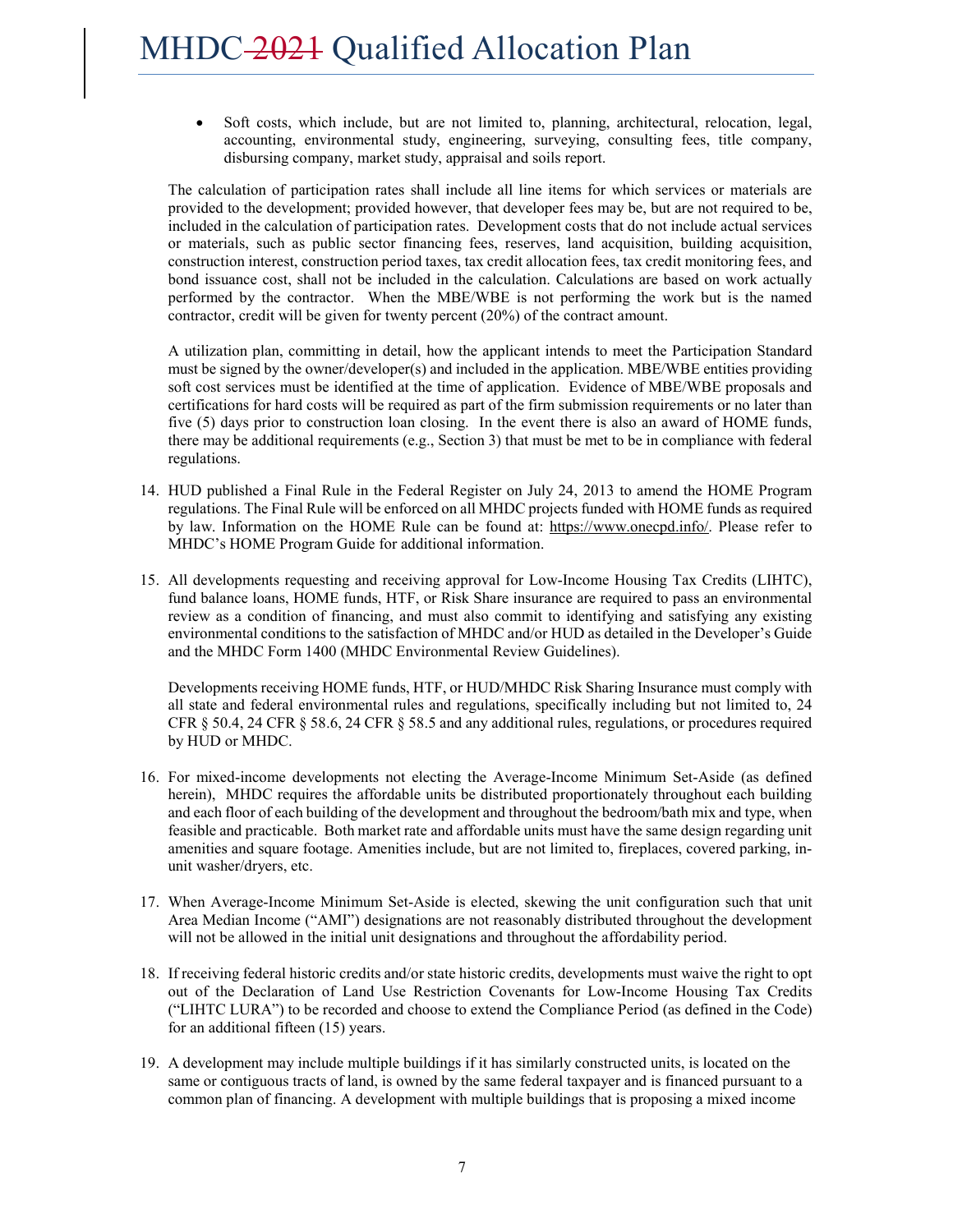structure must have low-income units in each building of the development. Scattered site buildings on noncontiguous tracts of land may also qualify if the development meets all of the other requirements described above and the development is 100 percent rent and income restricted, however, costs associated with the development of a separate community building may not be eligible for tax credits unless the building contains a residential rental unit.

20. All applications for MHDC funding must establish an Infectious Disease Management Plan (ID Plan) to be adopted and followed by the property management agent in response to an outbreak of COVID-19, other infectious disease, or comparable circumstances. The ID Plan should be prepared in accordance with guidance from the Centers for Disease Control (CDC) or other appropriate local health authorities. Details of what the Plan must address are detailed in the MHDC Developer's Guide.

### **C. Underwriting Standards**

MHDC has adopted the following underwriting standards for all developments seeking a Federal LIHTC and/or State LIHTC allocation under this Plan. Meeting these standards does not constitute a representation regarding the feasibility or viability of the development and does not guarantee or imply an allocation will be made.

Applicants should refer to and rely upon the Developer's Guide while completing an application under the NOFA as it provides a more detailed description of the underwriting standards and expectations of MHDC. MHDC will not award Federal LIHTCs and/or State LIHTCs based solely on the lowest development costs. The mission of MHDC is to provide high-quality affordable housing with long-term viability that contributes to the community. MHDC staff reserves the right to adjust assumptions according to market conditions at the time of application.

- **1. Rents.** The proposed rents must be reasonable for the population being served and appropriate for the market in which the development is located. Rents must meet the requirements of the various financing sources in the application and, at a minimum, must meet the requirements of the Code to be eligible for a tax credit allocation under this Plan. Units with tax credit rents that are designated at 60% AMI should be at least 15% less than market rents. If a development includes both tax credit and market rate units, the market rate unit rents must be at least 15% higher than 60% AMI designated rents. However, in rare instances, MHDC may accept a less than 15% rent differential where true area market rate rents may be depressed. Therefore, area market rate rents could be less than tax credit rents. This does not apply to developments applying under the Set-aside Preferences.
- **2. Development Cost Minimums.** For rehabilitation developments seeking 9% or 4% Credits, the total construction costs must equal or exceed 40% of the total replacement costs. On a case by case basis, and upon submission of reasonable and well-documented justification, MHDC may in its sole discretion permit exceptions to the 40% threshold.
- **3. Development Cost Maximums.** The maximum total development cost for a development cannot exceed the current Maximum Development Cost Limits published on the MHDC website. Maximum Development Cost Limits are determined using the HUD method of calculating the  $221(d)(3)$  total replacement cost limits. MHDC reserves the right, on rare occasions, to allow exceptions to the cost limit on a case-by-case basis if unique development characteristics that meet or exceed the standards and goals of this Plan are incorporated into the proposal and/or in response to unforeseen economic or market conditions that may severely impact development costs. As such, 2021 applications received under this Plan will not be evaluated against Development Cost Maximums.
- **4. Construction Cost Analysis.** MHDC may hire an independent third party to provide an up-front construction analysis for all approved developments in excess of six (6) units. This analysis would be performed after Firm Submission documents (plans and specs) have been submitted. If it is determined the costs submitted are either excessive or deficient, MHDC may adjust the amount of Federal LIHTC, State LIHTC, and/or loan funds allocated to the development prior to closing. This review will also include a replacement reserve analysis for all proposed rehab, preservation, or conversions (except for RD properties).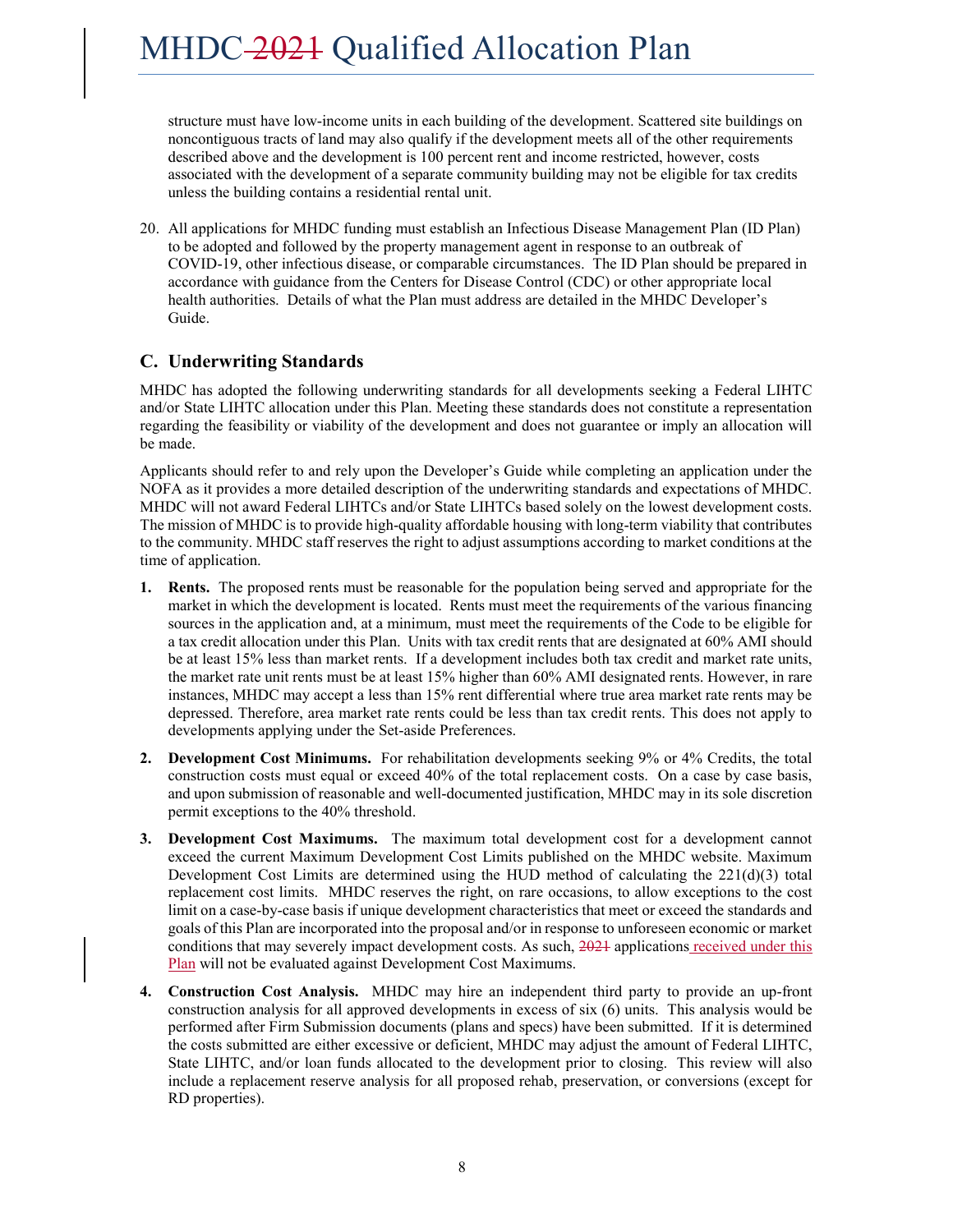- **5. Increase in Eligible Basis.** Developments located in a Qualified Census Tract or in a Difficult Development Area, as defined below, may be eligible to increase eligible basis by up to 30%.
	- a. Qualified Census Tract. Developments located in areas designated by HUD as Qualified Census Tracts.
	- b. Difficult Development Areas**.** Developments located in areas designated by HUD to be difficult to develop.
	- c. State Designated Difficult Development Areas. Pursuant to  $\frac{842(d)(5)(B)}{v}$  of the Code, MHDC may establish criteria to designate additional properties approved for 9% Credits to be treated as located in a difficult development area for purposes of this Plan, to qualify for such an increase, properties must meet at least one (1) of the following criteria:
		- i. Be determined to meet the qualifications of the Preservation Priority;
		- ii. Be determined to meet the qualifications of the Set-aside Preferences and demonstrate the property owner will incur direct costs in addition to costs covered by third parties in the provision of services to enhance the residential stability and independence of vulnerable persons and special needs permanent supportive housing residents;
		- iii. Be determined to meet the qualifications of the Service-Enriched Priority;
		- iv. Be a family development located in a county whose median income is below the 20212022 statewide median income, as established and published by HUD, and propose to set aside 15% to 25% of the total units to be occupied by households earning between 60% and 80% of the area median income (workforce units), calculated using the appropriate income limits.

Further details regarding difficult development area requirements can be found in the Developer's Guide.

- **6. Developer and Contractor Fee Limits**. Developer and contractor fees are limited as follows:
	- a. Developer Fee. For the purposes of the developer fee limit, "Developer Fee" is defined as the sum of the developer fee and consultant fees including, but not limited to, the following types of consultants: development and/or credit, application, historic, MBE/WBE, and Section 3 consultants. Development costs paid for by a previous owner are not considered when calculating developer fee, even if the cost of the previous work is included in the sales/purchase contract.
		- i. **New Construction Developments** are limited to the lesser of: (a) 15% of total replacement costs for the first \$4,000,000 of total replacement costs and 10% for any additional amount of total replacement costs, or (b) the per-unit calculation from the chart below. Only 25% of the developer fee (excluding deferred amounts) may be payable at closing, with an additional 25% permitted at 50% completion. MHDC reserves the right to further restrict the amount of developer fee payable during construction.
		- ii. **Acquisition-Rehabilitation and Historic Preservation Developments** are limited to the lesser of: (a) the sum of 8% of acquisition costs for the first \$2,000,000 of acquisition costs, 6% of any additional acquisition costs, 15% of the first \$4,000,000 of non-acquisition total replacement costs and 10% of any additional non-acquisition total replacement costs, or (b) the per-unit calculation from the chart below.
		- iii. **Acquisition-Rehabilitation Developments where an Identity of Interest Relationship Exists between the Seller and the Buyer of Real Estate** is limited to the lesser of: (a) the sum of 3% of acquisition costs, 15% of the first \$4,000,000 of non-acquisition total replacement costs and 10% of any additional non-acquisition total replacement costs, or (b) the per-unit calculation from the chart below. NOTE: This does not apply to entities or individuals who meet either one of the following criteria: (1) the developer has owned the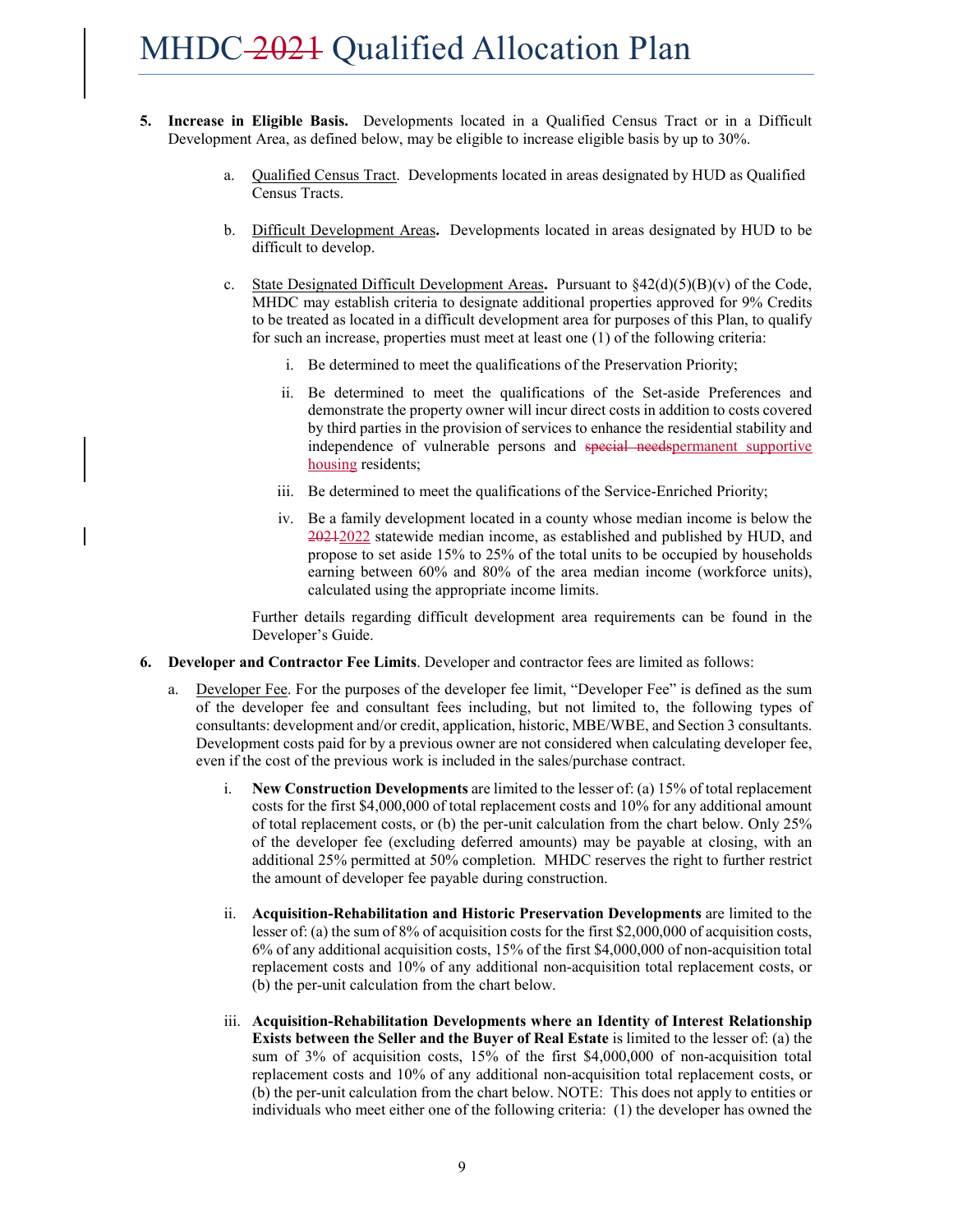property for less than four (4) years; or (2) the developer has submitted an unsuccessful LIHTC rehabilitation application for the property within four (4) years of acquisition and has not owned the property for more than six (6) years.

A detailed definition of "Identity of Interest" is located in the Developer's Guide.

iv. Per-Unit Developer Fee Maximum for i, ii, and iii above:

| For units 1-40       | $$20,000$ per unit |
|----------------------|--------------------|
| For units $41-100*$  | $$17,500$ per unit |
| For units $101-150*$ | $$15,000$ per unit |
| For units $151+$ *   | $$12,500$ per unit |

\* Please see Section III.B.b. Development Size, for further information on developments which contain more than 60 affordable units.

The Conditional Reservation Agreement approved developer fee cannot be increased for any reason without Commission approval.

In cases where there is a consultant or co-General Partner, the applicant must fill out "Developer/Co-Developer/Consultant Fee Structure Exhibit" detailing the responsibilities and amounts earned of each party. If the consultant is not providing development guarantees, whether to any lender or any other partner or member of the ownership entity, then the maximum allowable consultant fee cannot exceed thirty percent (30%) of the total developer fee.

b. Contractor Fees. Contractor fees are limited for general requirements, overhead, and builder's profit and cannot exceed 14% of the total construction costs less the sum of general requirements, overhead, and builder's profit. Bonding costs and permit costs shall not be included in the calculation of contractor fee limits for general requirements, overhead, and builder's profit. This limitation on contractor fees must be incorporated into the construction contract. A cost certification is required from the contractor and the limit imposed by this Plan cannot be exceeded.

Builder's Profit maximum 6% of construction costs;

Builder's Overhead 2% of construction costs; and

General Requirements 6% of construction costs.

All general requirement items in the FIN-115 must be included in the calculation of the maximum amount for general requirements, regardless of the party who pays for the items.

- **7. Appraisal.** MHDC will hire an independent third party to provide an appraisal for all approved developments. The intended users of the appraisal will be MHDC, the sponsors of the development and their investors and any potential mortgagees.
- **8. Tax Credit Amount.** The Code and the State Act require that MHDC allocate to a development no more than the Federal LIHTC and State LIHTC amounts (respectively) which MHDC determines necessary to ensure the financial feasibility of the development and its viability as a qualified low-income housing development throughout the Compliance Period. MHDC retains the right, in its sole discretion, to reserve a lesser amount of LIHTC than the amount(s) requested on the application, to reserve less LIHTC than would result by using an applicable fraction of 100%, and/or to deny approval of any LIHTC (as defined in the Code). MHDC will evaluate each proposed development utilizing the selection criteria found in this Plan and the Developer's Guide. MHDC staff will underwrite each application using the fixed applicable percentage rate of 4% or 9% for developments. The applicable percentage rate is fixed at 9% for new and rehabilitation credits, and fixed at 4% for acquisition credits for 9% developments. The applicable percentage rate is fixed at 4% for acquisition, rehabilitation and new construction for 4% developments. The determination of the Federal LIHTC and State LIHTC amounts necessary will be conducted at the following processing stages:
	- a. The time of application;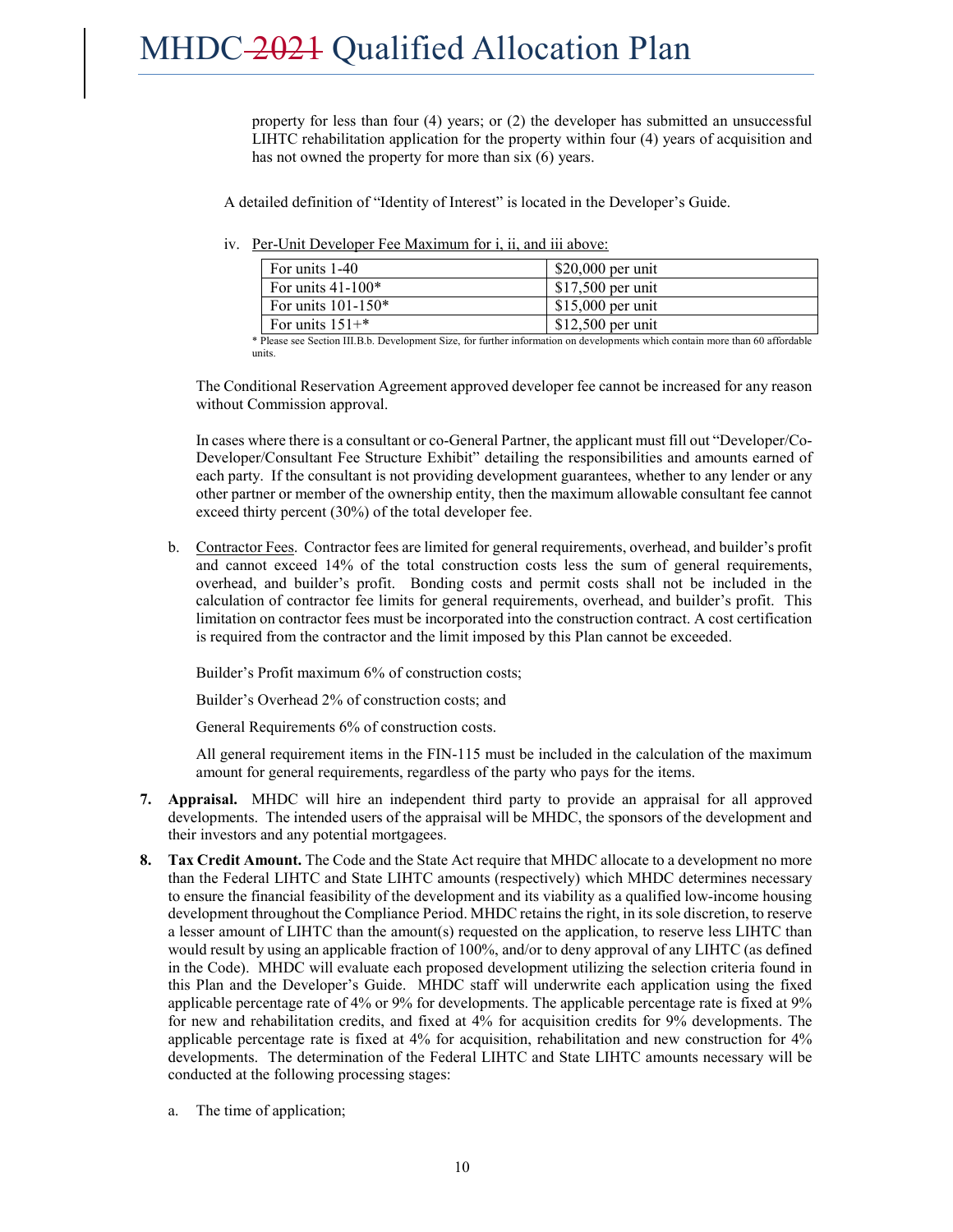- b. The time of Conditional Reservation Agreement issuance;
- c. The time the approved Firm Commitment and Carryover Allocation are issued and/or a Letter of Determination (also known as a "42(m) Letter") is issued, if applicable; and
- d. The time the development is placed in service (after all project costs are finalized and a third party cost certification has been completed) and requests issuance of IRS Form(s) 8609.
- **9. Maximum Credit Amount.** The annual Federal 9% and State 9% Credit shall be limited to an amount necessary for the feasibility of the development, but in no event can the Federal 9% and State 9% Credit be awarded without Commission approval ("Initial Approval Amount"). The maximum amount of Credit that can be allocated to any one development without further Commission approval is the Initial Approval Amount plus 10% of the Initial Approval Amount ("Maximum Credit Amount"). In MHDC's sole discretion, for any development determined to be eligible for a basis boost (see Section II.C.5 above), the annual Federal 9% and State 9% Credit shall be limited to an amount necessary for the feasibility of the development.

Bond Developments receiving 4% Credit allocations will not be limited, beyond what is dictated by the Code, in the amount of Federal LIHTC allocated.

MHDC has the right to lower the amount of annual Federal and/or State LIHTC for purposes of application review and approval as a result of statutory changes or limitations placed on the State LIHTC by the Commission or the state legislature.

- **10. Additional Credit.** Owners can apply for an increase in Federal LIHTC and/or State LIHTC amounts in subsequent years if a development's eligible basis has increased. Additional credits may be awarded if:
	- a. The development meets the requirements of the most recent Plan;
	- b. There are additional Federal LIHTCs and/or State LIHTCs available;
	- c. MHDC is satisfied the additional amount is necessary for the financial feasibility and viability of the development; and
	- d. The increased amount of Federal LIHTC and/or State LIHTC does not exceed MHDC's Maximum Credit Amount.
- **11. Subsidy Layering Review.** Section 911 of the Housing and Community Development Act of 1992 and Section 102 of the Department of Housing and Urban Development Reform Act of 1989 have placed limitations on combining the 9% Credit and 4% Credit with certain HUD and other federal programs. The limitations currently apply to a number of programs under the jurisdiction of the HUD Office of Housing including, but not limited to, Section  $221(d)(3)$ ,  $221(d)(4)$ ,  $223(f)$  and  $542(c)$  mortgage insurance, Flexible Subsidy, and project-based Section 8 rental assistance programs (collectively, "HUD Housing Assistance").

As part of a Memorandum of Understanding ("Subsidy Layering MOU"), dated May 8, 2000, between HUD and MHDC, developments using the Federal LIHTC with HUD Housing Assistance are subject to a subsidy layering review by MHDC.

The Subsidy Layering MOU requires HUD and MHDC to share information on the developer's disclosure of sources and uses of funds for all developments financed with both the Federal LIHTC and HUD Housing Assistance. This review is designed to ensure such developments do not receive excessive federal assistance.

**12.** Use of HOME. Funding from the HOME Investment Partnership Act ("HOME") is a resource that may be available to assist in the development of affordable housing. For a development with HOME funding to qualify for the 9% Credit and remain in basis, the HOME funds must be structured as a loan. If structured as a grant, the amount of such grant will be deducted from eligible basis.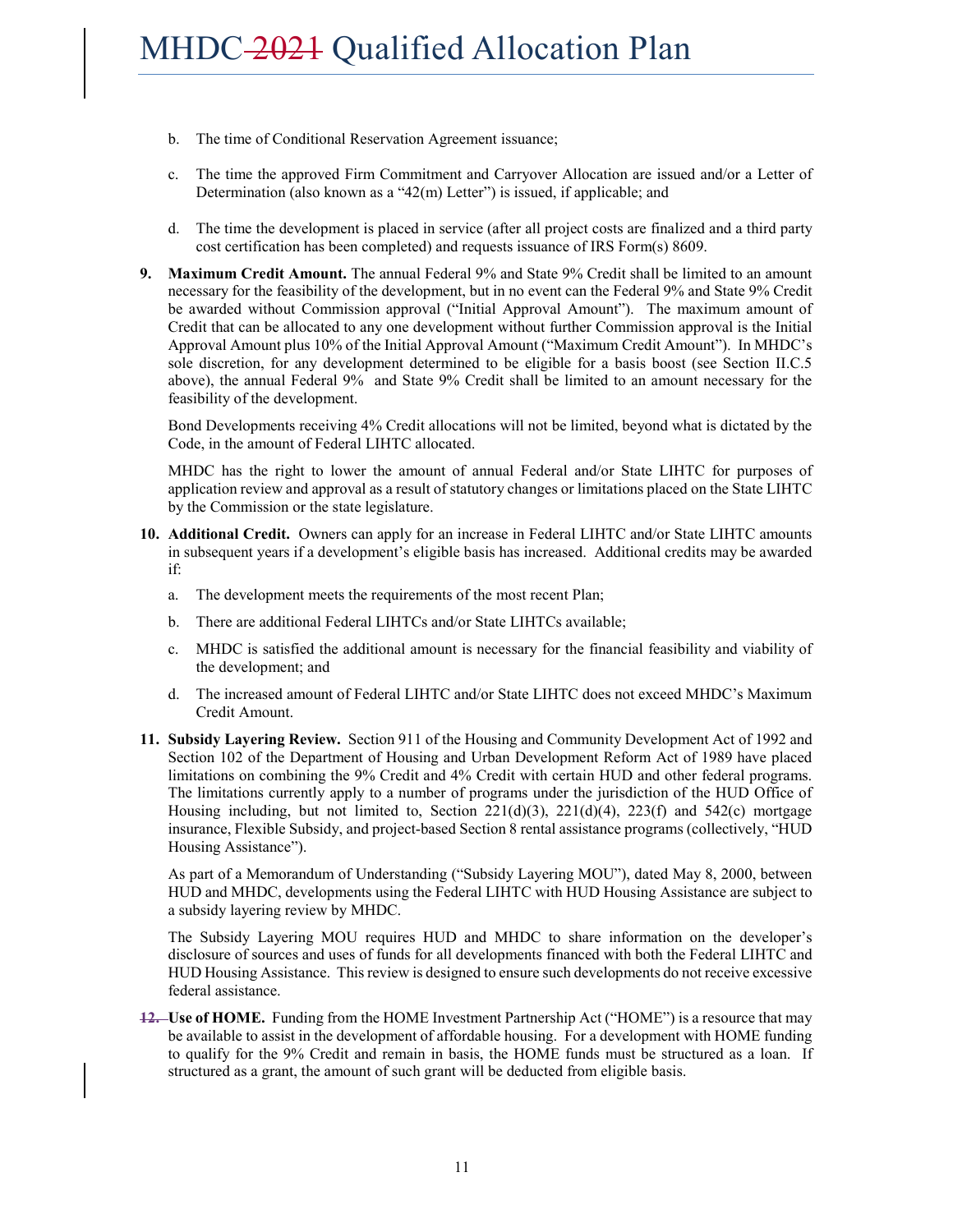- **12. Use of HOME-ARP.** Funding is made available by the American Rescue Plan Act of 2021 to be administered through the HOME Investment Partnership Program. To qualify for this MHDC resource under the Plan <del>MHDC 2022 QAP</del>, developments must commit to setting aside 15% or more of the units for the following tenant population:
	- Homeless;
	- At-risk of homelessness (as defined by the McKinney-Vento Homeless Assistance Act);
	- Fleeing or attempting to flee domestic violence, dating violence, sexual assault, stalking, or human trafficking;
	- Individuals for whom provision of supportive services or assistance herein would prevent homelessness or who are at the greatest risk of housing instability; or
	- Veterans and their families that meet any of the preceding criteria.

HOME-ARP funding will-be may be used for dthe following:

**Development and support of affordable housing, as currently permitted under the HOME Program.**;

- Supportive services, including activities such as housing counseling and homeless prevention services
- The Homeless Assistance and Supportive Services Program: This new program was approved under the HOME program in the American Rescue Plan Act of 20212021. To qualify for this MHDC resource under the MHDC 20212022 QAP, developments must commit to setting aside 15% or more of the units for the following tenant population:
- b. Homeless;
- e. At risk of homelessness (as defined by the McKinney-Vento Homeless Assistance Act);
- d. Fleeing or attempting to flee domestic violence, dating violence, sexual assault, stalking, or human trafficking
- e. Individuals for whom provision of supportive services or assistance herein would prevent homelessness or who are at the greatest risk of housing instability; or
- Veterans and their families that meet any of the preceding criteria.

Funds for the Homeless Assistance and Supportive Services Program for the set-aside tenant population of qualified developments as specified above may be used for the following:

- Development and support of affordable housing, as currently permitted under the HOME Program;
- Supportive services, including activities such as housing counseling and homeless prevention services (Please see Developer Guide for additional details);

Development proposals that include committed rental assistance for the set-aside units are highly encouraged to apply for this resource; however, well intended quality proposals may be pre-approved to use tax credit equity to fund capitalized rental assistance reserve escrow. Capitalized rental assistance will not receive rental assistance points.

As this is a new funding resource, MHDC encourages applicants to think creatively about how to utilize this resource in their applications. MHDC encourages new and innovative proposals and *strongly encourages* applicants interested in applying for this resource for supportive services or used in combination with tax credit equity funded rental assistance to meet with MHDC staff to discuss the general details of the proposal. The deadline for such meetings is two weeks before the application deadline.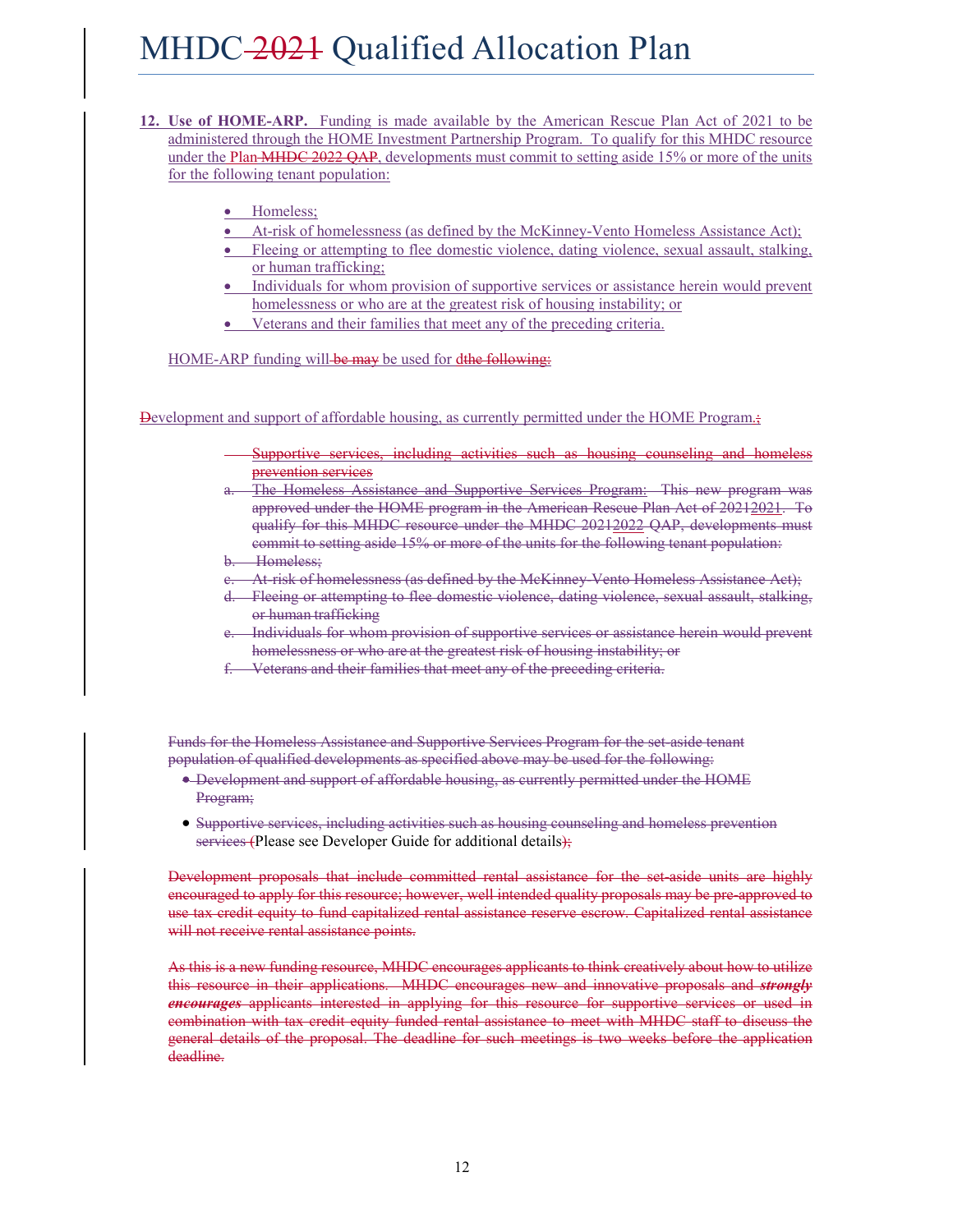- **13. Use of 811 Project Rental Assistance (PRA)**. The Section 811 PRA program creates the opportunity to integrate permanent supportive housing units within affordable housing properties. This program offers project-based rental assistance for extremely low-income persons with disabilities is a new resource available to Missouri to assist in the development of integrated affordable supportive housing for people with disabilities who might otherwise be institutionalized or become homeless. MHDC willmay make available award approximately twenty-five 811 PRA units through this QAP, if available, to interested developers. The 811 PRA program must serve households in which one non-elderly adult 18-61 has a qualifying disability at the time of admission, are extremely low-income and are eligible for Medicaid services. This is a rental assistance program, not a loan program. Eligible properties will receive an award through the Missouri 811 PRA Program for project based rental assistance. The PRA units will then be rented to persons with disabilities referred by the Missouri Department of Social Services and Missouri Department of Mental Health. No more than twenty-five percent of the units in a development may be eligible for any subsidy under the program to ensure the housing is integrated. No more than twenty-five percent of total units in the project can be set-aside for individuals with disabilities, regardless of whether or not the units receive rental assistance. The 811 PRA program requires owners to enter into a 20-year Rental Assistance Contract (RAC) and a 30-year use restriction. PRA funding is available for the first five years of the RAC with subsequent annual renewals (or other frequency determined by HUD) subject to federal appropriations. Further details regarding the 811 Project Rental Assistance (PRA) requirements can be found in the Developer's Guide.
- **14. Development Financing Commitments/Letters of Intent (LOI).** MHDC requires a preliminary commitment letter at the time of application for all non-MHDC sources of financing. Updated commitment letters are required at Firm Submission for approved applications. Applications must clearly state whether or not they are requesting a participation loan. Applicants requesting an MHDC Fund Balance participation loan should include a letter of intent from their preferred lending institution(s) which states:
	- a. That the lender is willing to take a co-first lien position with MHDC;
	- b. The amount that the lender is willing to loan;
	- c. An acknowledgement by the lender that any participation loan is subject to the terms and conditions of MHDC's Participation Loan Agreement. The lender must agree to MHDC's required deal terms. The form of Participation Loan Agreement is available on MHDC's website; and
	- d. The election of the Average-Income Minimum Set-Aside is acknowledged and affirmed, if applicable.

Please note that, MHDC reserves the right to determine appropriate loan financing for the project.

If an application includes multiple non-MHDC commitments/LOIs, the applicant must specify which commitment should take precedence over the other(s).

All financing commitments, including Federal LIHTC and State LIHTC equity, must be included with the application and reflected within the FIN-100. This includes sources that will be contributed outside of the typical timeline of the proposal. For those sources that do not have a hard commitment (i.e. City HOME Funds or Federal Home Loan Bank loans and grants), MHDC must be made aware of the approval process and alternative financing in the event the funds are not approved.

**15. Service Escrow :** For Service Enriched and/or Set-Aside Preference priority developments, MHDC will allow a development's sources (i.e. loans, LIHTC equity) to help fund escrows for services. If the developer proposes such an escrow for services, and that escrow is not funded by a grant specific to the development services, the developer must contribute at least 5150% of the escrow amount from the developer fee. The rest of the escrow may be funded by development sources. The maximum amount of such an escrow is the lesser of \$5,000 per unit or \$250,000 per development Developments requesting priority status will be reviewed on a case by case basis and the extent of services will be taken into consideration. Developments offering services, but not selecting the priority and not receiving a services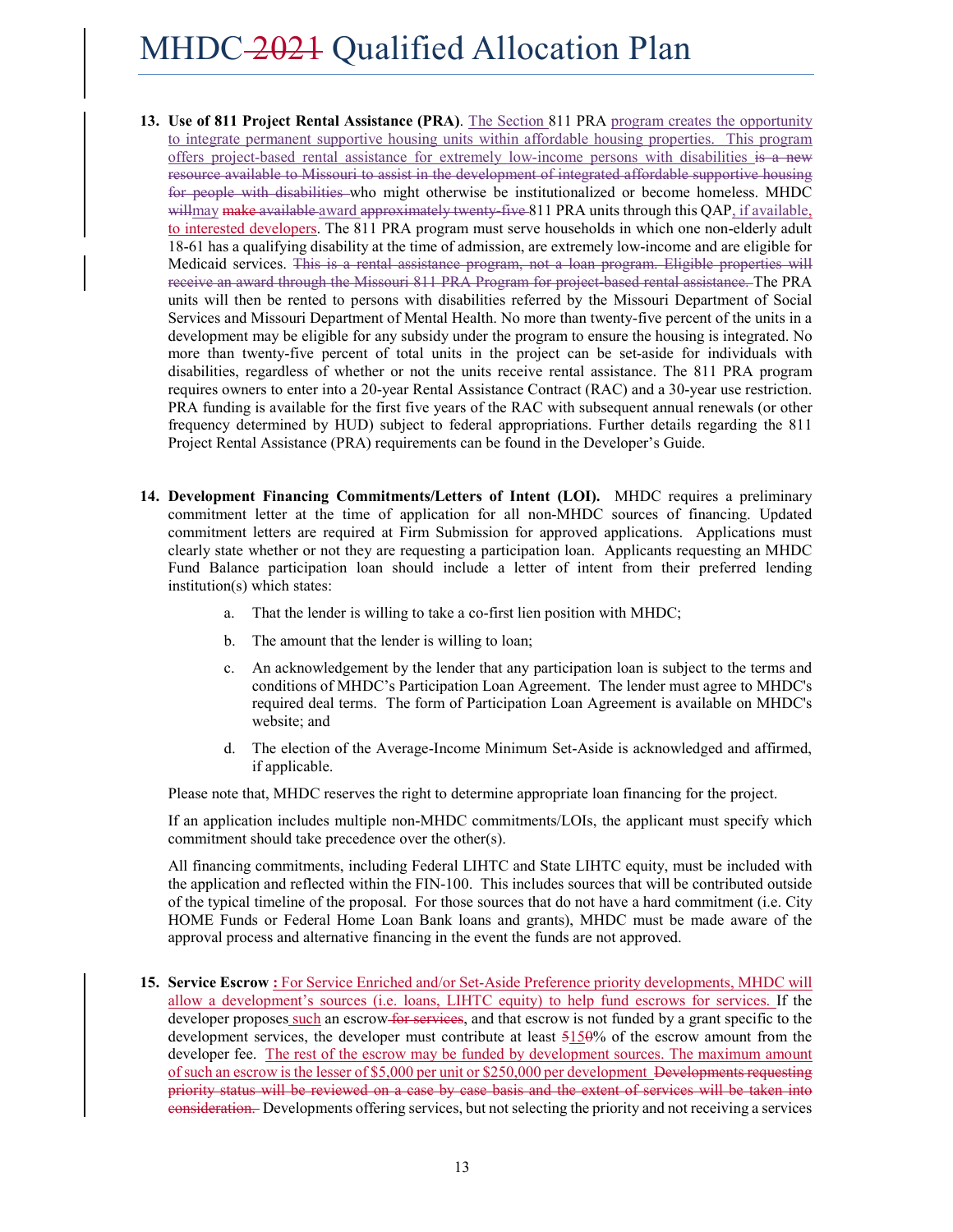grant, mustwill be one hundred percent (100%) developer funded and should be deducted from the Developer's Fee.

# **III. HOUSING PRIORITIES**

The following housing priorities have been established by MHDC to encourage the development of certain types of housing in certain locations. A more detailed description of the priorities and the requirements for consideration under the priorities is available in the Developer's Guide. An application seeking a priority under one or more of the priorities listed below must still satisfy all other selection criteria and successfully compete against other applications. An application seeking a boost (up to 30%) in tax credits must explain the need for the additional tax credits in the FIN-100 and the Exhibit A to Form 2013.

**1. Nonprofit Involvement Set-aside.** Pursuant to the Code, at least 10% of the 9% Credit available must be allocated to developments that involve a qualified nonprofit organization ("Nonprofit Priority").

Section  $42(h)(5)(C)$  of the Code defines a qualified nonprofit organization as:

- a. A  $501(c)(3)$  or  $(c)(4)$  nonprofit organization;
- b. Having an express purpose of fostering low-income housing;
- c. One that will own an interest in the development and materially participate in the development and operation of the development throughout the Compliance Period. Material participation is defined in §469(h) of the Code, and further guidance on material participation is outlined in the Developer's Guide; and
- d. Is not affiliated with, nor controlled by, a for-profit organization.

Developments wanting to be considered for this priority must fully complete the applicable sections of the application and provide the following with the application:

- i. Nonprofit Organization's Certificate of Incorporation;
- ii. Articles of Incorporation and By-Laws;
- iii. Missouri Certificate of Good Standing;
- iv. IRS letter evidencing nonprofit status; and
- v. MHDC Nonprofit Questionnaire which describes the organization's role in detail, including how material participation pursuant to §469(h) of the Code, and MHDC guidelines, will be met and what share of profits, losses, and fees go to the nonprofit organization.
- **2. HOME CHDO Set-aside.** MHDC will endeavor to set-aside 15% of HOME Funds to be loaned or granted to Community Housing Development Organizations ("CHDO") as CHDO Set Aside. Certain legal, organizational, and other requirements apply for nonprofit organizations to qualify for CHDO status (24 CFR Part 92.2). If the development is seeking HOME funds under the CHDO Set-aside, the CHDO must be the sole general partner (in the case of a limited partnership) or sole managing member (in the case of a limited liability company) of the ownership entity to qualify.

Developments wanting to be considered for this priority must fully complete the applicable sections of the application and provide the following with the application:

- i. CHDO's Certificate of Incorporation;
- ii. Articles of Incorporation and By-Laws;
- iii. Missouri Certificate of Good Standing;
- iv. IRS letter evidencing nonprofit status;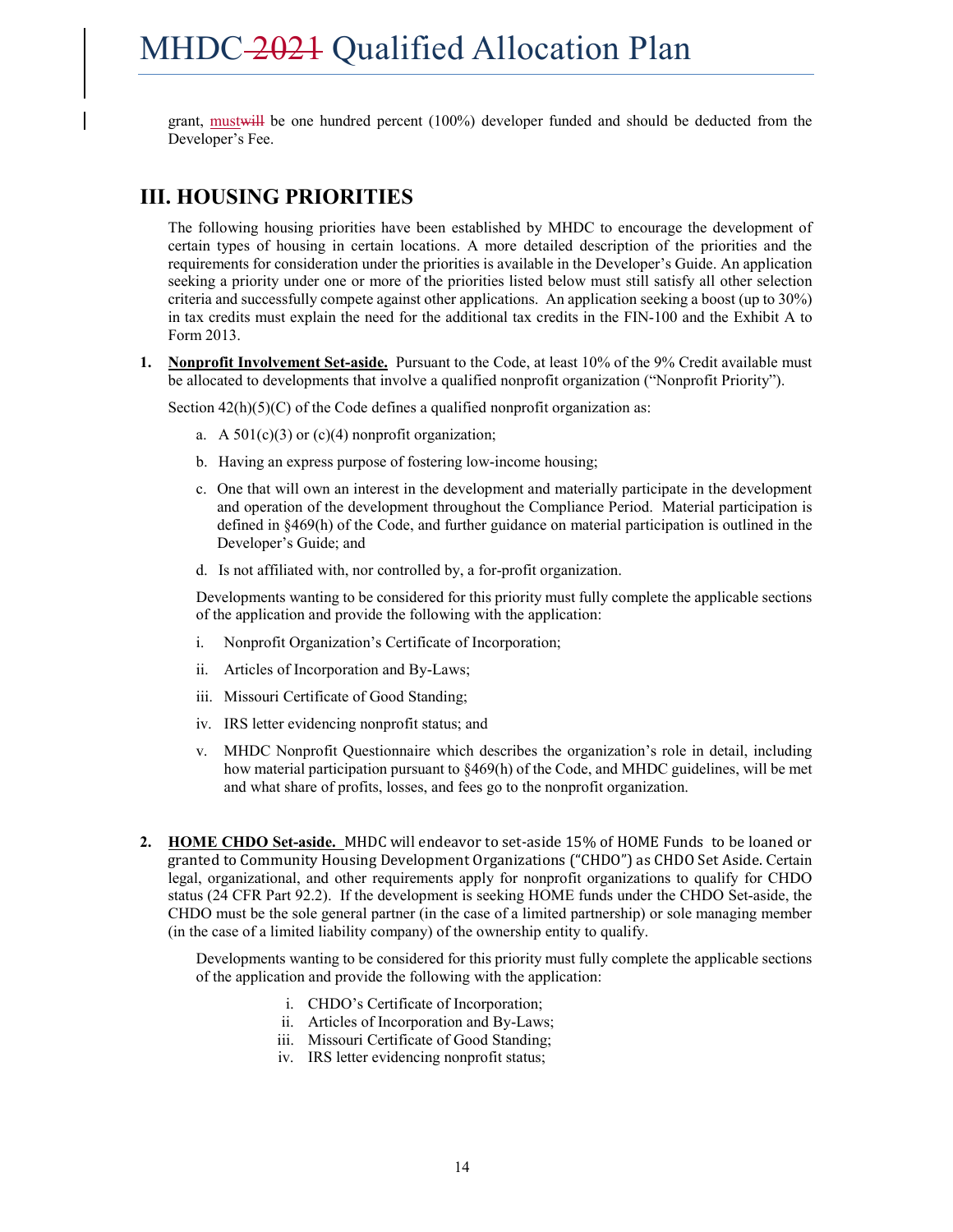- v. MHDC Nonprofit Questionnaire which describes the organization's role in detail, including how material participation pursuant MHDC guidelines, will be met and what share of profits, losses, and fees go to the nonprofit organization; and,
- vi. CHDO Recertification Form R-100 with all attachments.

#### **3. Set-aside Preferences (9% Applications eligible for up to 30% boost in eligible basis)**.

MHDC will endeavor to set aside 33% of Federal and State LIHTC (4% Credit and 9% Credit) for developments containing units qualifying under the Set-aside Preferences (including the IEH units, as such term is defined herein) outside the geographic set-aside, subject to the quality of the applications received under the Set-aside Preferences and their ability to meet selection criteria and underwriting requirements described in this Plan. The Set-aside Preferences shall consist of two separate and distinct priorities: Special NeedsPermanent Supportive Housing and Vulnerable Persons, as defined and set forth in more detail below. Developments applying under the Set-aside Preferences must select either the Special NeedsPermanent Supportive Housing Priority or the Vulnerable Persons Priority, but not both.

#### a. **Special NeedsPermanent Supportive Housing Priority**

Developments providing housing opportunities for persons in need of permanent supportive housing persons with special needs are strongly encouraged. Developments committing to a special needsPermanent Supportive Housing set-aside of at least 10% of the total units, will receive a preference in funding ("Special NeedsPermanent Supportive Housing Priority") as one of the Set-aside Preferences. For purposes of administering the Federal and State LIHTC, a person in need of permanent supportive housing with special needs is a person who is: (a) physically, emotionally or mentally impaired or is experiencing, or being treated for, or has a diagnosis or a history of mental illness; or (b) developmentally disabled.

Developments funded under the Special NeedsPermanent Supportive Housing Priority cannot give preference to potential residents based upon having a particular disability or condition to the exclusion of persons with other disabilities or conditions. Applicants must submit documentation demonstrating they have obtained commitments from a Lead Referral Agency which will refer households in need of special needspermanent supportive housing households qualified to lease identified units and from local service agencies which will provide a network of services capable of assisting each of the populations described in the preceding paragraph type of special needs population defined above. For purposes of the Special NeedsPermanent Supportive Housing Priority, a "Lead Referral Agency" is a service provider agency that will provide tenants and services to the community through the later of (i) the completion of the Compliance Period, or (ii) the completion of the affordability period connected to any MHDC loan on the development. The Lead Referral Agency should demonstrate the ability to serve identified special needs populations in need of permanent supportive housing populations. MHDC acknowledges that circumstances may require a change in the Lead Referral Agency during the life of the development, but the developer must contact MHDC's Asset Management department in the event a change is necessary.

Rents should be as affordable as possible to special needs permanent supportive housing households. Affordability can be accomplished through project-based or tenant-based subsidies. The Lead Referral Agency is responsible for coordinating tenant-based rental assistance with service providers or governmental agencies, whenever necessary and possible. In the absence of project-based or tenantbased assistance, the owner should consider other methods to ensure rents are affordable to special needspermanent supportive housing households. If proposed rents for special needspermanent supportive housing units are above 30% AMI rents, the applicant must provide evidence that special needspermanent supportive housing tenants will qualify at 30% of their income for the special needspermanent supportive housing unit proposed rents. In no circumstance should special needspermanent supportive housing tenants pay more than the greater of 30% AMI rents, or 30% of their income towards rents.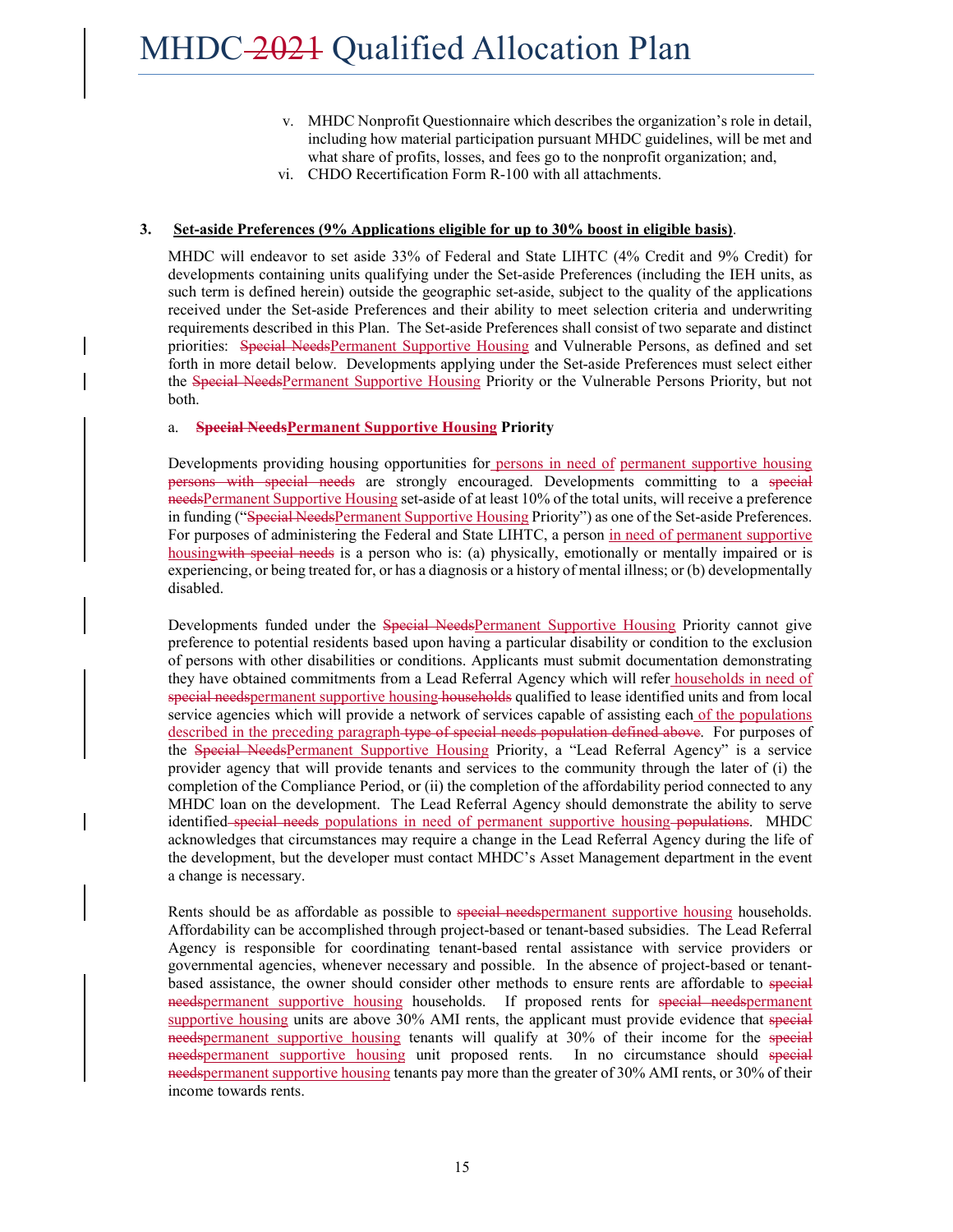Developments wanting to be considered for the Special NeedsPermanent Supportive Housing Priority must fully complete the applicable sections of the application and provide the following supplemental documentation with their application. Refer to the Developer's Guide for further guidance. The referral process must include soliciting and accepting referrals from service agencies that serve all types of special needspermanent supportive housing populations. Applicants should also detail how the marketing will reach all special needspermanent supportive housing populations by including the following:

- i. A draft referral and support agreement with the Lead Referral Agency;
- ii. Special NeedsPermanent Supportive Housing Marketing Plan Exhibit; and
- iii. Rental assistance commitment letters (if applicable).

#### **b. Vulnerable Persons Priority**

It is the policy of MHDC, as the housing finance agency of the state of Missouri, to support housing for vulnerable persons. Developments committing to a set-aside of at least 10% of the total units for vulnerable persons, will receive a preference in funding ("Vulnerable Persons Priority") as one of the Set-aside Preferences. A vulnerable person is a person who is: (a) homeless, as defined by HUD, including survivors of domestic violence and human or sex trafficking; or (b) a youth transitioning out of foster care.

Applicants must submit documentation demonstrating they have obtained commitments from a Lead Referral Agency which will refer vulnerable persons qualified to lease identified units and from local service agencies which will provide a network of services capable of assisting each type of vulnerable person defined above. For purposes of the Vulnerable Persons Priority, a "Lead Referral Agency" is a service provider agency that will provide tenants and services to the community through the later of (i) the completion of the Compliance Period, or (ii) the completion of the affordability period connected to any MHDC loan on the development. The Lead Referral Agency should demonstrate the ability to serve identified vulnerable persons populations. MHDC acknowledges that circumstances may require a change in the Lead Referral Agency during the life of the development, but the developer must contact MHDC's Director of Asset Management in the event a change is necessary.

Rents should be as affordable as possible to vulnerable persons. Affordability can be accomplished through project-based or tenant-based subsidies. The Lead Referral Agency is responsible for coordinating tenant-based rental assistance with service providers or governmental agencies, whenever necessary and possible. In the absence of project-based or tenant-based assistance, the owner should consider other methods to ensure rents are affordable to vulnerable persons. If proposed rents for units identified for vulnerable persons are above 30% AMI rents, the applicant must provide evidence that vulnerable persons tenants will qualify at 30% of their income for the vulnerable persons unit proposed rents. In no circumstance should vulnerable persons tenants pay more than the greater of 30% AMI rents, or 30% of their income towards rents.

Developments wanting to be considered for the Vulnerable Persons Priority must fully complete the applicable sections of the application and provide the following supplemental documentation with their application. The referral process must include soliciting and accepting referrals from service agencies that serve all types of vulnerable persons. Applicants should also detail how the marketing will reach all vulnerable persons by including the following:

- iv. A draft referral and support agreement with the Lead Referral Agency;
- v. Vulnerable Persons Marketing Plan Exhibit; and
- vi. Rental assistance commitment letters (if applicable).

#### **c. Set-aside Preferences Housing Reserve Fund**

All applications submitted under the Set-aside Preferences must include \$1,000 per set-aside unit as a payment to the Set-aside Preferences Housing Reserve Fund (formerly the Special Needs Housing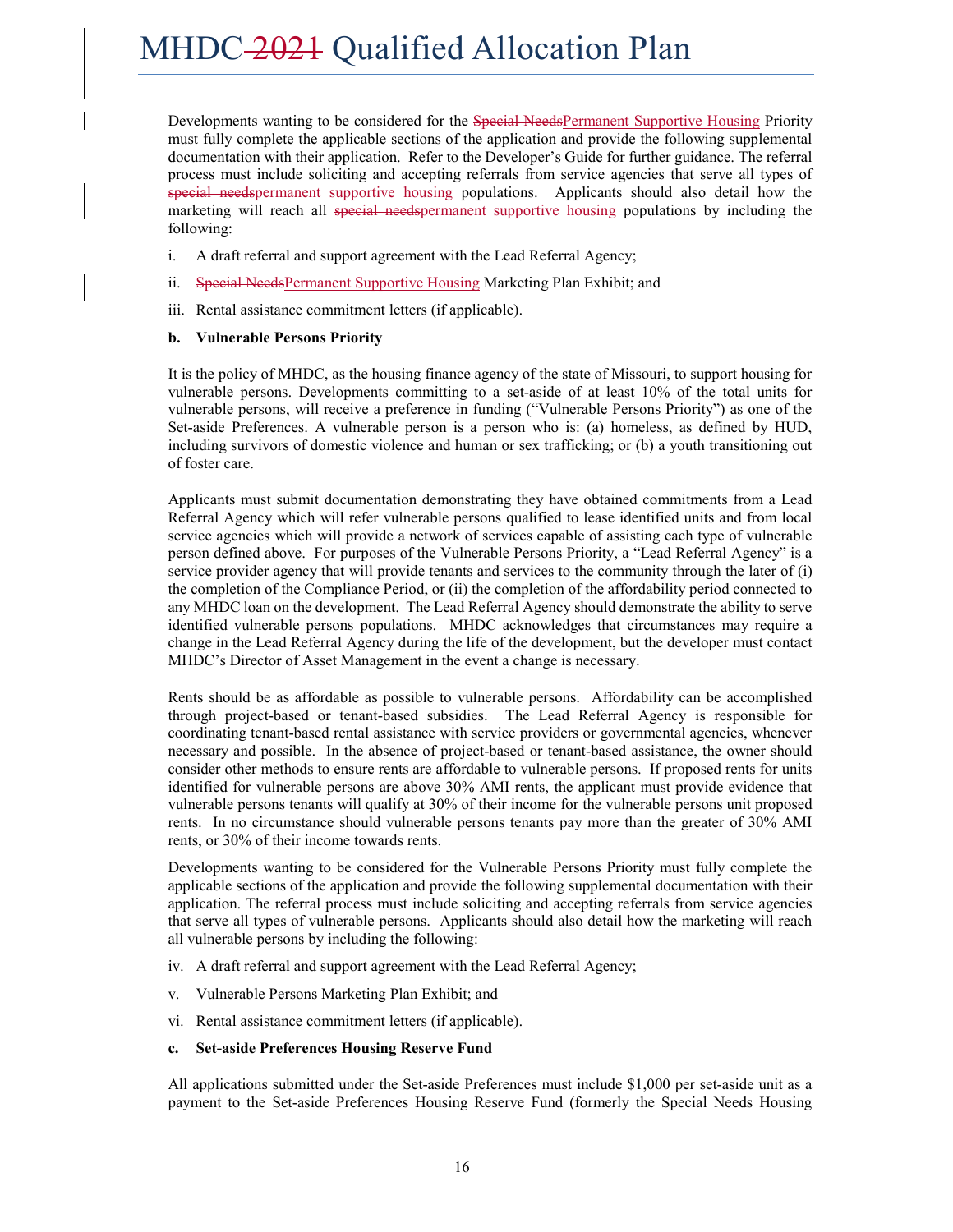Reserve Fund) which has been established by MHDC. Each development approved pursuant to the Set-Aside Preferences must contribute to this reserve. Such contribution must be made no later than construction completion when other reserves are normally funded. These funds will be held by MHDC and used, as necessary, to temporarily assist developments funded under the Set-aside Preferences that have experienced unforeseen operational issues (for example, the loss of rental assistance). Deposits to the Set-aside Preferences Housing Reserve Fund are intended for use for all special needspermanent supportive housing developments, commencing with 2014 approvals, and all developments funded under the Set-aside Preferences commencing with 2018 approvals, and are intended to replace the need for each property to establish a separate reserve for unexpected costs specifically related to developments funded under the Set-aside Preferences or the former Special Needs Reserve. Guidelines for the application and use of reserve funds are posted on MHDC's website (Rental Production, General Forms and Other Resources).

**4. Service-Enriched Housing (eligible for up to 30% boost in eligible basis).** Service-Enriched Housing enhances the connection between affordable housing and supportive services. MHDC recognizes the advantages of supportive housing to individuals, communities and on public resources. To encourage more comprehensive housing environments for vulnerable populations, proposals offering significant services tailored to the tenant population will receive a preference in funding ("Service-Enriched Priority"). Developments which offer substantial services to enhance tenant housing stability and independence increase the competiveness of their application. Proposed services should take into account the unique characteristics of residents and help them to identify, access, and manage available resources. The desired outcomes are for tenants to stay housed, have social and community connections, improve their physical and mental health, increase their income and employment, and to be satisfied with the services and housing. Other benefits of a well-planned and properly funded program may include reduced resident turnover, improved property appearance, and greater cooperation between residents and management.

To be considered under the Service-Enriched Priority, a development's services must target a specific population. Examples include, but are not limited to:

- a. Senior households;
- b. Individuals with children;
- c. Formerly homeless individuals and families;
- d. Individuals with a physical impairment and/or developmental disability;
- e. Individuals diagnosed with mental illness;
- f. Children of Tenants; and
- g. Veterans.

The applicant should demonstrate it has experience with the population in question. If the applicant does not have experience with the specified population, it should have a commitment(s) from a service provider(s) who does have the necessary experience. Although MHDC expects applicants that have elected the service-enriched priority to provide services for the full term of the MHDC imposed affordability period, MHDC will accept service provider commitments for renewable three year terms. Longer commitments will be viewed more favorably. MHDC acknowledges that circumstances may require a change in service provider during the life of the development. Services for family and senior developments include, but are not limited to, the following examples.

Family properties:

- a. Regularly-held resident meetings;
- b. After-school programs for children;
- c. Financial literacy courses for adults;
- d. Parents as Teachers program offered through the local school district;
- e. Credit and/or budget counseling;
- f. Life skills and employment services;
- g. Nutrition and cooking classes;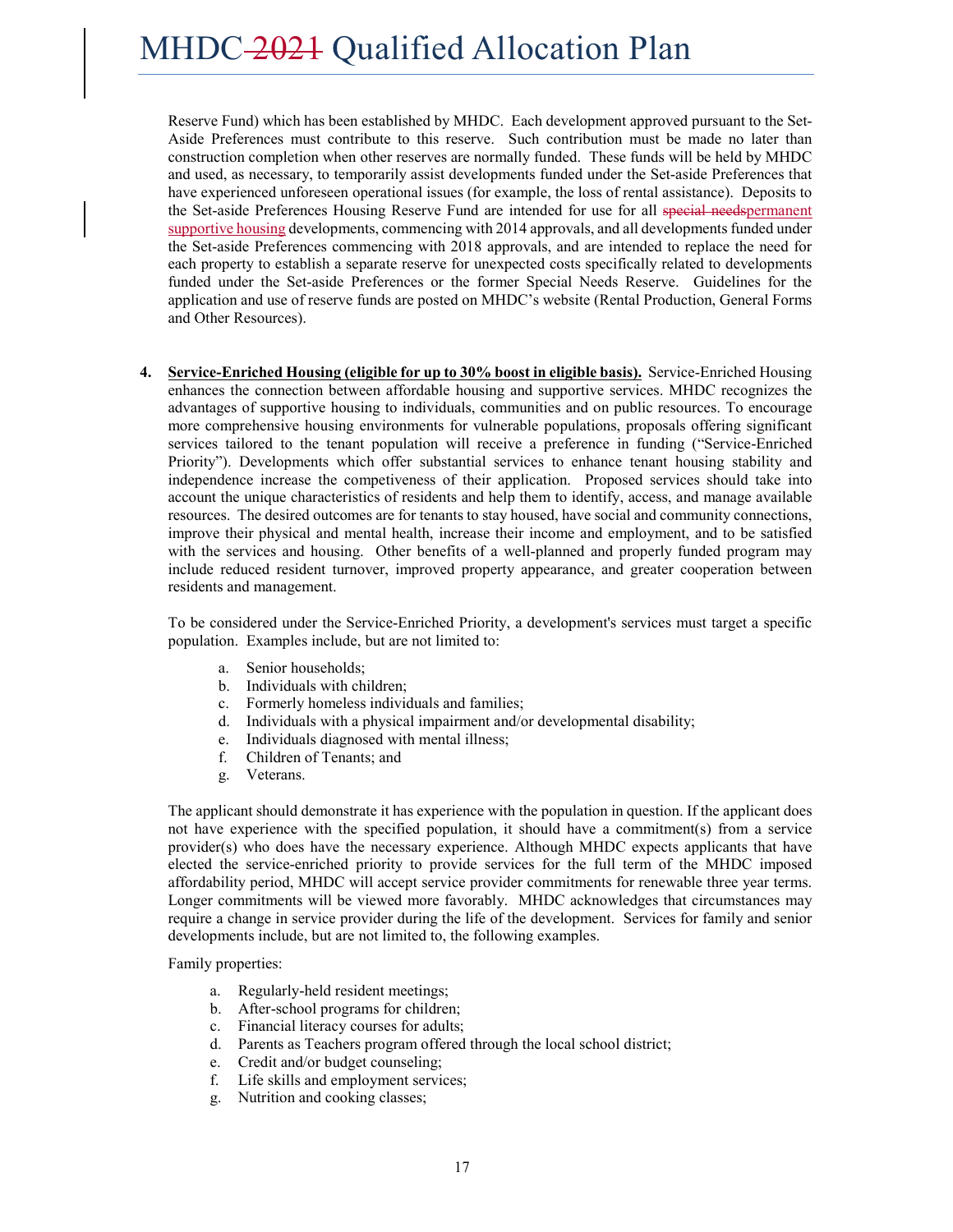- h. Domestic violence survivor, including human or sex trafficking support and counseling;
- i. Computer lab or computer check-out program;
- j. Food pantry;
- k. Daycare services;
- l. College preparation counseling;
- m. Clothes closet;
- n. Library;
- o. Back to school programs;
- p. Youth sports activities;
- q. Teen support groups;
- r. Good neighbor and tenant rights classes;
- s. Job training and job placement services; and
- t. Reentry programs for ex-offenders.

Senior properties:

- a. Regularly-held resident meetings;
- b. Transportation to shopping and medical appointments;
- c. Nutrition and cooking classes;
- d. Enrichment classes such as seminars on health issues, prescription drugs, Medicare, the internet;
- e. Coordination with an agency that provides assistance with paying bills and balancing checkbooks;
- f. Periodic health screenings;
- g. Assistance preparing a Vial of Life;
- h. Exercise program such as the Arthritis Foundation Exercise Program;
- i. Monthly community activities (i.e., pot luck dinners, holiday events, bingo);
- j. Access to fitness equipment;
- k. Food pantry or access to a mobile food pantry if available;
- l. Housekeeping; and
- m. Computer lab or check-out program.

Developments wanting to be considered under the Service-Enriched Priority must fully complete the applicable sections of the application and provide the following with their application. Refer to the Developer's guide for further guidance:

- i. A detailed supportive services plan explaining the type of services to be provided, who will provide them, how they will be provided, and how they will be funded. The plan should include, but is not limited to, a description of how the development will meet the needs of the tenants, including access to supportive services, transportation, and proximity to community amenities. MHDC prefers the services be onsite or near the proposed development;
- ii. Letters of intent from service providers anticipated to participate in the development's services program; and
- iii. Service coordinator job description
- **5. Preservation (eligible for 30% boost in eligible basis).** The preservation of existing affordable housing will receive a preference in funding ("Preservation Priority"). To qualify for the Preservation Priority, a development must meet at least one (1) of the following criteria and, if receiving federal historic credits and/or state historic credits, must waive the right to opt out of the LIHTC LURA to be recorded against the development for an additional fifteen (15) years beyond the Compliance Period:
	- a. Have and continue to use, if possible, project-based rental assistance and/or operating subsidy;
	- b. Have a loan made prior to 1985 from any of the following loan programs: HUD 202/811, 221(d)(3) or (d)(4), 236, or USDA RD 515;
	- c. Participate in HUD's Mark-to-Market restructuring program; or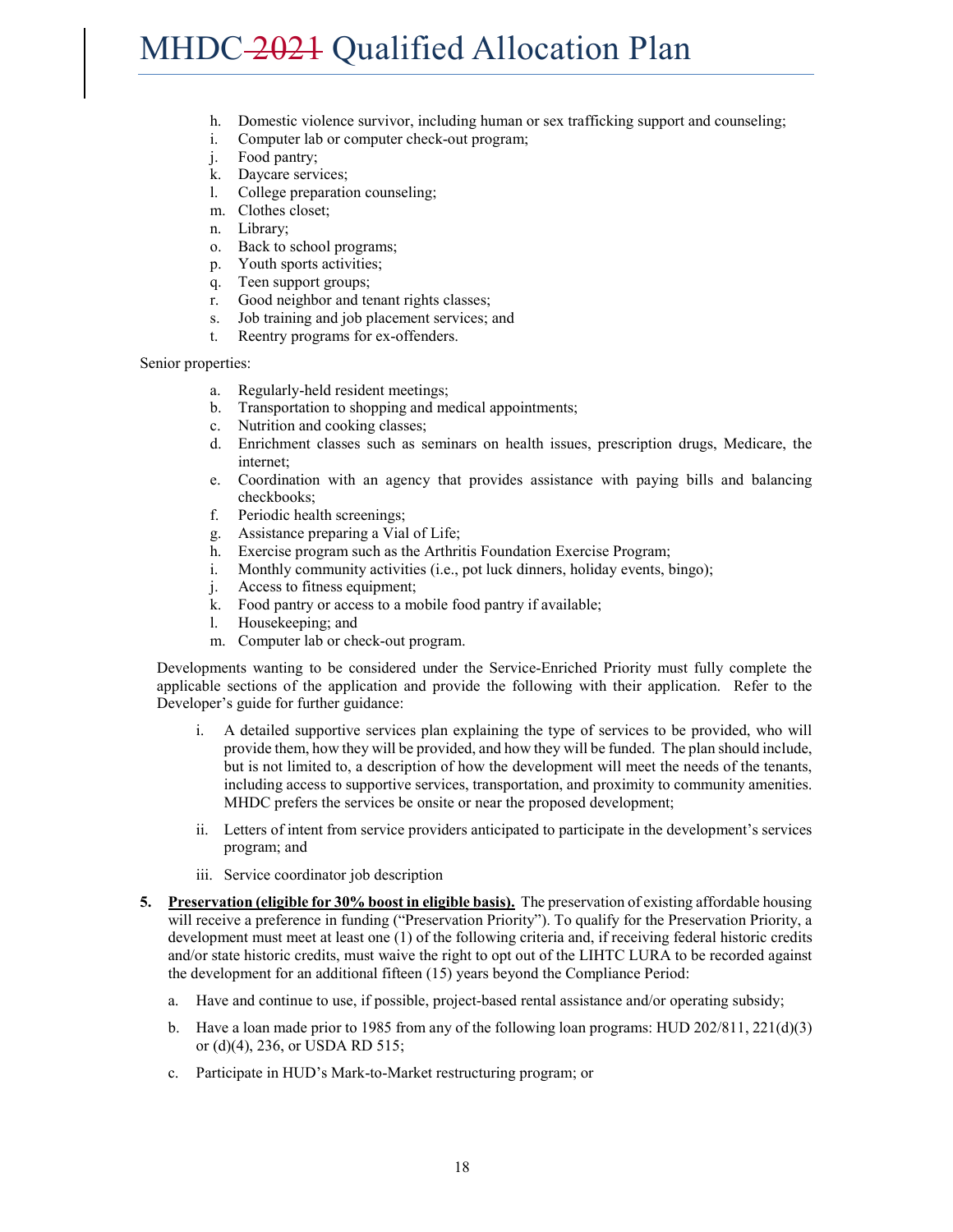d. Have a previous allocation of low-income housing tax credits in which the first year of the Credit Period (as defined in §42(f)(1) of the Code) was 1999 or earlier, and be in or have completed the final year of the Compliance Period for all buildings in the development.

In order to be considered for this priority, the applicant must include the following with the application:

- i. Copies of all loan notes and regulatory agreements encumbering the property;
- ii. A copy of any project-based income or operating subsidy agreements and rent schedules;
- iii. Audited financial statements for the development covering the three (3) most recent years;
- iv. A physical needs assessment or, for RD applications, an "as-is" CNA that meets USDA-RD requirements;
- v. If the development has HUD or MHDC financing or is encumbered by a LIHTC LURA or an MHDC Regulatory Agreement ("Regulatory Agreement"), then a letter from HUD and MHDC indicating the need for preservation is required (please see vi. below if the proposed preservation development has an RD loan);
- vi. If the proposed development includes USDA-RD financing, the application must include a letter of preservation from MHDC and a letter addressed to MHDC from the RD State Office indicating (1) RD support for the application, and (2) the applicant has met with either the RD State Office or Area Specialists prior to preparing/submitting the application to MHDC. The purpose of the meeting is to review the entire structure of the proposal with RD including, but not limited to, a discussion of the proposed scope of work, Capital Needs Assessment ("CNA"), financing structure, rents charged, operating budget, the potential amount of additional RD required Replacement Reserves, and any other unique feature or complexities pertaining to the development application. It is recommended applicants supply RD with a copy of the "as-is" CNA prior to this meeting; and
- vii. All requests to MHDC for preservation letters must be made no later than 30 days prior to application submission deadline.
- **6. CDBG-DR.** Applications that include leveraging CDBG-DR funds as a source are strongly encouraged. CDBG has established two separate DR programs, which cover different geographic regions of the state. For applicants proposing to utilize CDBG-DR 4317 funding, these applications must obtain a Letter of Intent from the Missouri Department of Economic Development (DED) and include this letter with their application submission. For applicants proposing to utilize the CDBG-DR 4451 funding, these applications must obtain a Letter of Intent from the lead applicant in the respective jurisdiction (i.e. Holt County, St. Charles County, Jefferson City). CDBG Disaster Recovery (CDBG-DR) funding is authorized under Title I of the Housing and Community Development Act of 1974, as amended. Applicants interested in leveraging LIHTC equity with this funding source should refer to MHDC's Developer's Guide, as well as DED's Multifamily Rental Recovery policy for more information regarding the CDBG-DR program, available at https://ded2.mo.gov/programs/cdbg/disaster-recovery.
- **6. CDBG-DR.** Applications that include CDBG-DR leveraged funds as a source are strongly encouraged. These applications must obtain a Letter of Intent from the Missouri Department of Economic Development (DED) and include this letter with their application submission. CDBG Disaster Recovery (CDBG-DR) funding is authorized under Title I of the Housing and Community Development Act of 1974, as amended. Applicants interested in leveraging LIHTC equity with this funding source should refer to the Developer's Guide and DED for more information regarding the CDBG-DR program.
- **7. Independence Enabling Housing Units (eligible for up to 30% boost in eligible basis).** This program is designed to promote independent living amongst our special needspermanent supportive housing population. Independence Enabling Housing ("IEH") units that are developed to serve persons in need of special needspermanent supportive housing individuals who wish to live independently but who may need additional assistance from a caregiver who resides in a Companion Living ("CL") unit that is associated with a specific IEH unit are encouraged. Developments with IEH units ("IEH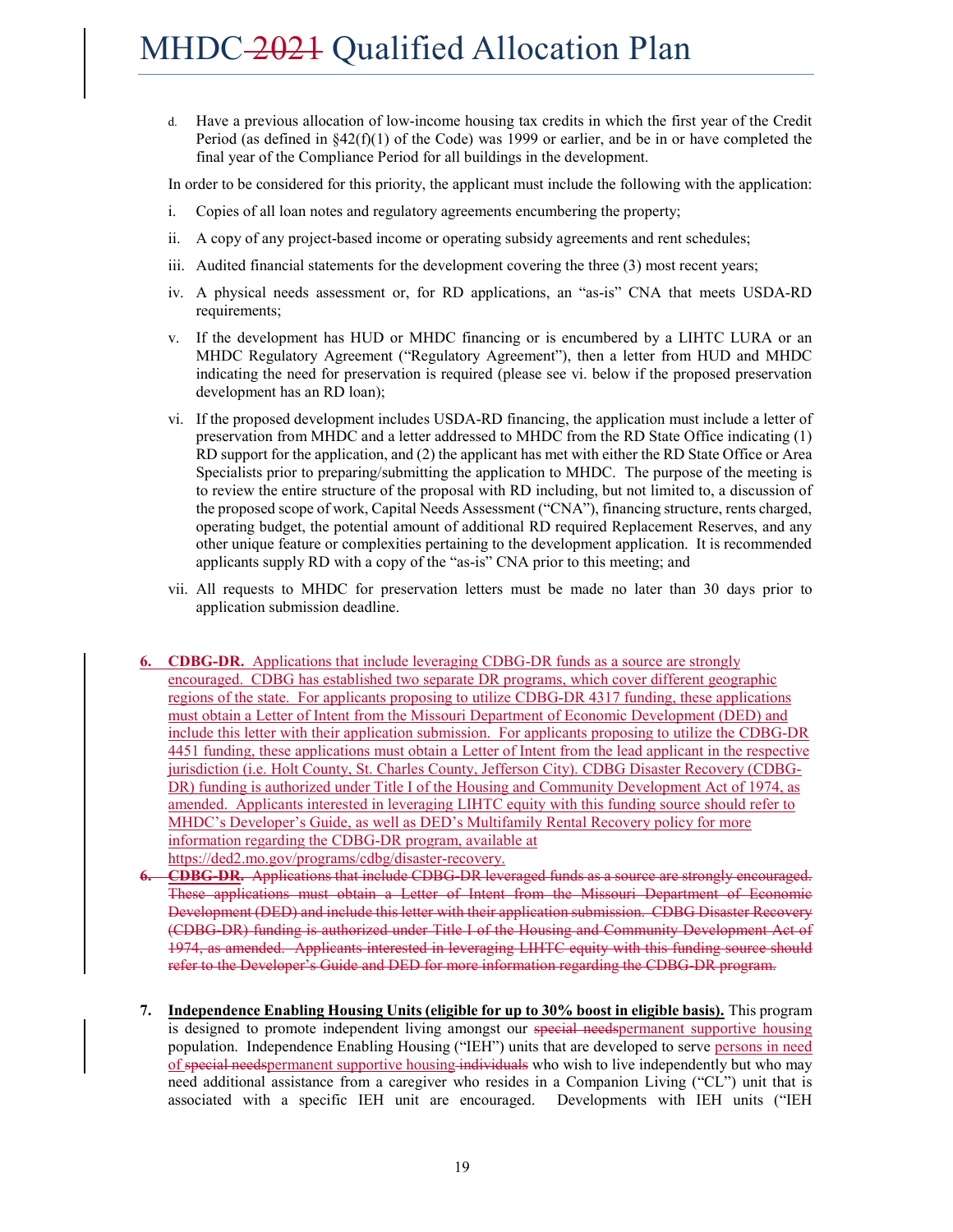Developments") are part of the Set-Aside Preference, and as such are part of the stated 33% Federal and State LIHTC goal stated in Section III(3), above.

These IEH and CL units should be designed in such a manner that the IEH and CL units are conveniently located to each other and are part of a larger development that is inclusive to all persons. The design of the units must satisfy the requirements of Universal Design and be accessible to all persons regardless of any particular type of disability or condition. The units must be distributed evenly within a given development and must maintain equivalent access to the amenities and services that the development may provide. For this program, the minimum set-aside of Set-Aside Preference units will be waived and a maximum set-aside of 30% established. Developers should engage a lead referral agency to assist with the design and management of these units.

**8. Veteran's Housing (eligible for up to 30% boost in eligible basis)** Applicants developing Service-Enriched Housing targeting Veterans are eligible for this priority. Developments must offer significant services tailored to the Veteran tenant population. Provided services should enhance Veteran tenant housing stability and independence. A substance abuse program must be included in the proposal.

At time of application, letter(s) of intent for service commitment(s) shall be in place with a provider(s) who specialize in, or have substantial experience in, providing services to Veteran populations. If the applicant does not engage with a third-party service provider, support must be provided in the application which demonstrates the substantial experience the applicant has with providing services to Veteran populations.

Developments applying under the Veteran's Housing priority are subject to any and all requirements of the Service-Enriched priority in addition to any specific requirements that are set forth for the Veteran's Housing priority.

Developments wanting to be considered under the Veteran's Housing priority must fully complete the applicable sections of the application including, but not limited to, all sections required by the Service-Enriched priority.

In addition applicants must provide the following with their application:

- i. A detailed supportive services plan detailing: the type of services to be provided, who will provide them, how they will be provided, and how they will be funded. The plan should include, but is not limited to, a description of how the development will meet the needs of Veteran tenants, including access to supportive services, transportation, and proximity to community amenities. MHDC prefers the services be onsite or near the proposed development;
- ii. Letters of intent from those service providers associated with the development's Veterans programs; and
- iii. Service coordinator job description.
- **9. Workforce Housing (eligible for 30% boost in eligible basis).** Developments in counties with a median income less than the 20212022 statewide median income (as established and published by HUD) are eligible for the basis increase, provided that 15% to 25% of the total units in the development are set aside for households earning between 60% and 80% (workforce units) of the area median income. Rents in the 60%-80% units should be different than the rents in the development that are at or below 60% AMI. The published income limits for each development's county still apply and must be used for determining resident eligibility.
- **10. Opportunity Areas.** MHDC encourages affordable housing developments in opportunity areas by targeting communities that meet the following criteria: access to high-performing school systems, transportation and employment; as well as being located in a census tract with a 15% or lower poverty rate**. Family developments** that meet these criteria will receive a preference in funding. Family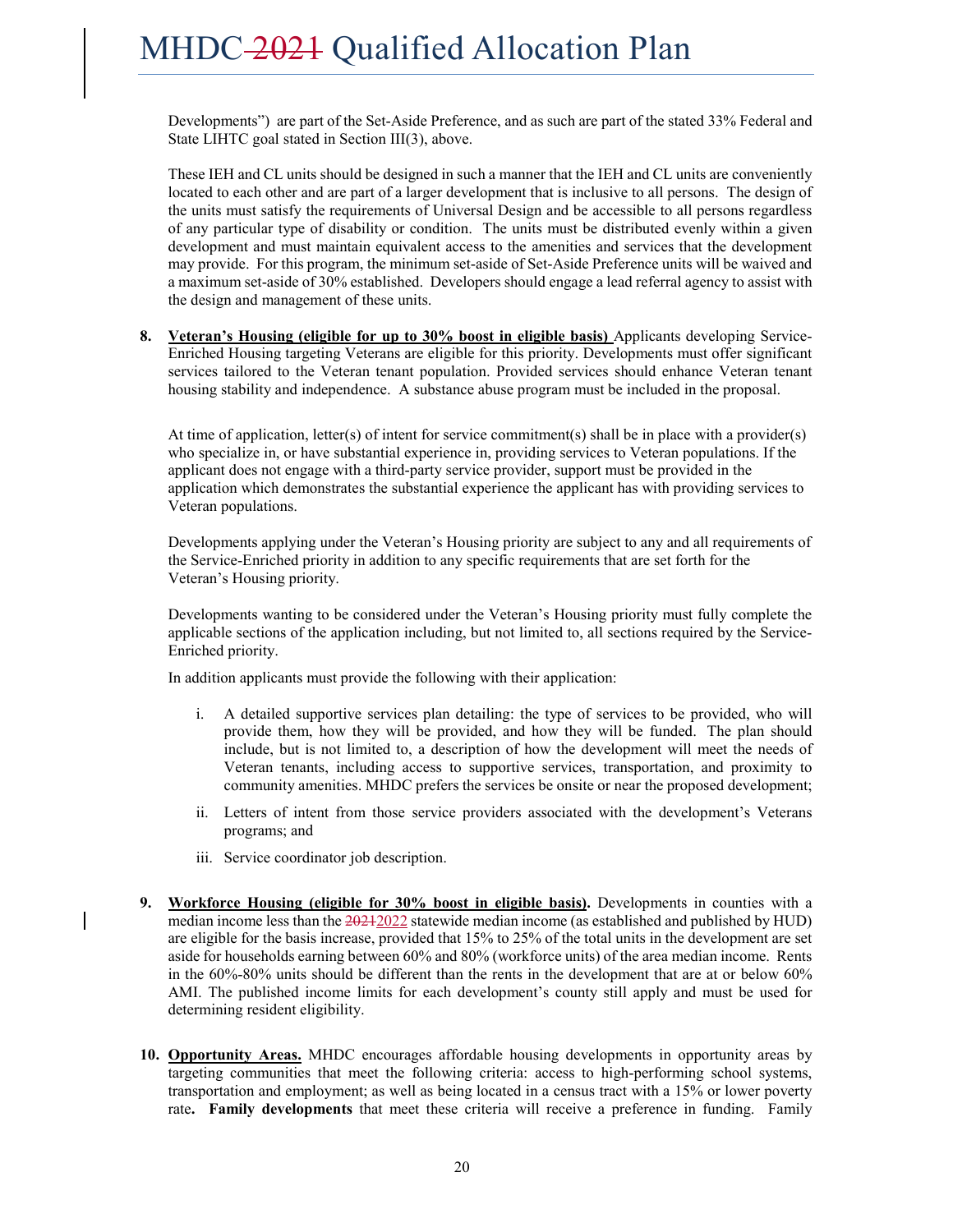developments proposed in opportunity areas are required to include an affirmative marketing plan that proactively reaches out to families currently living in census tracts where the poverty rate exceeds 40%. The plan must include a Special Marketing Reserve to assist in initial relocation expenses for families with children. Note that the minimum unit size for a family development in an opportunity area is twobedroom. Developments that apply under this priority must also apply under the Service-Enriched Priority. MHDC will, on a case by case basis with reasonable and well documented justification, allow flexibility for meeting all four criteria for qualification. Please refer to the Market Study Guidelines which specifies how data on each of these criteria is to be collected. Below are examples of services for this type of family development:

- i. Regularly-held resident meetings;
- ii. After-school programs for children;
- iii. Financial literacy courses for adults;
- iv. Credit and/or budget counseling;
- v. Life skills and employment services;
- vi. Computer lab or computer check-out program;
- vii. Daycare services;
- viii. College preparation counseling;
- ix. Library;
- x. Back to school programs;
- xi. Youth sports activities;
- xii. Teen support groups, and
- xiii. Good neighbor and tenant rights classes.
- **11. Opportunity Zones**. MHDC understands the potential role of Opportunity Zones in the economic development of distressed communities and encourages affordable housing developments in Opportunity Zones that have commitments of Opportunity Fund Investment(s). Opportunity Zones are census tracts in distressed communities designated by state and federal governments targeted for economic development; and an Opportunity Fund is a new investment vehicle created as part of the Tax Cuts and Jobs Act of 2017 to incentivize investment in Opportunity Zones. Further details regarding Opportunity Zones, including a link to the list of the Designated Qualified Opportunity Zones, can be found in the Developer's Guide.

# **RESERVATION PROCESS**

### **A. Document Review –PHASE I**

- **1. Document Review Guidelines**. The Document Review will be conducted to determine if the applicant and its application meet the following requirements:
	- a. **Organized Application.** Each application must be submitted in a three-ring binder and organized with tabs according to the MHDC FIN-125. A complete application consists of (1) an electronic application (a link will be provided on MHDC's website); (2) one tabbed, three-ring binder with all required exhibits and original signatures, where required; (3) digital media containing electronic exhibits; and (4) the appropriate application fee. The MHDC FIN-125 will identify exhibits to be submitted in the three-ring binder and exhibits to be submitted digitally. Three-ring binder and digital media exhibit names must match the FIN-125 exhibit names. Acceptable forms of digital media include, but are not limited to,  $-\alpha$  CD-R, DVD, or a USB flash drive. MHDC staff has the right, in its sole discretion, to waive an exhibit requirement on a case-by-case basis upon the review of a formal waiver request submitted by an applicant prior to the applicable NOFA deadline.
	- b. **Good Standing with MHDC.** Any member of the development team that is the owner or general partner of a LIHTC development currently in non-compliance due to site audits or a failure to comply with the owner's reporting requirements will be denied participation in the NOFA. In addition, any development team member not in compliance or good standing with any other MHDC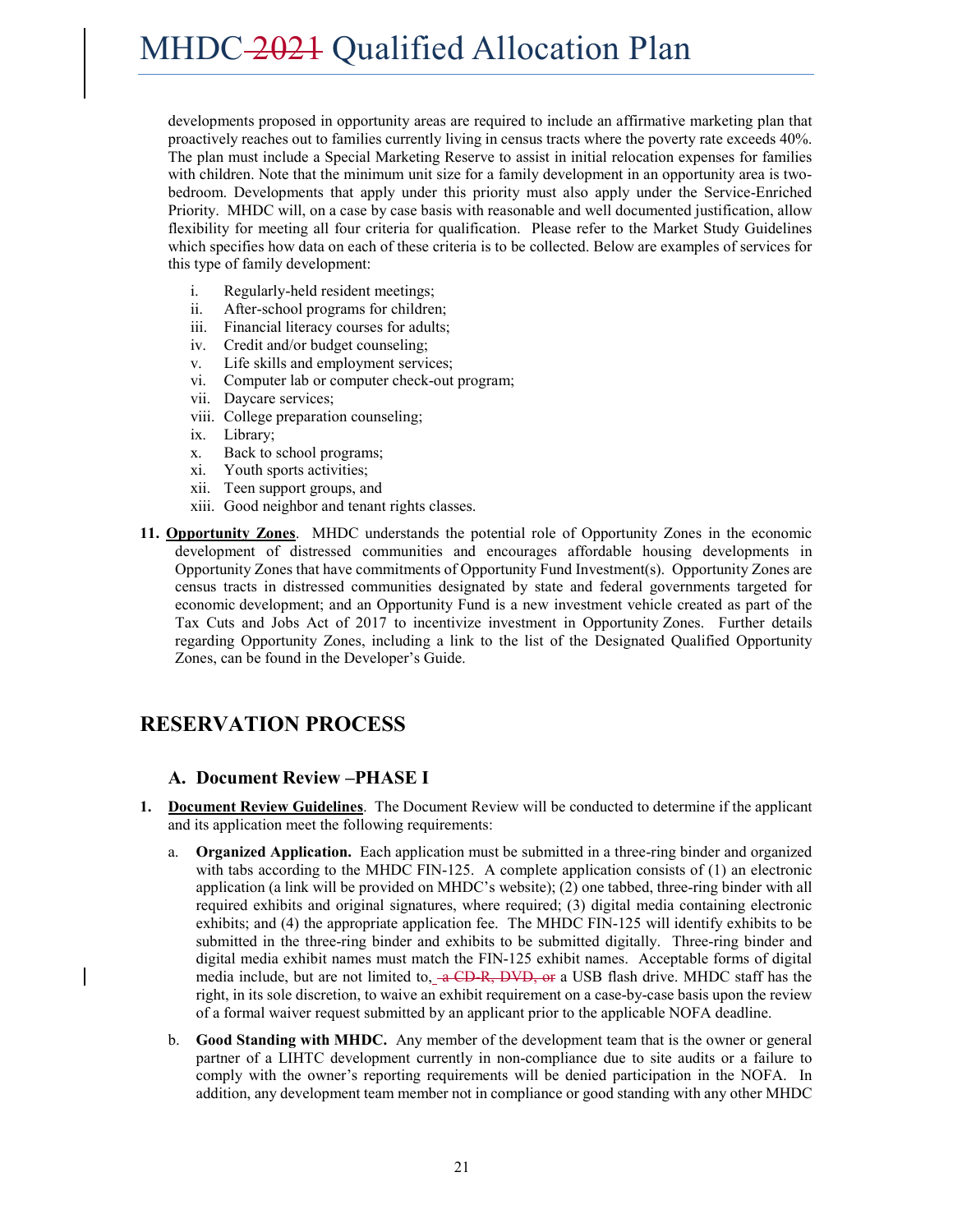program will similarly be denied participation. Should MHDC learn any principal involved with a proposed development has serious and/or repeated non-performance or non-compliance issues in Missouri before or after the time of application, the application will be rejected. Prior performance considered may include, but is not limited to, progress made with a previous Conditional Reservation Agreement, Firm Submission, execution of Firm Commitment, closing, cost certification, development compliance, payment of fees and/or violation of the MHDC Workforce Eligibility Policy.

- c. **Good Standing with Other Entities.** Any member of the development team that is the owner or general partner of a LIHTC development who is currently debarred, suspended, proposed for debarment, declared ineligible, or voluntarily excluded by any Federal, State, or local department or agency may be denied participation in the NOFA, in MHDC's sole and absolute discretion.
- d. **Consistent with Applicable Law.** As previously stated in the Participant Standards, the submitted proposal must comply with all federal, state, and local laws, as well as any and all applicable regulations, guidance, revenue rulings and the like as may be promulgated by the IRS, HUD, or any other federal or state agency. Participants are solely responsible for ensuring their own compliance with any such laws, regulations, and notices, and are encouraged to seek the advice of their own legal counsel with respect to such compliance. Examples of such requirements include, but are not limited to:

**Code Requirements.** The proposal must meet all requirements set forth in the Code and all relevant Treasury Department regulations, notices, and rulings.

**Fair Housing Requirements.** As previously stated in the Participant Standards the submitted proposal must comply with the Fair Housing Act.

**Internal Revenue Service Memorandum of Understanding.** MHDC and the IRS have executed a Memorandum of Understanding ("IRS MOU") to improve the administration of the Federal LIHTC. Under the terms of this IRS MOU, all developers must complete IRS Form 8821 (Rev. 9-98), Tax Information Authorization, as a condition of consideration for an allocation of 9% Credit or 4% Credit. An executed IRS Form 8821 for the developer, and all key principals of the developer and general partnership must be included as part of the application.

- e. **Consistent with Tax Credit Accountability Act.** Under the provisions of the Tax Credit Accountability Act (R.S.Mo. 135.800-135.830), all developers/applicants must complete all necessary forms and reporting requirements during the reservation process, the allocation process, and for a period of three (3) years following the issuance of State LIHTC by MHDC. All developers must complete MDOR Form 8821 (Rev. 11-03), Missouri Department of Revenue Authorization For Release of Confidential Information, as a consideration for the allocation of the State LIHTC. MHDC will obtain tax clearance for the developer/applicant from the Missouri Department of Revenue at the time of application. Should the developer, general partner, or any key principal be found to have outstanding tax liens or delinquent taxes, for federal or state taxes, the related application may be rejected.
- **2. Threshold Documents.** All threshold documents must be complete, fully-executed, and submitted by the application deadline. An exact list of documents can be found on the MHDC FIN-125. A missing threshold document will result in an application being eliminated from consideration. Below is a list of the threshold document categories ("Threshold Documents"), some of which require multiple documents. The required Threshold Document categories are:
	- a. **Executed FIN-100.** A completed and executed FIN-100 with appropriate certifications and elections made.
	- b. **Application Fee.** A check for the appropriate application fee. A check returned for any reason will result in that application being rejected.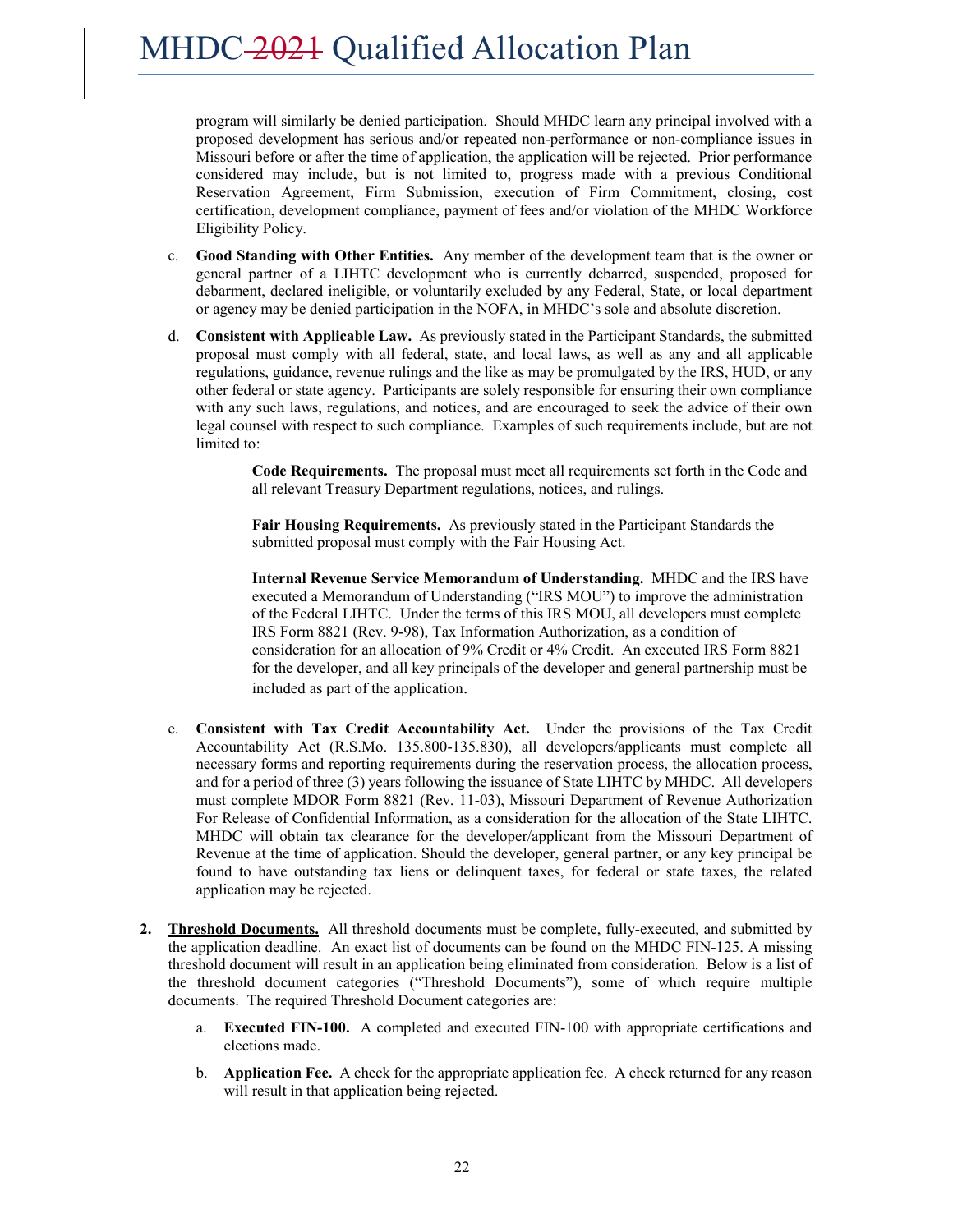- c. **Development Narrative.** A narrative meeting the requirements set forth in the Developer's Guide. An incomplete narrative will result in the application being eliminated from consideration.
- d. **Financing Commitments.** Commitments for all non-MHDC financing sources, including commitments for all tax credit equity to be utilized.
- e. **Local Jurisdiction Contact Verification.** Evidence that the following officials have been contacted.
	- i. Chief Executive of the local jurisdiction;
	- ii. State Senator;
	- iii. State Representative, and
	- iv. Executive Director of the local public housing authority.
- f. **Economic Impact to Missouri.** The applicant should provide information and data within the FIN-100 concerning the economic impact of the proposed development. At a minimum, the applicant should provide the following:
	- i. a description of the proposed services that will be performed and/or the proposed products that will be provided by Missourians;
	- ii. the number of employees in Missouri, if the developer has existing operations in Missouri
	- iii. the percent of hard and soft costs expected to be paid to Missouri-based firms, vendors and /or suppliers;
	- iv. the total number of months between initial construction closing and construction completion; and
	- v. for senior and permanent supportive housing development proposals, projected Missouri savings in Medicaid expenses. Permanent supportive housing combines and links permanent, affordable housing with flexible, voluntary services designed to help the tenants stay housed and build the necessary skills to live as independently as possible.
- **3. Secondary Documentation Review**. Secondary documentation must be submitted by the application deadline for an application to receive consideration. The FIN-125 contains an exact list and explanation of the required documentation. If five (5) or more secondary review documents are missing or are incomplete at the time the application is submitted, the application will be rejected. If four (4) or fewer secondary documents are missing or are incomplete at the time the application is submitted, the applicant will be notified in writing of deficient items and a date by which deficiencies must be cured ("Cure Date"). If the requested documents are not received by the Cure Date, the application will be rejected. Below is a list of the secondary documentation categories ("Secondary Documents"), some of which require multiple documents. The Secondary Document categories include but are not limited to:
	- a. **Digital Media.** Digital media with the required electronic documents as noted on the MHDC FIN-125
	- b. **Site Review Information.** MHDC requires multiple site information documents to conduct the site review described below.
	- c. **Applicant Site Control.** Applicants should refer to the Developer's Guide for more information regarding site control and a thorough description of the required site control documents.
	- d. **Market Study.** A market study meeting MHDC requirements and dated within six (6) months of the application due date. The market study must be prepared by an experienced market analyst shown on MHDC's approved provider list (not an affiliated company). See the Market Study Guidelines and Market Study Standards for Rental Housing Developments (MHDC Form 1300) for further guidance. For 2021 applications, a market study may be submitted to MHDC up to 1 week after the NOFA deadline if the application includes a formal waiver request signed by MHDC. The waiver must have been signed by MHDC before the applicable NOFA deadline.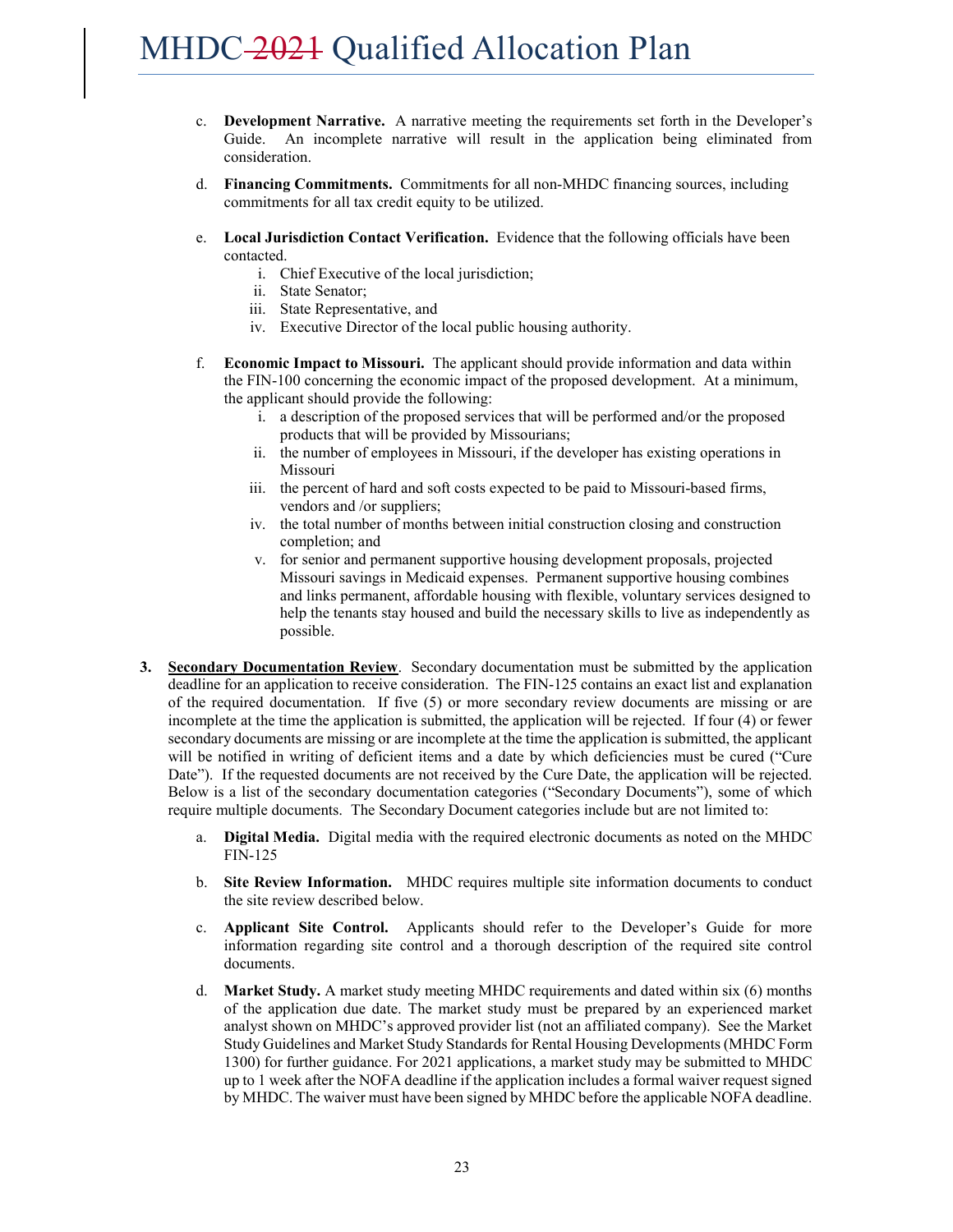- e. **Seller Site Control.** The seller site control documents, as described in the Developer's Guide.
- f. **Local Jurisdiction Contact Verification.** In addition to other contact verification required by the Code as described in 2e above under Threshold Documents, provide evidence that the Superintendent of Schools (if applicable) and Councilperson(s)/Alderperson(s) have been contacted.
- g. **Statutorily Required Documents.** Various state and federal statutes and regulations require certain documents be submitted by the developer/applicant at the time of application.
- h. **Housing Priority Documentation.** Additional documentation required pursuant to the priority the applicant is applying under, if applicable.
- i. **Zoning.** Evidence of proper zoning.
- j. **Architectural Information.** Documents regarding the design, cost, and historic designation of the building.
- k. **Sustainable Housing Information**. New construction applications must provide documentation demonstrating how the development will achieve and maintain the green building standard identified in the Development Characteristics Worksheet. For rehabilitation proposals, the green building requirement is highly encouraged but optional; however, rehabilitation developments that will achieve and maintain a green building standard should also provide such documentation.
- l. **Relocation and Existing Multifamily Operations Data.** For proposals with existing tenants (commercial or residential) who may be either temporarily or permanently relocated as a result of the proposed development, provide the applicable relocation documents. Permanent displacement of tenants is strongly discouraged. The applicant must take all reasonable steps to minimize the displacement of existing tenants.
- m. **Homeownership Information.** For developments interested in providing tenants homeownership opportunities after the end of the Compliance Period, provide a homeownership proposal and a waiver of the right to opt out of the LIHTC LURA for an additional fifteen (15) years after the end of the Compliance Period.
- n. **PHA Approved Utility Allowance Schedule.** Provide the most current utility allowance schedule from the local public housing authority (PHA) or the HUD Utility Schedule Model (HUSM).
- o. **Developer-General Partner Information.** Information regarding the developer and any general partner(s) who are not affiliates of the developer.
- p. **Management Agent Information.** Information regarding the proposed management agent.
- q. **MBE/WBE Utilization Plan.** A Utilization Plan signed by the owner/developer detailing how the applicant intends to meet or exceed the MBE/WBE Participation Standard.
- r. **Self-Scoring.** Provide a completed copy of the MHDC Application Self-Scoring form.

#### **B. Priority Scoring – PHASE II**

Applications that pass the Document Review – PHASE I will be divided into two (2) groups for the Priority Scoring – PHASE II. Applications will be assigned to one (1) of the two (2) groups below.

#### **1. Priority Group**

Applications that meet one or more of the following development types below qualify for the Priority Group and will be assigned forty-five (45) points in addition to points earned in General Scoring – Phase III.

- Workforce Housing;
- Non-Profit as defined in section III of this QAP;
- Service Enriched, including Veterans Housing;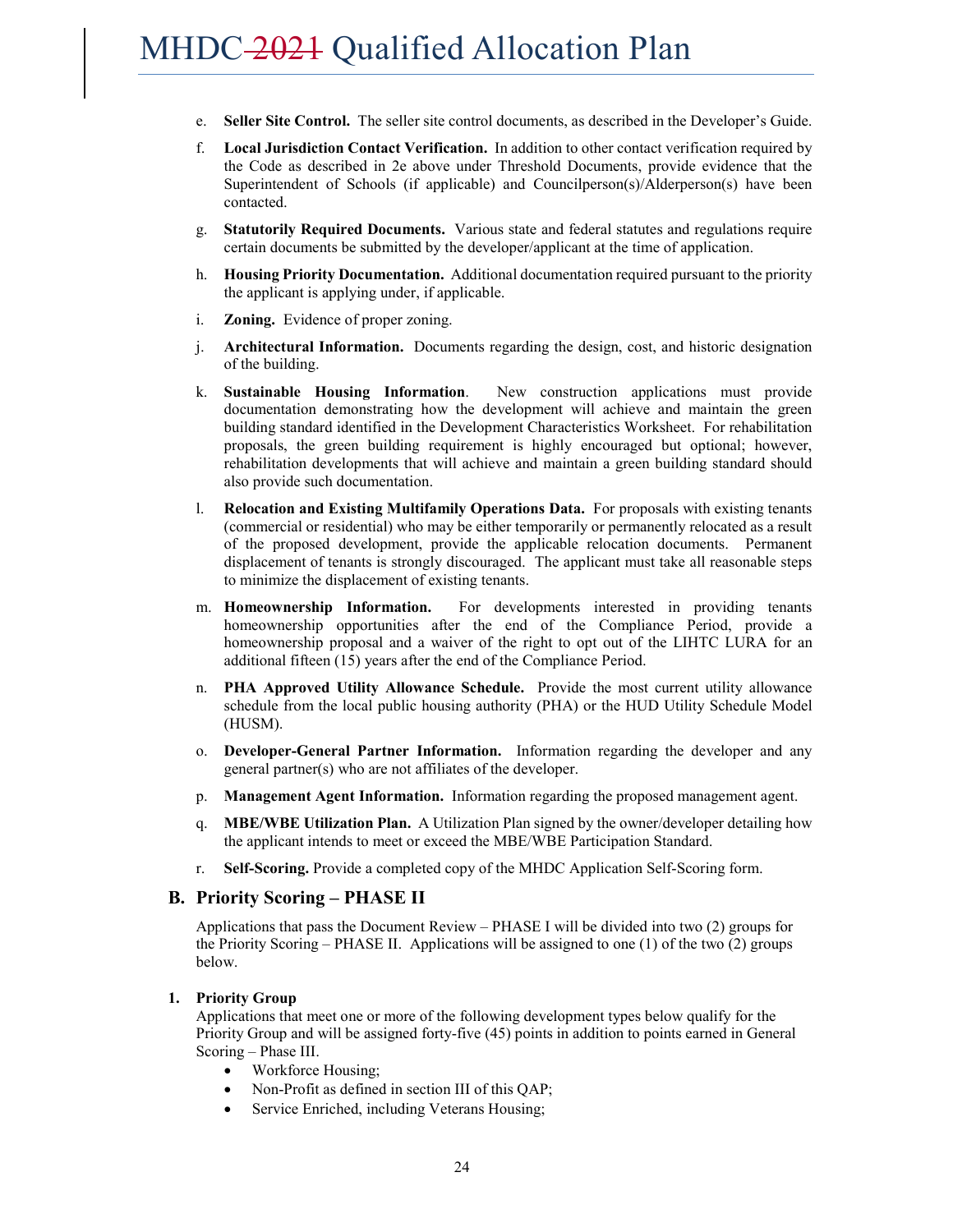- Special NeedsPermanent Supportive Housing, Vulnerable Populations, and Independence Enabling;
- Preservation;
- CDBG-DR;
- HOME CHDO
- Opportunity Area, as defined in Section III of this QAP; or
- Opportunity Zone, as enacted under the 2017 Tax Cuts and Jobs Act

#### **2. Non-Priority Group**

Applications that do not qualify for the Priority Group are designated Non-Priority Group applications and assigned zero (0) Phase II points.

#### C. **General Scoring – PHASE III**

Applications must earn at least 90 combined points in Phases II and III to qualify for Underwriting – PHASE IV review and be considered for funding. Applications that do not earn at least 90 combined points in Phases II and III will not be considered for funding.

The following chart summarizes the point categories in Phase III.

| Category                    | <b>Points Possible</b> |
|-----------------------------|------------------------|
| Development Characteristics |                        |
| <b>Use of Resources</b>     |                        |
| Development Team            |                        |

### **DEVELOPMENT CHARACTERISTICS**

#### **Income Targeting** 0 – 10 points

Developments that target a percentage of units to lower income households will be awarded points as described below. Evaluation will be based on LIHTC income determination guidelines. The maximum number of points an application can receive is ten (10) points. Proposals are not eligible for Income Targeting points if they are applying under the Income Averaging set-aside:

| Percentage of Units at Income Level (St. Louis and Kansas City MSAs) | <b>Points</b> |
|----------------------------------------------------------------------|---------------|
| 15% or greater of the units at 30% AMI                               | 10            |
| 10% or greater of the units at 30% AMI                               |               |
| 10% or greater of the units at 40% AMI                               |               |
| 10% or greater of the units at 50% AMI                               |               |

| Percentage of Units at Income Level (Springfield, Columbia, Joplin, |  |
|---------------------------------------------------------------------|--|
| Jefferson City, Cape Girardeau and St. Joseph MSAs)                 |  |
| 12.5% or greater of the units at 30% AMI                            |  |
| 7.5% or greater of the units at 30% AMI                             |  |
| 7.5% or greater of the units at 40% AMI                             |  |
| 7.5% or greater of the units at 50% AMI                             |  |

| Percentage of Units at Income Level (All other counties not included above) |    |
|-----------------------------------------------------------------------------|----|
| 10% or greater of the units at 30% AMI                                      | 10 |
| 5% or greater of the units at 30% AMI                                       |    |
| 5% or greater of the units at 40% AMI                                       |    |
| 5% or greater of the units at 50% AMI                                       |    |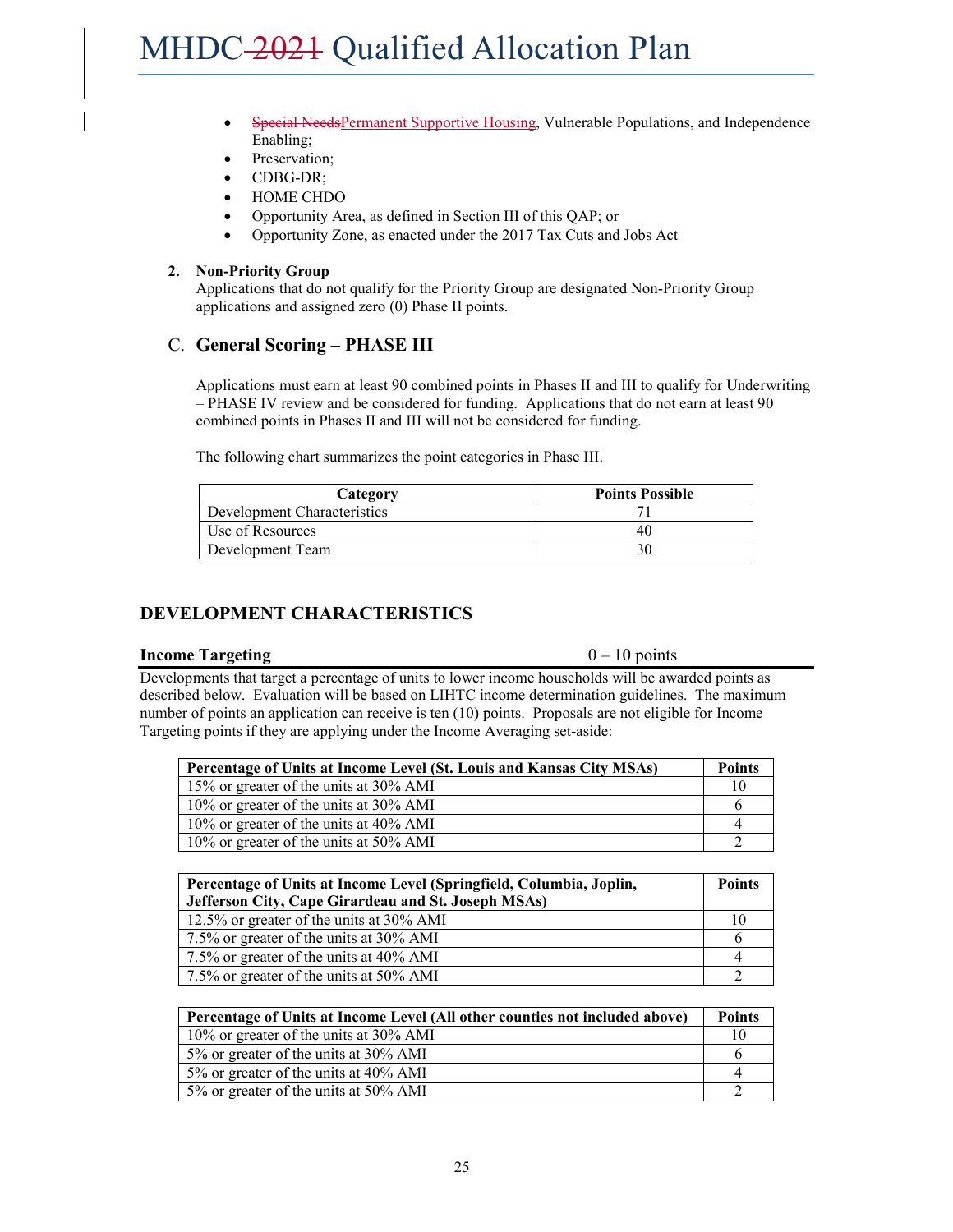| <b>Mixed Income Development</b>                                                                                                                                                                                                                                                                                                                                                                                                                                                                                                                                                     | 10 points                          |  |  |
|-------------------------------------------------------------------------------------------------------------------------------------------------------------------------------------------------------------------------------------------------------------------------------------------------------------------------------------------------------------------------------------------------------------------------------------------------------------------------------------------------------------------------------------------------------------------------------------|------------------------------------|--|--|
| Developments that have at least 10% market rate units or Income Averaging Units at 80% AMI will be                                                                                                                                                                                                                                                                                                                                                                                                                                                                                  |                                    |  |  |
| awarded ten (10) points.                                                                                                                                                                                                                                                                                                                                                                                                                                                                                                                                                            |                                    |  |  |
| <b>Tenant Ownership</b>                                                                                                                                                                                                                                                                                                                                                                                                                                                                                                                                                             | 5 points                           |  |  |
| Developments intended for 100% eventual tenant ownership at the end of the 15-year compliance period<br>will receive 5 points. To qualify for the points, the owner must provide a detailed tenant ownership plan<br>that complies with the Internal Revenue Code and is acceptable to MHDC. Additional details are provided<br>within MHDC's "Homeownership Policy."                                                                                                                                                                                                               |                                    |  |  |
| <b>Services</b>                                                                                                                                                                                                                                                                                                                                                                                                                                                                                                                                                                     | $0 - 5$ points                     |  |  |
| Developments that qualify for the Service Enriched Priority and commit to provide services that fall under<br>the Service Parameters as reflected below may receive one point per Service Parameter. Applications must<br>include a fully executed letter of intent for each Service Parameter to receive points for that category. In<br>awarding points, MHDC will evaluate the quality of services provided, the correlation between the services<br>or programs to the tenant population, the service delivery plan and the duration of the commitment<br>(minimum of 3 years). |                                    |  |  |
|                                                                                                                                                                                                                                                                                                                                                                                                                                                                                                                                                                                     | <b>Service Parameters</b>          |  |  |
|                                                                                                                                                                                                                                                                                                                                                                                                                                                                                                                                                                                     | Housing Stability                  |  |  |
|                                                                                                                                                                                                                                                                                                                                                                                                                                                                                                                                                                                     | Increased Income and/or Employment |  |  |

### **Special NeedsPermanent Supportive Housing / Vulnerable Population** 5 points

Quality of Life

Developments that qualify for the Set-Aside Preference and commit to setting aside 15% or more of the units for special needspermanent supportive housing and/or vulnerable population tenants will receive five (5) points.

Physical and/or Mental Health

Social and Community Connection

#### **Previous Phase Success** 1 point

Subsequent pPhase II development proposals will be awarded one  $(1)$  point if the previous phase $(s)$  haves a vacancy rate of less than five percent and has a waiting list and any previous phase is located within ½ mile driving distance of the first phase. Points are not eligible to subsequent phases.

#### **Site Location** 0 - 15 point

1. All developments qualify for category (1a) or (1b) points; developments will not receive points for both.

a. Households spending more than 50% of gross monthly income on housing are termed severely cost burdened. Applications that propose a development in a county where the percentage of severe cost burdened renter households exceeds 10% as identified in the Five5-Year Strategic Plan for Affordable Housing for the State of Missouri – 2020, or most recent update, published on the MHDC website will be awarded points as described below--:

| <b>Percentage of Severe Cost Burdened Renter</b> | <b>Points</b> |
|--------------------------------------------------|---------------|
| <b>Households</b>                                |               |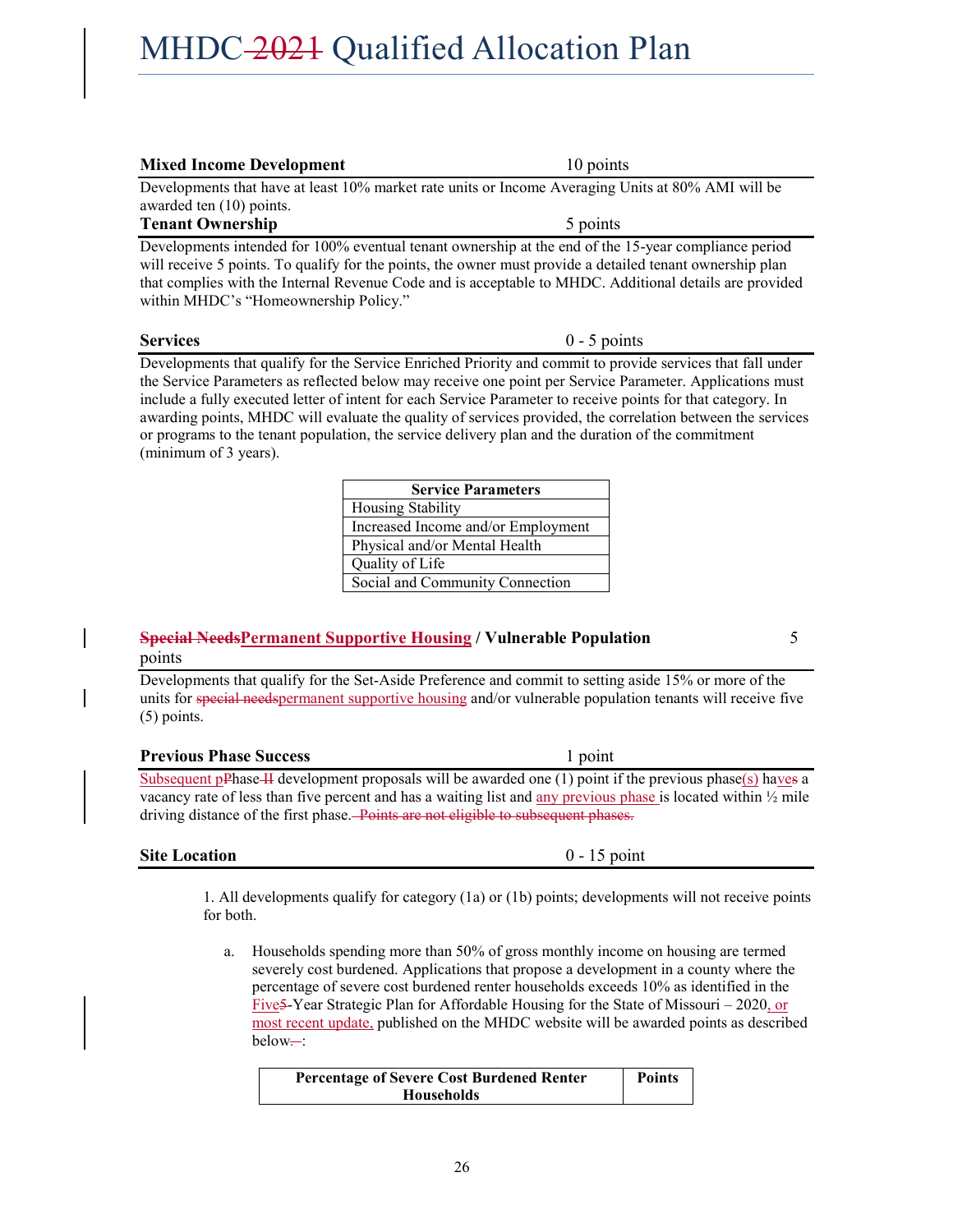| Greater than $20\%$ |  |
|---------------------|--|
| Greater than 15%    |  |
| Greater than 10%    |  |

- b. Family sites in an Opportunity Area as described within this Plan will be awarded seven (7) points.
- 2. Developments that are located in rural underserved counties as defined by MHDC will receive five (5) points. Counties that qualify as MHDC designated rural underserved counties will be published at http://www.mhdc.com/rental\_production/20212022-fy-items/index.htm.

#### **Economic Development** 0 - 5 points

Up to 5 points may be awarded to applicants that prove an intentional link to a new and planned economic development project. This link will be demonstrated by its proximity to the development, direct transportation connections between the housing and jobs, and demonstrated coordination between the housing and economic development project. Both family and senior developments ages 55+ and 62+ are eligible for economic developments points. The economic development project should be no more than two years old, or planned to open within two years. The economic development project should employ a total of at least 20 employees. These jobs may include entry level or service workers who could benefit from the planned affordable housing. Each applicant requesting points in this category must include an exhibit that includes the name of one qualifying targeted economic development project. Also, include a supplemental exhibit that includes up to ten pages of media releases, marketing materials, or direct correspondence showing the number of jobs being created by the economic development project and the need for housing. This can come from internet searches, local economic development agencies, or the economic development itself. The supplemental exhibit should not include hyperlinks or non-related material.

Points will be awarded based on the below criteria:

- 2 Points A direct coordination letter must be provided to qualify for any of the 5 points. Proof of direct coordination with the economic development project is to be provided in the form of a letter from the economic development project, or other correspondence deemed appropriate in the sole discretion of MHDC (i.e. letter from local Economic Development Authority), to the developer team stating how the affordable housing proposal will support their workforce. If the supplemental exhibit does not include the year the project went or will go into service or the number they employ or will employ, the direct coordination letter should include this information.
- 1 Point Primary Market Map The Primary Market Area Map in the Market Study is to be provided as a separate map and is to show the location of the housing development and the location of the target economic development project is within the same Primary Market Area.
- 1 Point Map Mileage A separate map showing the location of the housing development and the location of the target economic development project is within:
	- o 2 miles of the housing development site for SL, KC and MSA-Rural Regions.
	- o 5 miles of the housing development site for Rural Region.
- 1 Point Map Routes A separate map highlighting public transit routes, greenways, or other significant transportation modes connecting the economic development project and the housing development. One of the routes must begin and end within  $\frac{1}{2}$  mile walking distance of the housing development and of the economic development project.

The affordable housing development cannot be considered as the economic development project. Up to 5 points may be awarded to applicants that prove an intentional link to new and planned economic development projects. This link will be demonstrated by its proximity to the development, direct transportation connections between the housing and jobs, and demonstrated coordination between the housing and economic development projects. The economic development projects should be no more than two years old, or planned to open within two years. The economic development projects should employ a total of at least 20 employees. These jobs may include entry level or service workers who could benefit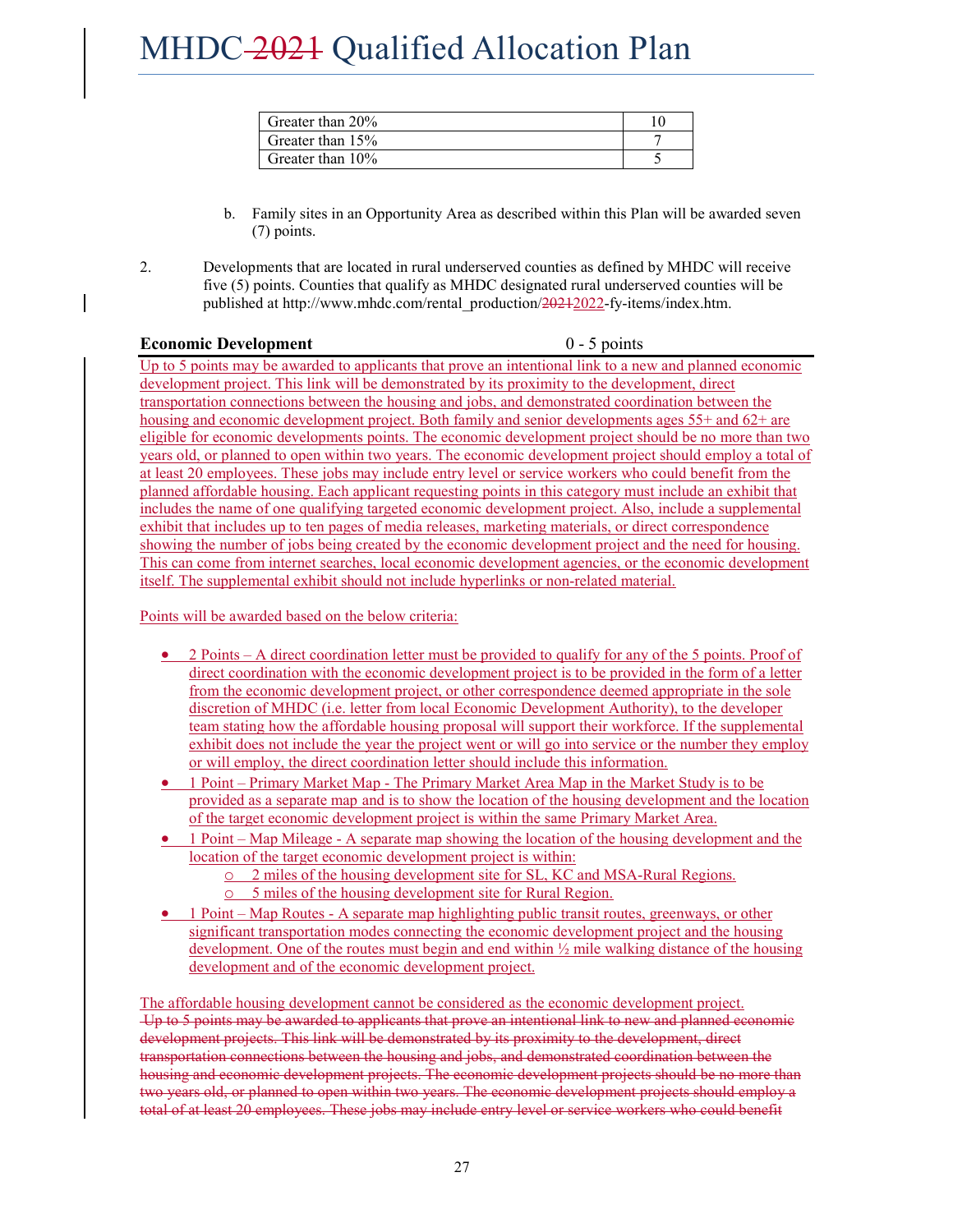28

# MHDC-2021 Qualified Allocation Plan

from the planned affordable housing. Each applicant requesting points in this category must include an exhibit that includes the name(s) of the qualifying economic development project(s). They must also include a supplemental exhibit that includes media releases, marketing materials, or direct correspondence showing the number of jobs being created by the economic development project(s) and the need for housing. This can come from internet searches, local economic development agencies, or the economic development itself.

Points will be awarded based on the below criteria:

- 1 Point A map showing that the location of the housing development and the location of the target economic development project(s) is within the same Primary Market Area.
- 1 Point A map showing that the location of the housing development and the location of the target economic development project(s) is within:
	- 2 miles of the housing development site for SL, KC and MSA-Rural Regions.
	- -5 miles of the housing development site for Rural Region.
- 1 Point A map highlighting transit routes, greenways, or other significant transportation modes connecting the economic development project(s) and the housing development. One of the routes must begin and end within ½ mile walking distance of the housing development and of the economic development project(s).
- 2 Points Proof of direct coordination with the economic development project, proof of correspondence and coordination should be provided in the form of a letter from the economic development project stating how the affordable housing proposal will support their workforce. To qualify for these points, the location of the economic development project(s) must be within the PMA of the housing development.

The affordable housing development cannot be considered as the economic development project.

### **Preservation** 10 points

Development proposals that qualify for the Preservation priority will be awarded ten (10) points.

### **Extended Compliance** 0 – 5 Points

Development proposals that waive the right to opt-out at the end of the 15 year LIHTC compliance period will be awarded points based on the table below.

| # of years extending the Compliance Period              | <b>Points</b> |
|---------------------------------------------------------|---------------|
| 5 - 9 years (Total Compliance Period 20-24 years)       |               |
| 10 - 14 years (Total Compliance Period 25-29 years)     |               |
| $\ge$ =15 years (Total Compliance Period 30 plus years) |               |

### **USE OF RESOURCES**

#### **Leveraged Funds** 6 – 10 points

Developments that have executed Letters of Intent (LOIs) for unaffiliated party grant funds, capital campaign funds, federal funds, energy/utility rebates/incentive program funds, and/or municipal funds will be awarded points based on the percentage of award as it relates to the Total Development Budget. MHDC resources and private institution loans are not eligible for points in this category, i.e., private bank loans, fund balance or MHDC HOME/NHTF.

| <b>Percentage of Leveraged Funds</b> | <b>Points</b> |
|--------------------------------------|---------------|
| Greater than 2.5%                    |               |
| Greater than 5%                      |               |
| Greater than 7.5%                    |               |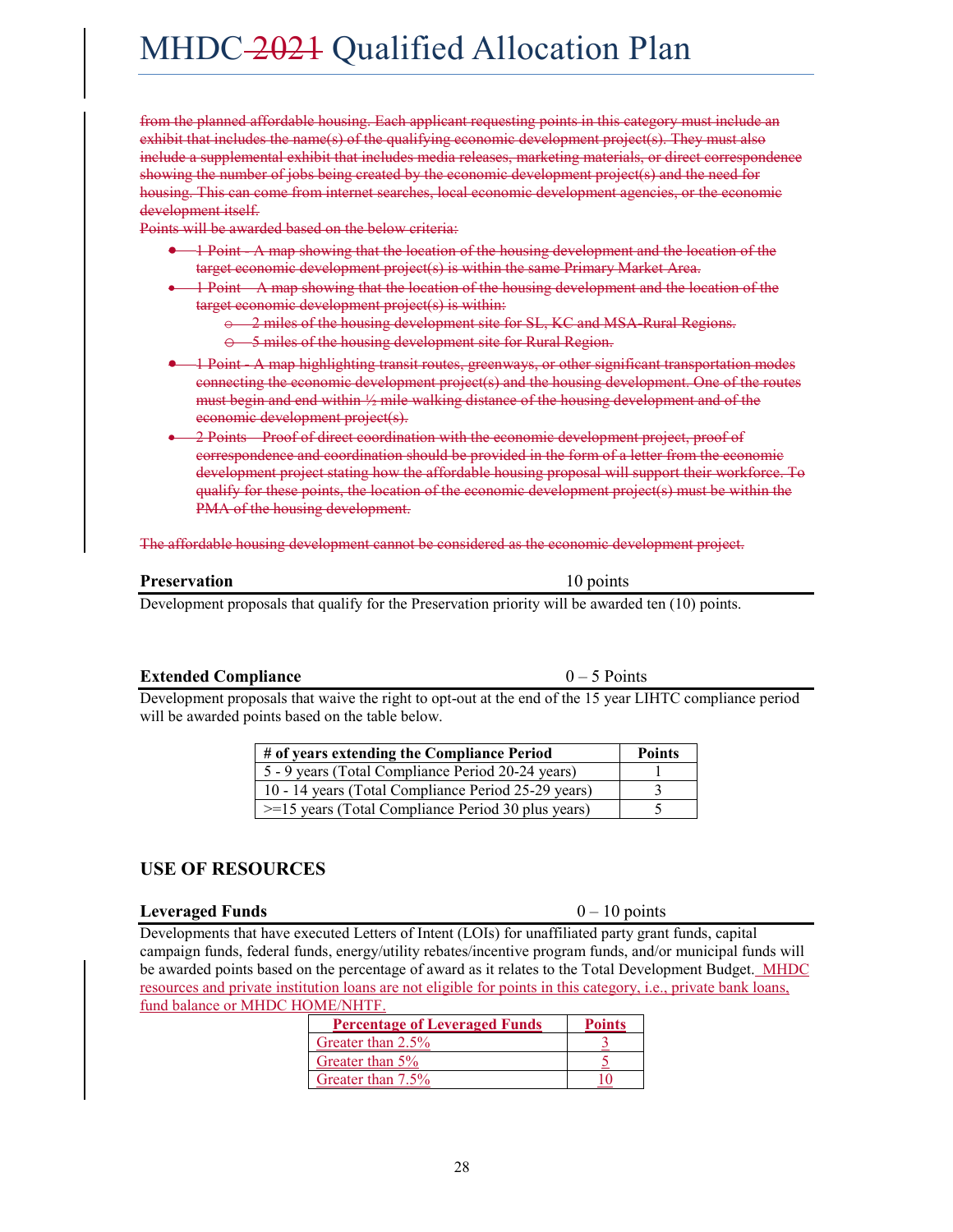Construction and permanent loans from private institutions or other entities may be counted as leverage funds if the interest rate referenced in the LOI is within the thresholds listed in the charts below as of the date of Firm Submission for approved developments. Applicants may receive points for both construction loans and permanent loans. Those points will be added together but in no circumstances can that total exceed 10 points. Please see Developer Guide for additional details.

| PERMANENT LOAN                                                                                 |                                                                                                   |                                                                                                      |                                                                                                   |
|------------------------------------------------------------------------------------------------|---------------------------------------------------------------------------------------------------|------------------------------------------------------------------------------------------------------|---------------------------------------------------------------------------------------------------|
| You may qualify for only one<br>(1) of the categories from this<br><b>Permanent Loan table</b> | $\leq$ 200 Basis<br>Points plus 10 yr.<br><b>Treasury Rate as</b><br>of Firm<br><b>Submission</b> | $\leq$ =300 Basis Points<br>$plus 10$ yr.<br><b>Treasury Rate as</b><br>of Firm<br><b>Submission</b> | $\leq$ 400 Basis<br>Points plus 10 yr.<br><b>Treasury Rate as</b><br>of Firm<br><b>Submission</b> |
| <b>Percentage of Leveraged</b><br><del>Funds</del>                                             | <b>Points</b>                                                                                     | Points                                                                                               | <b>Points</b>                                                                                     |
| Greater than 2.5% of Total<br><b>Development Costs</b>                                         | 3                                                                                                 |                                                                                                      | ٠                                                                                                 |
| Greater than 5% of Total<br><b>Development Costs</b>                                           | 4                                                                                                 |                                                                                                      | 3                                                                                                 |
| Greater than 7.5% of Total<br><b>Development Costs</b>                                         | 40                                                                                                | 7                                                                                                    | 5                                                                                                 |

| <b>CONSTRUCTION LOAN</b>                                                                                 |                                                                                               |                                                                                                   |                                                                                                      |  |
|----------------------------------------------------------------------------------------------------------|-----------------------------------------------------------------------------------------------|---------------------------------------------------------------------------------------------------|------------------------------------------------------------------------------------------------------|--|
| You may qualify for only<br>one (1) of the categories<br>from this Construction<br><del>Loan table</del> | $\leq$ 200 Basis Points<br>plus 2 yr. Treasury<br><b>Rate as of Firm</b><br><b>Submission</b> | $\leq$ =300 Basis<br>Points plus 2 yr.<br><b>Treasury Rate as</b><br>of Firm<br><b>Submission</b> | $\leq$ 400 Basis<br>Points plus 2 yr.<br><del>Treasury Rate as</del><br>of Firm<br><b>Submission</b> |  |
| <b>Percentage of Leveraged</b><br><b>Funds</b>                                                           | <b>Points</b>                                                                                 | <b>Points</b>                                                                                     | <b>Points</b>                                                                                        |  |
| Greater than or equal to 50%<br><del>of Total Development Costs</del>                                    |                                                                                               |                                                                                                   |                                                                                                      |  |

Historic Tax Credit Equity does not qualify as leveraged funds.

# **Federal Historic Tax Credits** 5 points

Developments that have executed LOIs for Federal Historic Tax Credits will be awarded five (5) points. Applications requesting both State Historic Tax Credits and State Low Income Housing Tax Credits will not be awarded the five (5) points.

### **National Housing Trust Fund** 3 points

Developments that request at minimum 5% of TDC and qualify for National Housing Trust Fund funds will be awarded three (3) points. If points are awarded in this category and Phase IV feasibility review removes National Housing Trust Fund as a source, the development must adhere to the National Housing Trust Fund program requirements including rent/income restrictions and affordability terms. All applications that request NHTF must have a pre-approved MHDC Desktop Environmental Review included with their application. Please see Developer's Guide for additional details.

### **HOME CHDO** 10 points

Developments that qualify for the HOME CHDO set-aside and are not requesting Low Income Housing Tax Credits will be awarded ten (10) points.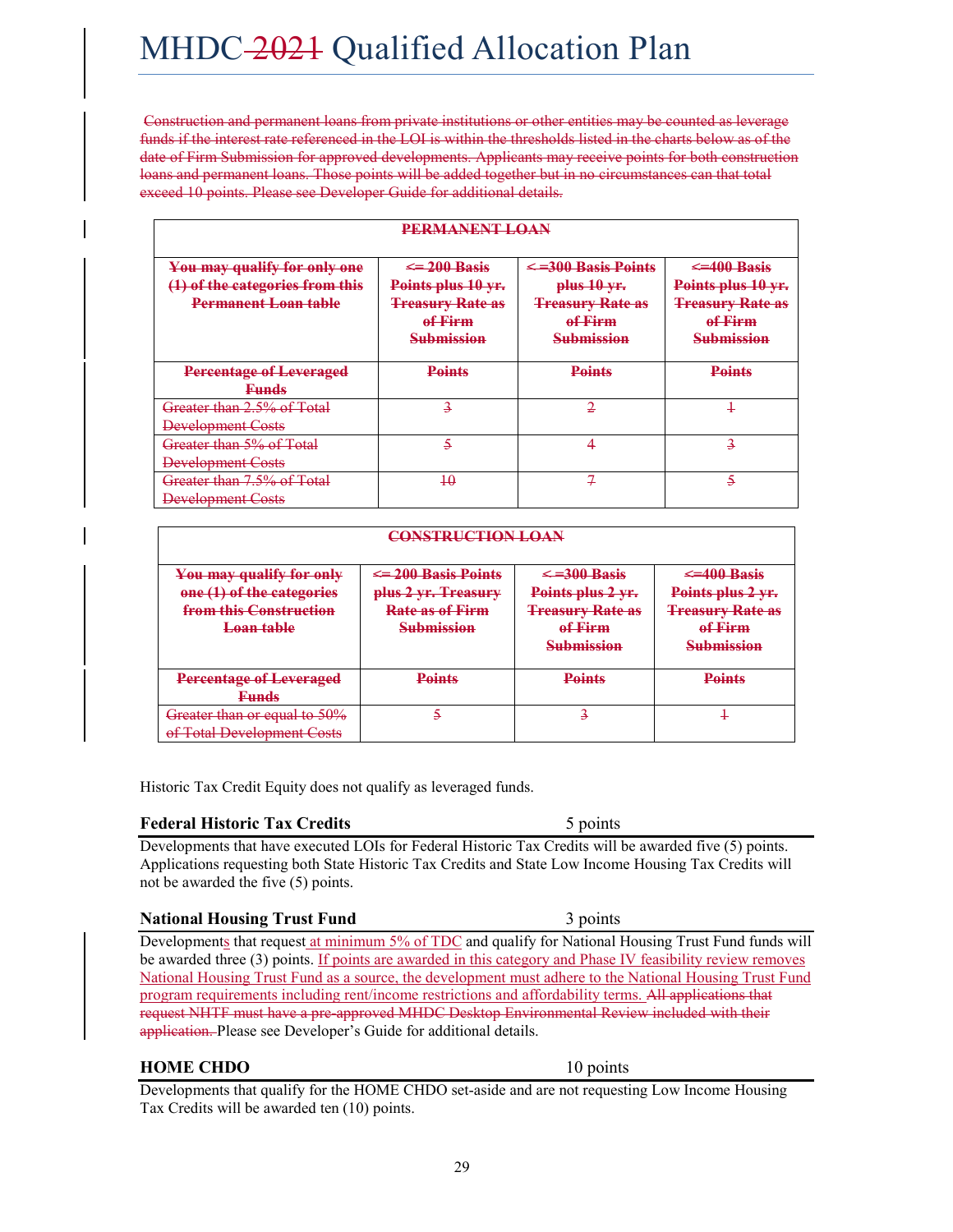#### **Total Development Costs** 10 points

Applications that are submitted under the MHDC defined Total Development Cost Maximum will be awarded ten  $(10)$  points. For applications submitted under the  $2021$ this Plan- $\overline{OAP}$ , points will not be awarded for this category.

#### **Rental Assistance** 5 points

Development proposals that include committed rental assistance for at least 15% of units will be awarded five (5) points. Developments with Rural Development, Project Based Section 8 or Public Housing will be eligible for the points in this category. MHDC will accept rental assistance commitments for at least three year terms. Longer commitments will be viewed more favorably in the Underwriting Phase.

### **Credit Efficiency** 0 - 7 points

Applications will be awarded points for credit efficiency based on the eligible LIHTC amount per LIHTC bedroom using the criteria below. Applications will be divided into four categories: (1) Family New Construction; (2) Senior New Construction; (3) Family Rehab; and (4) Senior Rehab. A "safe harbor" will be determined for each category. The Average Eligible LIHTC amount per LIHTC bedroom will be determined for each category based on the eligible LIHTC amount per LIHTC bedroom data in the 2021 submitted applications under this Plan. The Safe Harbor for each category is  $102.5\%$  above and  $102.5\%$ below the Average Eligible LIHTC amount per LIHTC bedroom for each respective category. Applications will be scored as follows:

| <b>Credit Efficiency</b>                                          |  |
|-------------------------------------------------------------------|--|
| Eligible LIHTC amount per LIHTC bedroom is WITHIN the Safe Harbor |  |
| Eligible LIHTC amount per LIHTC bedroom is BELOW the Safe Harbor  |  |
| Eligible LIHTC amount per LIHTC bedroom is ABOVE the Safe Harbor  |  |

LIHTC bedrooms must meet certain size minimums, to be determined by MHDC. Minimum bedroom sizes will be published at http://www.mhdc.com/rental\_production/20212022-fy-items/index.htm.

Please refer to the MHDC Developer's Guide for the exact method to calculate Credit Efficiency.

### **DEVELOPMENT TEAM**

### **Non-Profit Set-aside and HOME CHDO** 5 points

Developments that qualify for the non-profit set-aside as defined in section III of this Plan and/or developments that qualify for the HOME CHDO set-aside will be awarded five (5) points. Pursuant to the Code, 4% TE Bond applications do not qualify for the Non-Profit Set-aside.

### **Development Team Prior Performance** 0 – 25 points

An application will be awarded up to twenty-five (25) points based on a Development Team's prior MHDC performance. Significant cost increases, significant additional funding requests, responsiveness, timeliness, compliance with MHDC's Asset Management Division, and consistency over time will be considered. Developers, Co-developers, General Contractors, Management Agents and Syndicators will be evaluated as a team and MHDC will consider the prior 5 years. An application submitted by a developer with no prior experience with MHDC, but which includes other Development Team members that do have prior experience with MHDC will be evaluated based on the prior performance of the entire Development Team and may earn up to a maximum 25 points.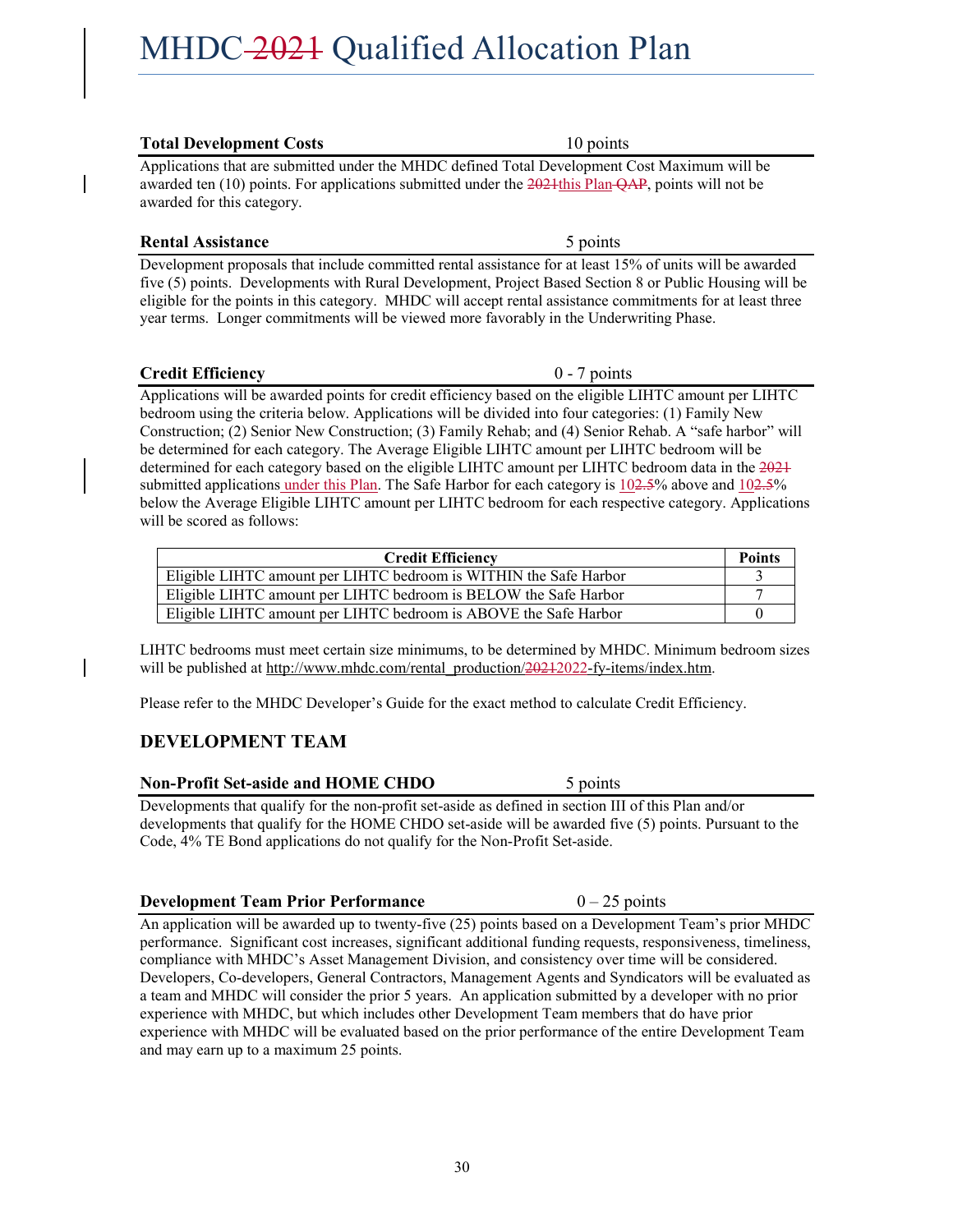## **D. Underwriting/Selection Criteria – PHASE IV**

Points earned in Phases II and III determine qualification for review and funding consideration in Phase IV. Priority Group and Non-Priority Group applications that earn a minimum of 90 combined points in Phase II and Phase III qualify for funding consideration. MHDC reserves the right to evaluate, and recommend for funding, applications that do not earn 90 points or more to the extent necessary to meet the Geographic Region allocation goals reflected in Section D of the Reservation Process of the QAP. Final funding decisions are within the sole and complete discretion of MHDC.

The selection criteria incorporate both the federal preferences and selection criteria as described in  $\S42(m)(1)(B)(ii)$  and  $\S42(m)(1)(C)$  of the Code. The selection criteria must include:

- Project location;
- Housing needs characteristics;
- Project characteristics, including whether the project involves the use of existing housing as part of a community revitalization plan;
- Projects intended for eventual tenant ownership;
- Tenant populations with special housing needs or consisting of vulnerable persons;
- Sponsor characteristics;
- Tenant populations of individuals with children;
- Public housing waiting lists;
- Energy efficiency and overall sustainability; and
- Historic character.

Per the Code, states must give preference among selected developments to:

- Those serving the lowest income tenants;
- Those serving qualified tenants for the longest period of time; and
- Projects located in Qualified Census Tracts only if the development contributes to a concerted community revitalization plan, which is in-place at the time of application.

The Code also provides that states may include such other criteria as they deem appropriate and, except for the specified preference items, there are no requirements as to the relative weight of the various factors.

MHDC will give preference in funding to Priority Group applications as defined within this Plan.

During the application review, MHDC staff may conduct a review of each proposed site ("MHDC Site Review"). Each proposed site location must have a sign posted identifying it as a proposed MHDC development. The sign should be posted from the time MHDC receives the application until the Commission votes to approve or not approve the application. At a minimum, the sign must identify the developer and have a contact name and phone number. The MHDC Site Review will consist of a determination regarding the feasibility, marketability, appropriateness of the site(s) for the intended population, and assessment of any perceived environmental issues. For rehabilitation and conversion applications, MHDC staff expects to be able to enter the buildings. Additional supporting documentation may be required if any environmental concerns are identified.

Additional LIHTC responsibilities of MHDC include:

- Assurance that the amount of tax credits allocated does not exceed the amount "necessary for the financial feasibility of the project and its viability as a qualified low income housing project throughout the Credit Period";
- Evaluation of all projects for consistency with this Plan and for credit need, including projects using tax exempt bond financing;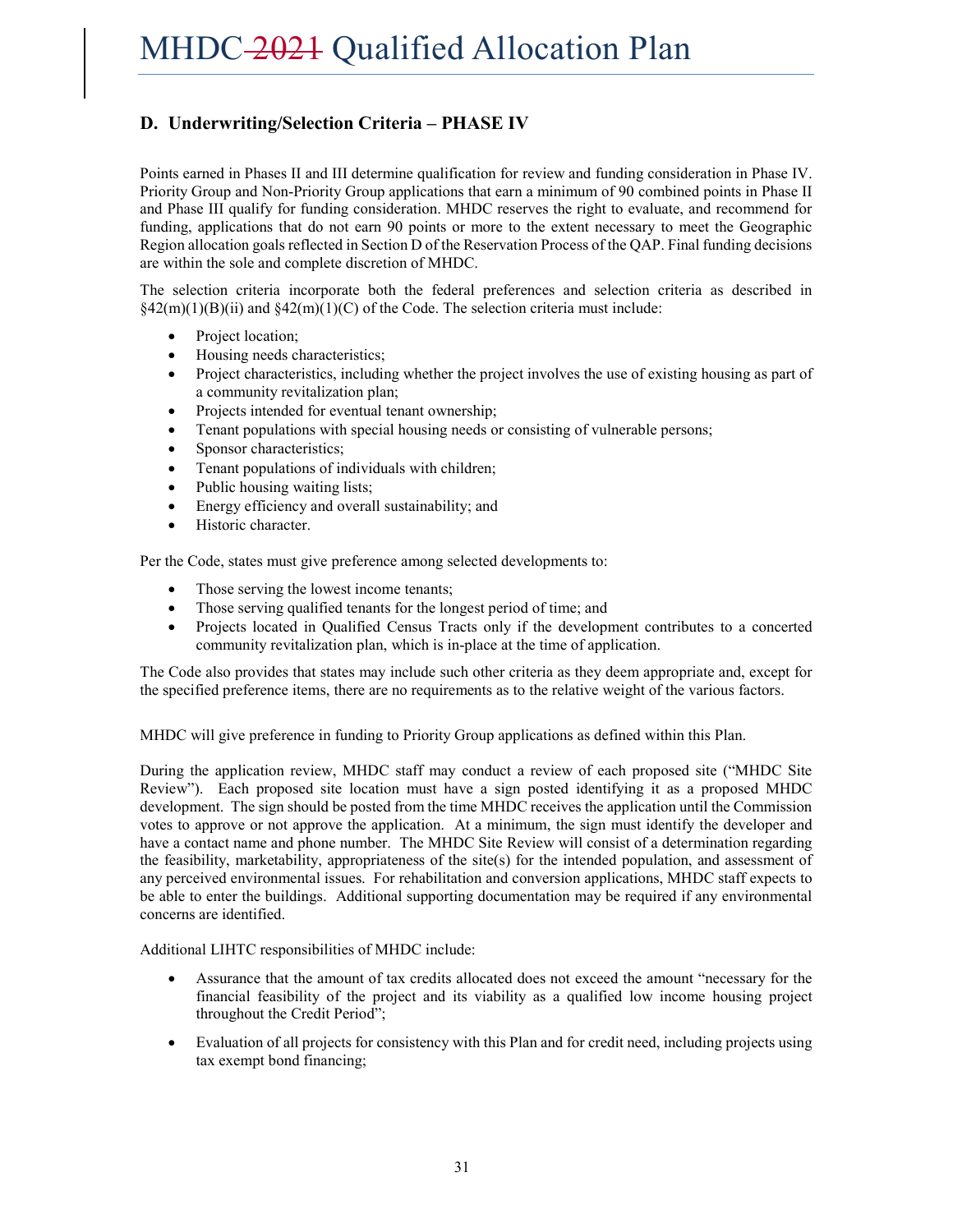- Execution of an agreement for "an extended low income housing commitment" for every project. This agreement must be recorded as a restrictive covenant binding on all successor owners, and must allow low income individuals the right to enforce the commitment in state court; and
- Monitoring of compliance with the provisions of §42 of the Code and notifying the Internal Revenue Service of any noncompliance.

#### **Geographic Region.**

An attempt will be made to allocate the 9% Credit (both federal and state) across the state on a population proportionate basis, with the state divided into the following areas:

- a. **St. Louis Region 33%**: Franklin, Jefferson, St. Charles, St. Louis City and St. Louis counties.
- b. **Kansas City Region 19%**: Cass, Clay, Jackson, Platte and Ray counties.
- c. **MSA-Rural Region – 20%:** Cape Girardeau MSA (Cape Girardeau and Bollinger counties), Columbia MSA (Boone, Cooper and Howard counties), Jefferson City MSA (Callaway, Cole, Moniteau and Osage counties), Joplin MSA (Jasper and Newton counties), Springfield MSA (Christian, Dallas, Greene, Polk and Webster counties) and St. Joseph MSA (Andrew, Buchanan and DeKalb counties).
- d. **Rural Region 28%**: All other counties.

**Development Characteristics.** It is important the development's characteristics are appropriate for the intended tenant population. The following characteristics will be reviewed closely:

#### **a. Tenant Population**

It is important MHDC fund developments offering quality affordable housing to the populations that need it in the locations where it is needed. Items given consideration with regard to the intended tenants include:

- i. Tenant populations with special housing needs, such as persons with physical impairment and/or developmental disabilities, homeless individuals and families, seniors, and other underserved and/or at risk populations;
- ii. Individuals experiencing, or being treated for, or having a diagnosis or a history of mental illness;
- iii. Individuals on public housing waiting lists;
- iv. Individuals with children;
- v. Youth transitioning out of foster care;
- vi. Developments serving the lowest income tenants; and
- vii. The quantity, quality, and suitability of services provided or offered to the tenants.

#### **b. Development Size**

All applications submitted for consideration are limited to sixty (60) affordable units in a proposal.

Exceptions may include, but are not limited to, applications proposing a:

- i. Mixed-income development;
- ii. Development selecting income averaging as its tax credit set-aside where at least 10% of the units are designated as 80% AMI units;
- iii. Development to replace existing public housing and/or subsidized housing;
- iv. Development where at least 25% of the units are set aside as **Special NeedsPermanent** Supportive Housing or Vulnerable Persons housing units;
- v. Development that includes serviced enriched housing features;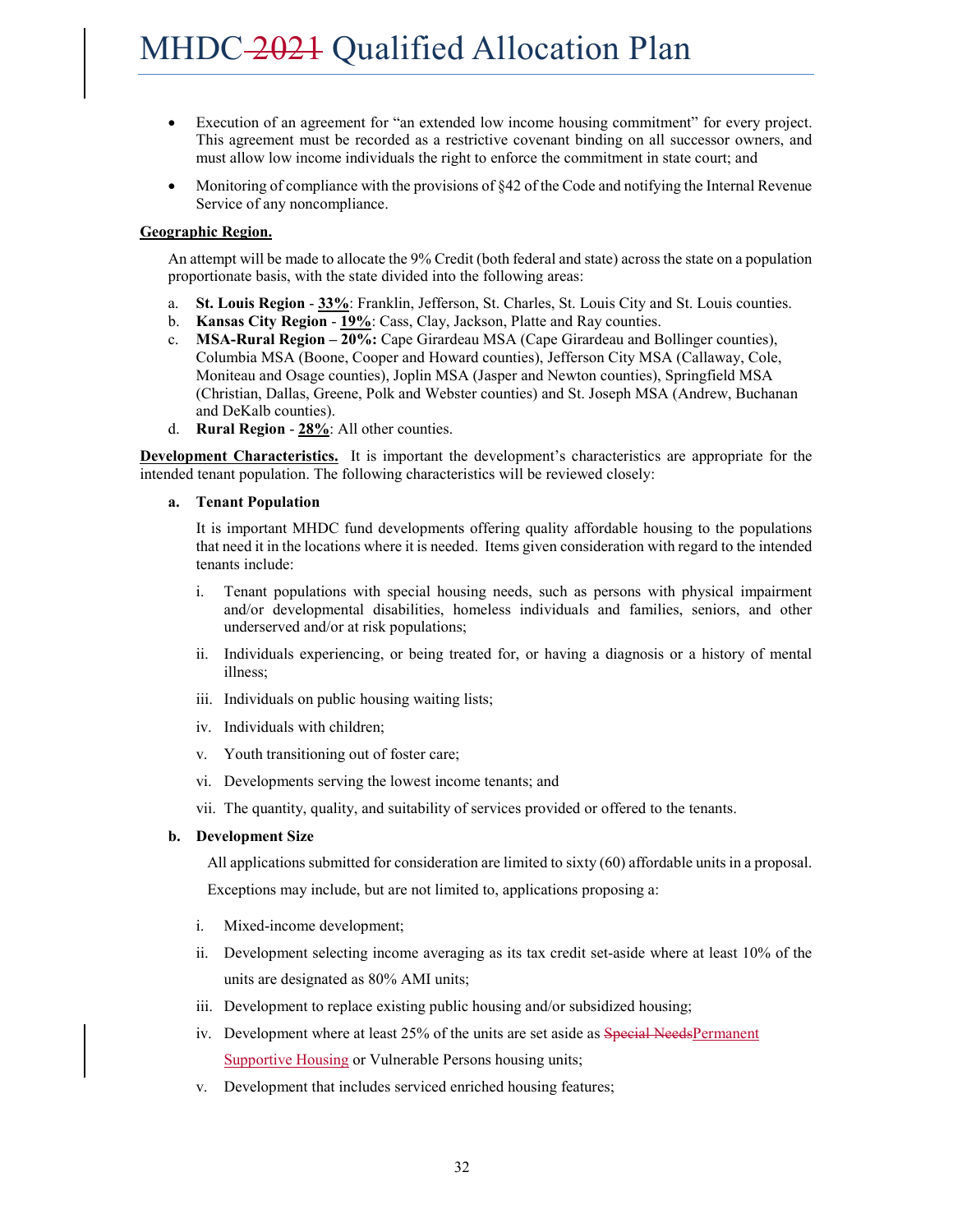- vi. Development that preserves existing affordable housing;
- vii. Development that is part of a municipal redevelopment plan; or

viii. Senior housing development.

**c. Type**

The type of development being proposed is an important characteristic and affects how the other selection criteria are applied. Developments will be evaluated on how they contribute to the goal of this Plan and the mission of MHDC. Developments fall into at least one of the following types:

- i. New construction;
- ii. Historic rehabilitation/adaptive reuse;
- iii. Acquisition/rehabilitation of existing housing; or
- iv. Developments intended for eventual tenant ownership.

Regardless of type, developments that obligate themselves to serve qualified tenants for the longest period of time are given extra consideration.

**c. Site** 

Each site will be reviewed by MHDC staff to determine the overall suitability of the site for affordable housing and for the intended population. Site reviews will consider:

- i. Marketability, or the likelihood that the site and improvements will be accepted by the target population;
- ii. Presence of environmental issues and concerns, including but not limited to habitat and wetland preservation, noise, proximity to floodplains, and proximity to other potentially hazardous land uses;
- iii. Neighborhood characteristics and land uses; and
- iv. Proximity to appropriate amenities and services.

#### **d. Design**

The design of each development will be examined closely to assess its appropriateness for the site, the market, and the population being served. The following will be taken into account when evaluating the application:

- i. Access into and out of the site and parking;
- ii. Placement of buildings on the site;
- iii. Development amenities, including but not limited to Wi-Fi access, community space, proximity to services, health and fitness space, playgrounds, picnic shelters, community gardens, trails, proximity to transit options;
- iv. Type and quality of materials;
- v. Energy efficiency and overall sustainability, including an MHDC approved sustainability certification;
- vi. Condition and suitability of structures being reused;
- vii. Scope of work for rehabilitation or renovation;
- viii. Population appropriate design features (for example, universal design features, interior and exterior common spaces, storage space, accessibility, adaptability, safety features, etc.); and
- ix. Exterior Design aesthetics that blend well with the surrounding area.

**MBE/WBE (Minority-Owned Business Enterprise/Women-Owned Business Enterprise).** In 2018, 32% of the total number of applications approved were MBE or WBE Developer proposals. The goal for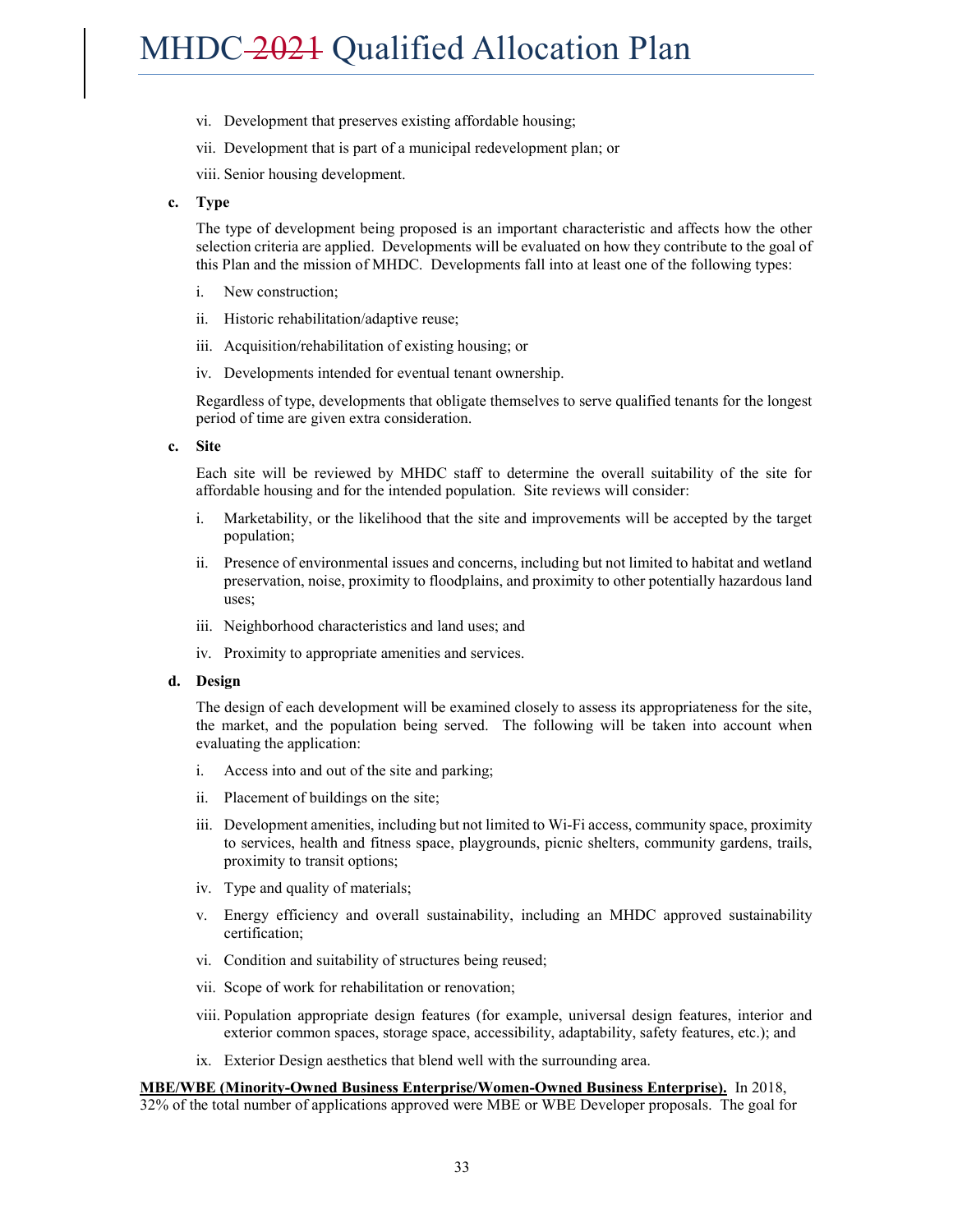2021this Plan is to match the 2018 percentage. In an effort to continue to promote this Initiative, MHDC will initiate efforts to develop outreach and/or workshop opportunities for MBE/WBE developers and businesses. An MBE or WBE Developer Application is one where: (1) the Developer is an MBE or WBE; (2) the Developer Group includes an MBE or WBE; (3) there is a Developer Mentor/Protégé relationship. In addition, all applicants must commit to meet the MBE/WBE participation requirements. See the Developer Guide for further details about the MBE/WBE Initiative.

**Market Characteristics.** It is important the development's characteristics are appropriate for the market in which it is located. The following will be analyzed for each proposal:

#### **a. Development Location**

Where a development is located affects almost all of the other selection criteria. Important considerations for location include, but are not limited to:

- i. New construction and conversion proposals must meet the following criteria:
	- o The proposed development shall not be located where the total of publically subsidized housing units (as defined in the Market Study Guidelines) equal more than 20% of all units in the census tract where the development will be located.
	- o If the proposed development is a new construction phased development, the previously approved development (i.e. Phase I or Phase II) must be 90% or greater leased up and have cost certified at least 90 days before the subsequent phased proposal can be submitted for consideration for funding. MHDC reserves the right to grant a waiver of this requirement at staff's discretion. The waiver must be requested and approved before application submission.
	- o Notwithstanding the competitive scores of applications in a Geographic Region, MHDC may in its sole discretion, limit the number of developments in a specific market or city if MHDC determines that there is insufficient demand or that a particular development would have adverse impact on low income housing developments existing in a given market area.

In the event that multiple applications are submitted for a given market area that cannot support all of the developments that would have received recommendation for Commission approval in a Geographic Region, MHDC may select one (1) or more that will best serve the market demand for the area.

o If the proposed development is located in the Kansas City or St. Louis Region, it shall not be located within a one (1) mile radius of any development that:

> (a) has been approved for Federal LIHTC, State LIHTC, HOME, or Fund Balance funding through MHDC within the previous two (2) fiscal-year funding cycles; and (b) is less than 90% leased-up at the time of application submission.

> Exceptions to the previous two criteria may include, but are not limited to, applications proposing a:

- o Mixed-income development;
- o Development to replace existing public housing and/or subsidized housing;
- o Development where at least 25% of the units are set aside as Special NeedsPermanent Supportive Housing or Vulnerable Persons housing units;
- o Development that qualifies for the IEH Priority;
- o Development that includes service-enriched housing features;
- o Development that preserves existing affordable housing;
- o Development that is part of a municipal redevelopment plan; or
- o Senior housing development.
- ii. Location in a qualified census tract only if the development will contribute to a concerted community revitalization plan that is in-place at the time of application;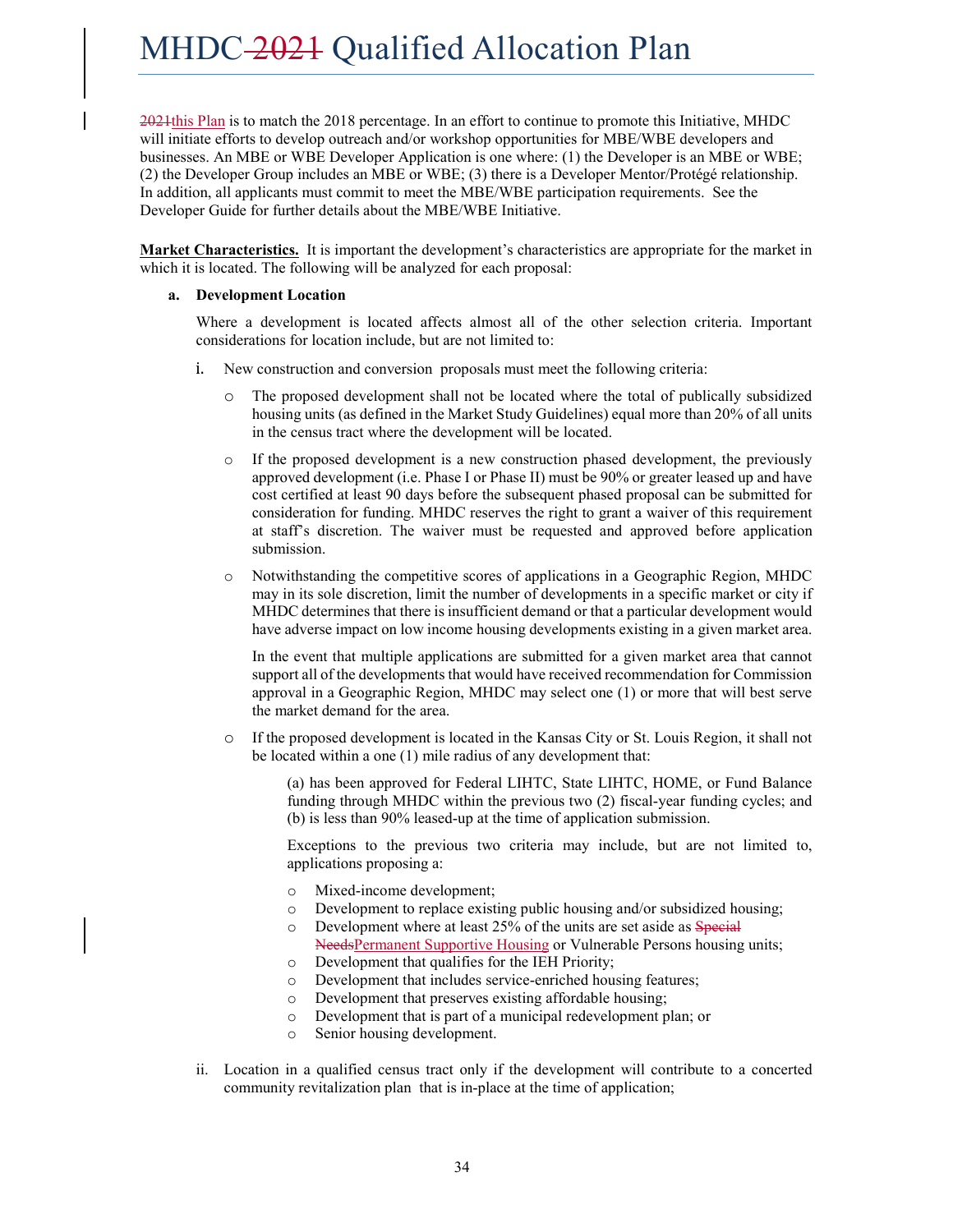- iii. Whether existing housing is used as part of a community revitalization plan;
- iv. Location in a community with demonstrated new employment opportunities and a proven need for workforce housing;
- v. Infill of existing stable neighborhoods; and
- vi. Commission-designated targeted areas (historical examples: Joplin MSA and the City of Berekley LIHTC set-aside in 2012 in response to natural disaster).

#### **b. Housing Needs**

Developments must address the affordable housing needs of the state, region, and locality where they will be located. Important considerations regarding market need include:

- ii. Number and growth of the population and intended tenant population in the market area;
- iii. Presence, condition, occupancy, and comparability of other affordable housing developments in the market area;
- iv. Presence, condition, occupancy, and comparability of market rate housing in the market area;
- v. Capture rate for the proposed development; and
- vi. Housing needs of the special needspermanent supportive housing or vulnerable persons population in the market area.

No application proposing the delivery of new units will be approved if it is deemed by MHDC to adversely impact any existing MHDC development(s), exist in a questionable market, or create excessive concentration of multifamily units.

**Development Team Characteristics.** A development team's experience with affordable housing, MHDC, and the type of development being proposed is important. The following development team members will be evaluated: Developer(s), General Partner(s), Management Agent, Syndicator(s)/Investor(s), Contractor, Architect, Sustainable Design Team, Consultant(s), Lead Referral Agency (for special needspermanent supportive housing or vulnerable persons housing), and the service provider (for service-enriched housing).

Evaluations will assess the experience, performance, financial strength and capacity to complete the proposed development in a timely and efficient manner.

Items considered will include, but are not limited to:

- i. Number of affordable developments completed;
- ii. Occupancy of developments owned and/or managed;
- iii. Number of developments in the planning and development stages;
- iv. Performance, quality, and condition of previously completed developments;
- v. Previous and outstanding compliance issues; and
- vi. Performance regarding MHDC deadlines for previous funding awards.

The proposed general partner, developer, and general contractor will be assessed for their capacity to successfully manage the pre-development, closing, construction, and lease-up of the proposed development in addition to previously approved developments currently in those stages of development.

Development team members not in good standing with MHDC or its programs will not be approved for funding.

**Feasibility.** Applications will be evaluated to determine feasibility and viability throughout the Compliance Period using the assumptions provided by the applicant. MHDC will evaluate:

a. **Sources** 

All developments must demonstrate sufficient sources are available to assure feasibility. For non-MHDC sources, a commitment letter from the proposed provider indicating the amount and terms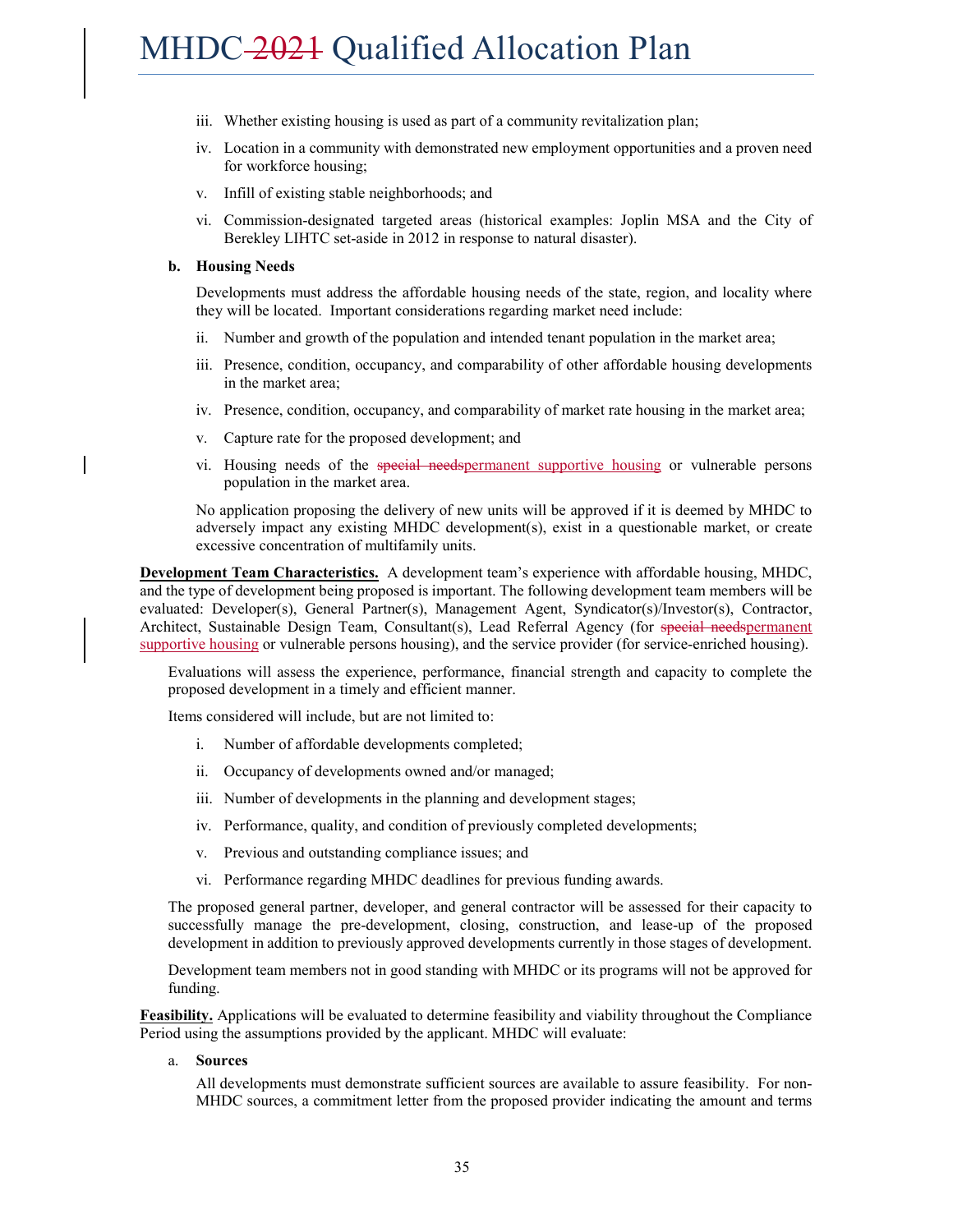of financing must be included with the application. The type of financing and the source of all financing will be taken into consideration.

#### b. **Uses**

Development costs must be reasonable and competitive for the type of development and location being proposed. Sources and uses must balance.

#### c. **Income**

Rents must be appropriate for the market and affordable for the intended population. Other sources of income must be documented to determine feasibility or the size of MHDC debt, if any.

#### d. **Expenses**

Operating expenses must be adequate, reasonable, competitive, and appropriate for the market and type of development being proposed.

#### e. **Long-Term Viability**

Operating projections must indicate the development is viable for the greater of (i) the entire Compliance Period, (ii) the term of any MHDC financing, (iii) HOME affordability period (if applicable), or National Housing Trust Fund affordability period (if applicable).

#### f. **Timing**

The timing of due diligence, financing commitments, and regulatory approvals will be considered when assessing an applicant's ability to proceed. Consideration will be given to applicants demonstrating they can proceed in a timeframe consistent with the requirements of the Code or, for tax-exempt bond-financed applications and/or applications utilizing historic tax credits, the allocation process established by the Missouri Department of Economic Development.

#### g**. Investment Potential**

Applications will be evaluated for their potential to attract investors for the Federal LIHTC and State LIHTC, if applicable, based on the potential amount of Federal LIHTC and State LIHTC, if applicable, the size of the proposed development, the market, the experience and strength of the development team and financial feasibility. The strength and previous performance of all investors will be taken into consideration during the feasibility review.

MHDC will not allocate a credit amount exceeding the amount necessary to assure development feasibility.

**Community Impact.** MHDC seeks to allocate funding to developments that appropriately and efficiently improve their communities. Impact may be weighed using:

- a. **Local Jurisdiction and Community Comments.** Comments from the local jurisdiction, including but not limited to chief executive officers and community members.
- b. **Catalytic Effect.** Developments that will successfully encourage further development or redevelopment in the community are encouraged, as are developments that are part of a larger community redevelopment effort or part of a concerted community revitalization plan.
- c. **Community Needs.** How a development will address the needs of the population and community it intends to serve is important. The existing stock of affordable housing and demographic trends in the area will influence the needs of the community and ability of the development to meet those needs.
- d. **Redevelopment Plan.** Applications that are a part of a redevelopment plan which has been approved/adopted by a local government will receive a preference in funding. The application must include a letter from the local authorizing official that the proposed development is a part of the redevelopment plan. The application should also include a detailed description of the plan. A Redevelopment Plan should do the following:
	- o Identify planned public and private development in the community;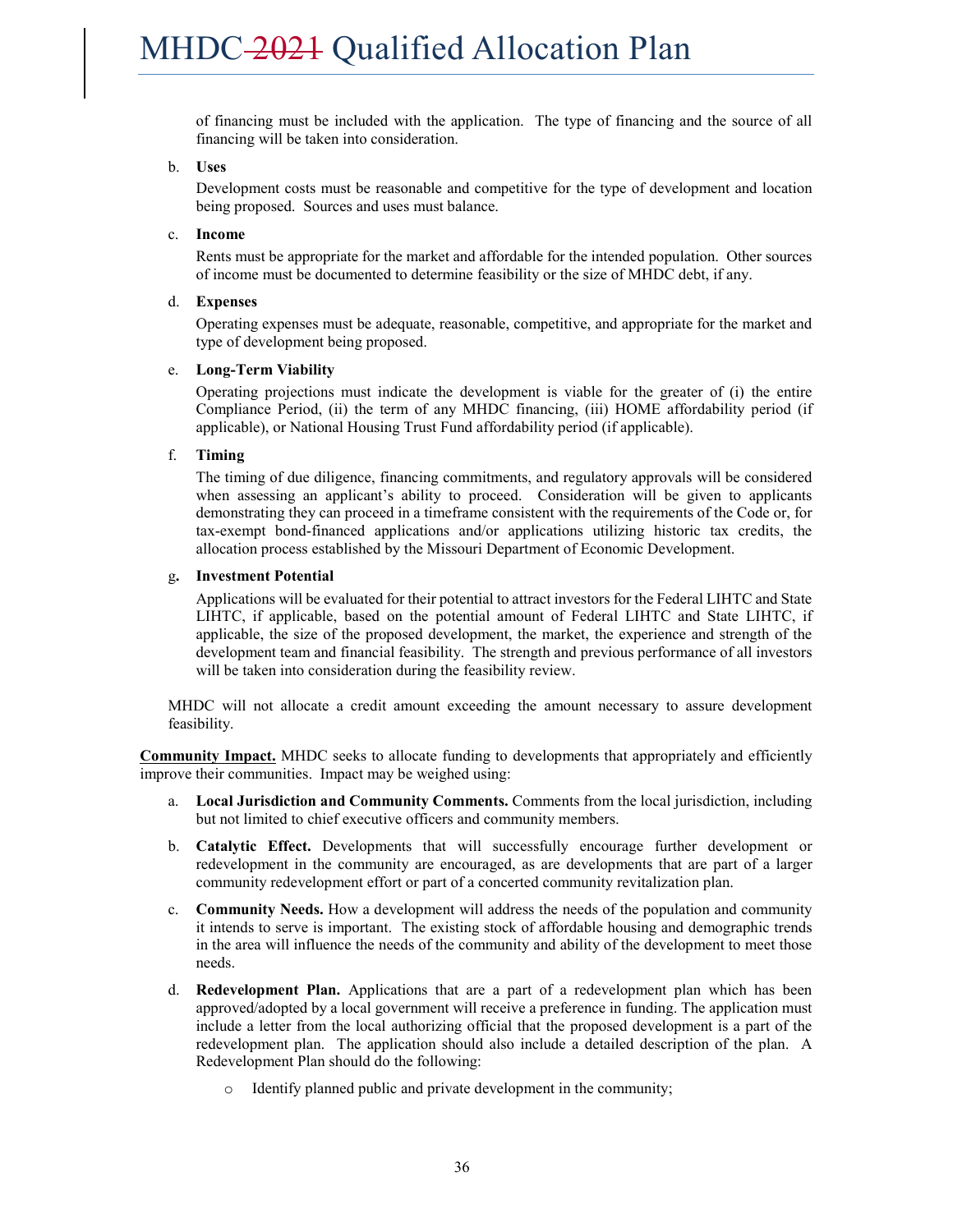- o Identify any resources committed to development;
- o Set clear geographic boundaries for the community;
- o Describe the community;
- o Address housing and non-housing development, including infrastructure, amenities, and/or services beyond credit development;
- o Identify goals and action steps; and
- o Identify community partners.

**Economic Impact.** The economic impact to Missouri of a proposed development is an important factor. MHDC will evaluate the Missouri economic impact of each proposal using information within the application, items to be measured include, but are not limited to:

- Proposed services that will be performed and/or proposed products that will be provided by Missourians;
- The economic impact returned to the State of Missouri through tax revenue obligations, or otherwise;
- The Development Team's economic presence within the State of Missouri, including Missouri employee statistics; and,
- For senior and Set-Aside Preference, including IEH, development proposals, projected Missouri savings in Medicaid expenses.

Notifications. The Code requires MHDC, as the Housing Credit Agency, to notify the chief executive officer of the local jurisdiction where each proposed development is located and provide such individual(s) a reasonable opportunity to comment on the project. If an application satisfies the Initial Review and Primary Documentation Review requirements, a notification will be sent to the chief executive officer of the local jurisdiction, the state senator and state representative for the district of the proposed development, and the executive director of the local public housing authority. Those notified will be given a reasonable opportunity to comment on the proposed development and MHDC will consider the comments received and may contact the local jurisdiction for additional information. MHDC will publish a notice in a regional newspaper requesting public comment on the development and make the list of applications available online through www.mhdc.com for review and comment. Public hearings will be held in person or remotely in various locations throughout the state to afford the public a reasonable opportunity to comment on developments proposed in a given region.

# **IV. ALLOCATION PROCESS**

### **A. Conditional Reservation**

Applications receiving approval will be awarded a conditional reservation shortly after approval ("Conditional Reservation"). A Conditional Reservation will describe the type, amount(s), terms, and requirements applicable to the development in question. Conditional Reservations will be subject to the requirements MHDC staff determines necessary or appropriate to assure the development will meet the goals of this Plan in a timely manner.

All developments receiving a Conditional Reservation must submit a Firm Submission package no later than the date established in the Conditional Reservation.

For at least one (1) year after the last building is placed in service, monthly rents cannot exceed the MHDCapproved rents reflected in the Firm Commitment and as determined at Tax Credit Issuance (defined herein). Any increase in annual rents must be approved by MHDC staff.

A Conditional Reservation is subject to rescission should the development fail to comply in a timely manner with the conditions thereof. This includes, but is not limited to, failure to provide evidence satisfactory to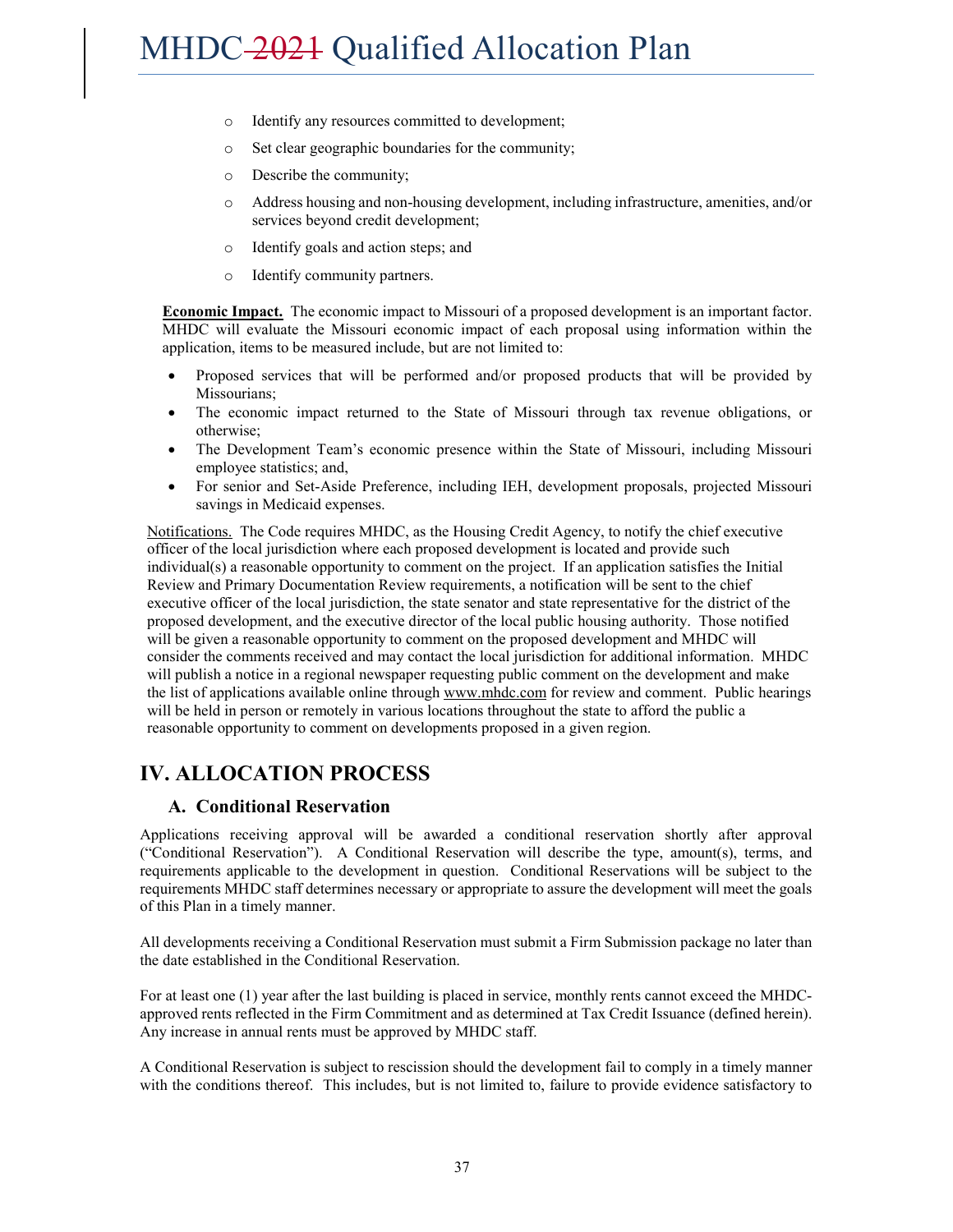MHDC staff of financial feasibility or sufficient progress toward Firm Submission, closing, and placement in service.

### **B. Carryover Allocation**

For developments with 9% Credit reservations, the Code allows an allocation of Federal LIHTC to a qualified building(s) that will not be placed in service in that year ("Carryover Allocation"), provided that:

- 1. The building(s) is/are placed in service no later than December 31 of the second calendar year following the year of allocation; and
- 2. The taxpayer's basis in the building(s) is more than 10% of the reasonably expected basis as of the date that is one (1) year after the Carryover Allocation (Code  $\S42(h)(1)(E)(ii)$ ) ("10% Test"). The reasonably expected basis is the expected basis of the building(s) as calculated on December 31 of the second calendar year following the year the Carryover Allocation is made.

To successfully complete the 10% Test, no later than thirteen (13) months after the effective date of the Federal Carryover Allocation, the owner must submit all of the documentation required in the Federal Carryover Allocation, take ownership of the property, and admit the investor as the limited partner or member of the ownership entity.

For developments with 9% Credit reservations which are receiving an allocation of State LIHTC, a State Carryover Allocation will be issued for developments that qualify to receive a Federal Carryover Allocation. The Federal Carryover Allocation Agreement may be issued simultaneously with the Firm Commitment, according to the deadlines established in the Conditional Reservation and no later than the month of December in the year of reservation. The Carryover Allocation defines the amount of Federal LIHTC allocated to the development, the low-income unit set-asides, the percentages of median income to be served, the special housing needs or vulnerable persons units committed to, if any, the Building Identification Number(s) (BINs), and any other such requirements as MHDC may choose to include. The State Carryover Allocation details the amount of State LIHTC authorized and any other such requirements as MHDC may choose to include. Detailed description of the Federal Carryover Allocation and State Carryover Allocation is included in the Developer's Guide. MHDC reserves the right to request additional documents or certifications it deems necessary or useful in the determination that the development remains eligible for a Federal Carryover Allocation or State Carryover Allocation.

The credit amount defined in the Carryover Allocation may be reduced, if warranted.

MHDC retains the right to recapture a Carryover Allocation prior to the end of the two-year Carryover Allocation period allowed under the Code. Each Carryover Allocation will contain conditions precedent and deadlines which must be satisfied to secure a Tax Credit Issuance of Federal LIHTC, and State LIHTC, if applicable. Should the development or owner fail to comply with all such conditions and deadlines, MHDC staff may, in its sole discretion, rescind the Carryover Allocation and use the recaptured credits for other developments.

### **C. Tax Credit Issuance**

Any Development with a Carryover Allocation that does not place in service by the end of the second year following the allocation year is subject to having its allocation of Federal LIHTC and/or authorization of State LIHTC recaptured. The placed-in-service date for new construction is the date on which the building is certified as being suitable for occupancy in accordance with state or local law. The placed-in-service date for rehabilitation is the close of the 24-month period over which the expenditures are aggregated and the rehabilitation process is certified as being complete. See Internal Revenue Notice 88-116 for more information about placed in service dates.

MHDC will make the issuance of tax credits of Federal LIHTC and/or State LIHTC ("Tax Credit Issuance") after MHDC approval of all Tax Credit Issuance requirements (which includes, but is not limited to, approval of the cost certification) and conversion or permanent closing has occurred, if applicable. The Tax Credit Issuance amount is based on MHDC staff's final determination of the qualified basis for the building(s) based on an accountant's certification of final costs provided by the owner and a final determination of the Federal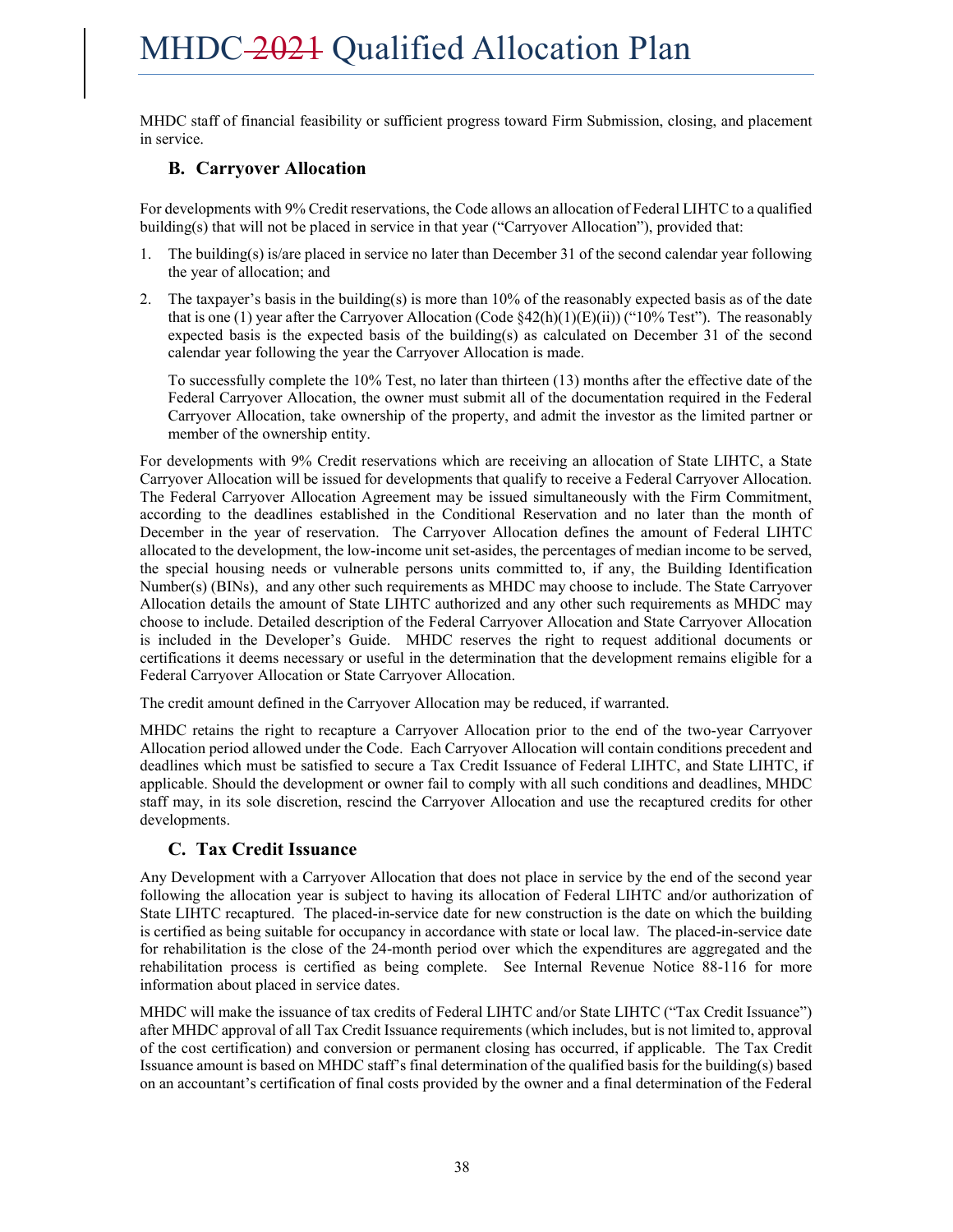LIHTC and State LIHTC amounts. The Tax Credit Issuance amount may be less than the amount reserved or allocated previously.

Owners can submit a request for Tax Credit Issuance at any time during the year but in no event should a request for Tax Credit Issuance be submitted later than two (2) months after the last building in the development is placed in service. The owner must meet all Tax Credit Issuance requirements of the Carryover Allocation to receive the Tax Credit Issuance. MHDC reserves the right to request additional documents or certifications it deems necessary or useful in determining if the development is eligible for Tax Credit Issuance.

MHDC will not issue IRS Form 8609(s) and Missouri Eligibility Statement(s), if applicable, until the following conditions have been met (no exceptions will be made):

- 1. Each building in the development is a qualified low-income building as defined by the Code. No 8609(s) and/or Missouri Eligibility Statement(s) will be issued for any portion of an incomplete development.
- 2. The owner and the development are in compliance with the terms of the LIHTC LURA.
- 3. The owner has provided a complete final application package (for the entire completed development) in the format required by MHDC staff. The developer fee and the contractor's fee allowed in the cost certification are limited to the amounts in the Firm Commitment. The developer fee is the lesser of the recalculation at cost certification following the formula in Section II(C)(6) above or the amount approved in the Firm Commitment.
- 4. The owner has provided a complete copy of the executed limited partnership agreement or operating agreement and all executed amended and restated partnership agreement(s) or operating agreements with all exhibits and schedules.
- 5. The owner has paid the tax credit fee and the compliance monitoring fee.
- 6. The owner representative and the management agent have successfully completed a compliance training session conducted or approved by MHDC staff and submitted proof of attendance in the form of compliance training certificates.
- 7. MHDC has completed its final inspection of the development.
- 8. MHDC has made its final determination of the credit amount and its final determination pursuant to  $§42(m)(2)$  of the Code.
- 9. All requirements included on the applicable MHDC checklist have been received and approved by MHDC. This includes funding of all required reserves.

Owners must file with MHDC executed copies of the 8609(s) and Missouri Eligibility Statement(s) for the first year in which credits are claimed, as indicated in the Compliance Manual (available at www.mhdc.com).

### **D. Transfer of Reservations and Allocations**

Without MHDC's prior consent, Conditional Reservations allocations, and/or Carryover Allocations are nontransferable except to an entity in which the transferring holder of the Conditional Reservation or Carryover Allocation is the general partner or controlling principal. Because all representations made with respect to the applicant, its experience, and previous participation are material to the evaluation made by MHDC, it is not expected that MHDC's consent will be granted for transfers to an unrelated entity unless a new application is submitted and receives the same approval required for the initial application.

### **E. Owner Elections**

1. **Applicable Credit Percentage**. The applicable percentage for New Construction and Rehabilitation credits is permanently fixed at 9% (except for Bond Developments). For Acquisition credits, the applicable credit percentage can be locked at either (i) the month in which such building is placed in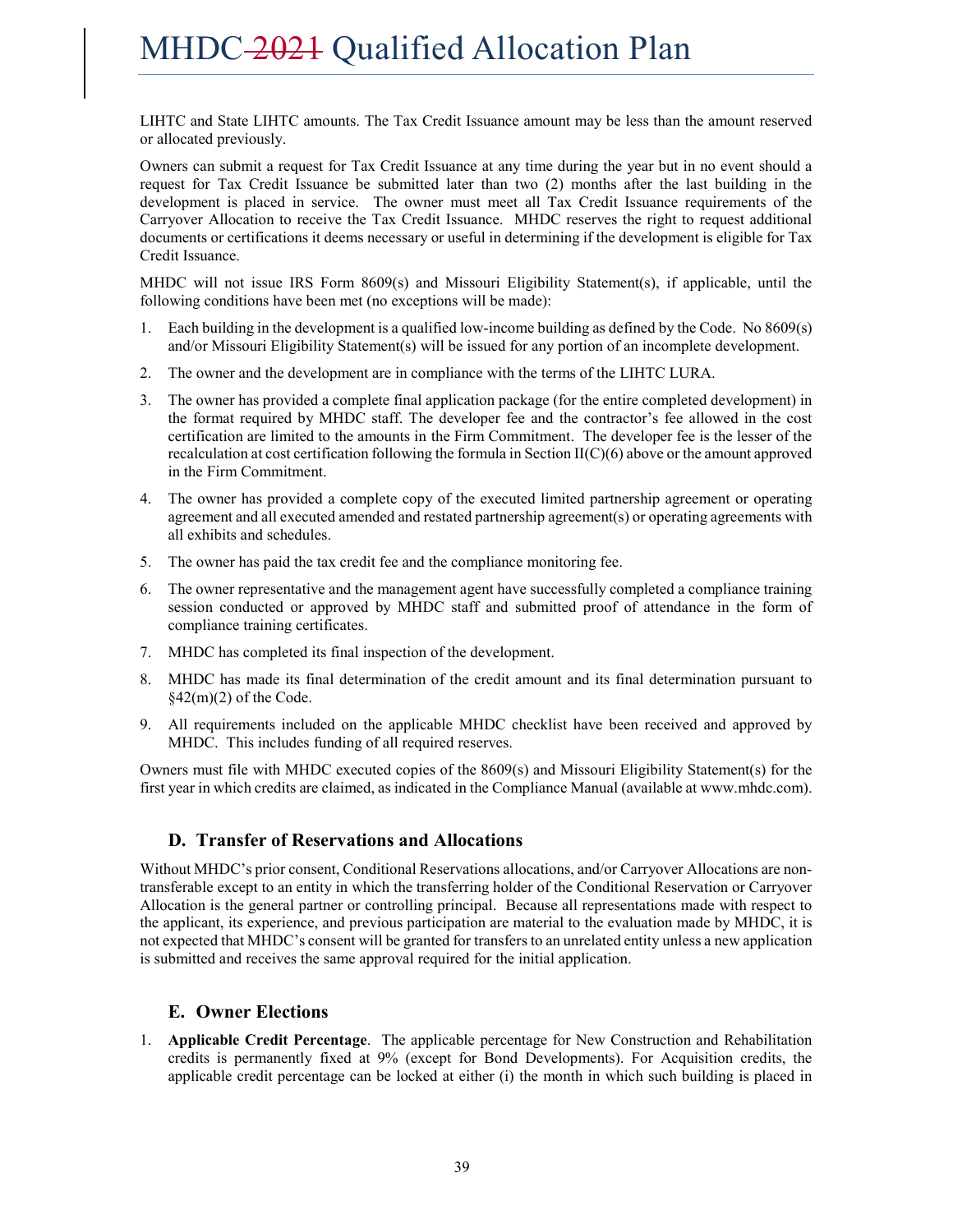service, or (ii) at the election of the taxpayer at the time of a Carryover Allocation. The Carryover Allocation provides a space for such election.

For Bond Developments, the applicable credit percentage is established at either (i) the month in which the building is placed in service, or (ii) at the election of the taxpayer, the month in which the bonds are issued. If the latter is desired, original hard copies of the Election of Applicable Percentage form signed by the owner and notarized and Issuer Statement Relating to Election of Applicable Percentage Election Statement from the bond issuer must be submitted to MHDC staff before the close of the fifth calendar day following the month in which the bonds are issued. Once both documents are received, MHDC staff will issue a letter to the owner confirming the month and rate that is locked.

2. **Gross Rent Floor**. Section 42(g)(2)(A) of the Code provides a low-income unit is rent restricted if the gross rent for such unit does not exceed 30% of the imputed income limitations applicable to the unit. Under Revenue Procedure 94-57, the effective date of the income limitation used to establish the gross rent floor is the date MHDC initially allocates a housing credit dollar amount to the development. This is typically the date of a Carryover Allocation, but if no Carryover Allocation is made, the date of Tax Credit Issuance will be used unless the owner designates a building's placed-in-service date as the effective date for the gross rent floor. Such designation must be made in the initial application. The Carryover Allocation specifies which designation was made by the applicant. The effective date used for the determination of the gross rent floor for developments not seeking a Carryover Allocation will be the date of Tax Credit Issuance.

For Bond Developments, the effective date of the income limitation used to establish the gross rent floor is the date MHDC issues the 42(m) Letter for the development, unless the Owner designates a building's placed-in-service date as the effective date for the gross rent floor. Such designation must be made by advising MHDC staff in writing prior to the placed-in-service date.

The gross rent floor election does not replace the MHDC requirement that the initial monthly rents for at least one (1) year after the last building is placed in service cannot exceed the MHDC Firm Commitment approved rents. Any increases in the annual rents must be approved by MHDC staff.

- 3. **Credit Period.** Section 42(f)(1) of the Code defines the Credit Period for Federal LIHTC as the ten (10) taxable years beginning with (i) the taxable year in which the building is placed in service, or (ii) at the election of the taxpayer, the succeeding taxable year. The State LIHTC mirrors the Federal LIHTC Credit Period and applicable requirements. If a qualified development is comprised of more than one (1) building, the development shall be deemed to be placed in service in the taxable year during which the last building of the development is placed in service. MHDC staff should be notified as each building is placed in service and provided a copy of the permanent and temporary, if any, certificate(s) of occupancy for the building.
- 4. **Minimum Set-Aside Test.** Each development must make a minimum set-aside election. The Owner must make an irrevocable election in the initial application of one of the following set-aside elections:
	- **a. 20/50 Minimum Set-Aside**: At least 20% of its total residential units must be both rentrestricted and occupied by qualified low-income households who earn less than 50% of the area median gross income ("AMGI") for that household size.
	- **b. 40/60 Minimum Set-Aside**: At least 40% of its total residential units must be both rentrestricted and occupied by qualified low-income households who earn less than 60% of the AMGI for that household size.
	- **c. Average-Income Minimum Set-Aside**: At least 40% of its total residential units must be both rent-restricted and occupied by qualified low-income households whose income does not exceed the income limitation designated for the respective unit, where the average of the income-designated units may not exceed 60% AMGI. The unit designations will be made in 10 percent increments. Units may be designated at 30, 40, 50, 60, 70, or 80 percent AMGI.

The Average-Income Minimum Set-Aside election will not be permitted for developments which contain buildings that will be resyndicated.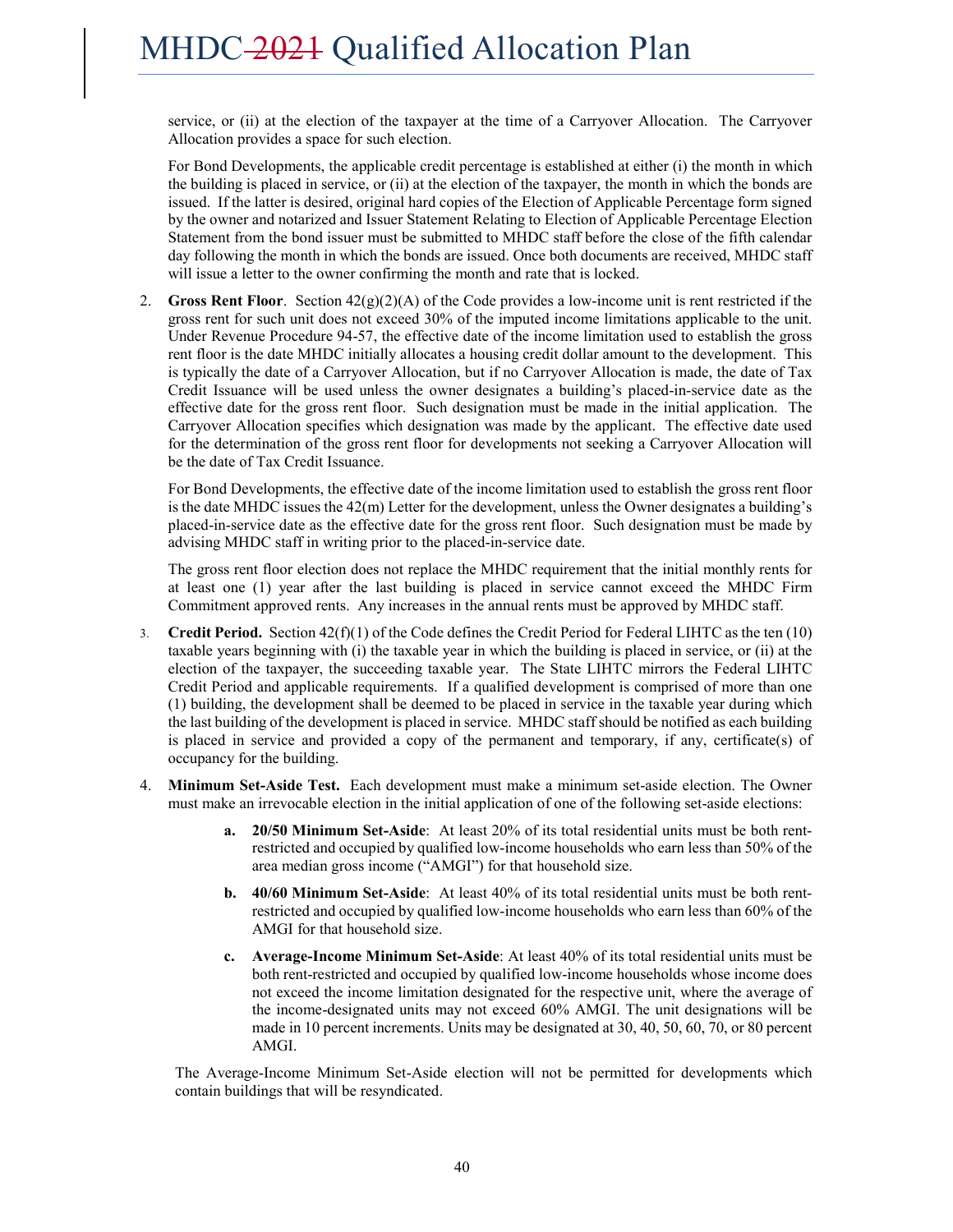### **F. Land Use Restriction Agreement**

Section 42(h)(6) of the Code requires LIHTC developments be subject to "an extended low-income housing commitment." MHDC complies with this requirement with the execution and recording of a LIHTC LURA. The LIHTC LURA sets forth the low-income unit set-asides, the percentages of median income to be served, AMGI unit designations, the special housing needs or vulnerable persons units committed to, if any, and any other such requirements MHDC may include as covenants running with the land for a **minimum of thirty (30) years** (or additional years if the development owner has committed to a longer use period). MHDC staff will use the information submitted with the application, Firm Submission, the signed Firm Commitment, and items submitted in connection with the construction closing to prepare the LIHTC LURA. The LIHTC LURA will be prepared and sent to the development owner to review and will be signed by MHDC staff and the owner at the construction loan closing. If the construction loan closing is not occurring at MHDC, MHDC will deliver the LIHTC LURA to the closing for execution by the owner. The LIHTC LURA cannot be altered in any manner without the consent of MHDC staff.

The title company will record the LIHTC LURA with any other closing documents to be recorded. The LIHTC LURA must be recorded prior to the filing of any deed of trust or other first lien encumbrance on the development. Section  $42(h)(6)(E)(ii)$  of the Code requires that even in the event of foreclosure, deed in lieu of foreclosure, or unwillingness to maintain the low-income status of the development, for a period of three (3) years, the following are not permitted: (i) the eviction or termination of tenancy (other than for good cause) of an existing tenant of any low-income unit, or (ii) an increase in gross rent for any low-income unit. The priority recording of the LIHTC LURA ensures all lien holders will honor these requirements of the Code. The original recorded LIHTC LURA must be returned to MHDC staff.

### **G. Bond Developments**

Under §42(h)(4) of the Code, Bond Developments may be entitled to the 4% Credit. The development must have received an allocation of private activity bond cap pursuant to §146 of the Code and principal payments on the bonds must be applied within a reasonable period to redeem the bonds. Tax credits are allowed for that portion of a development's eligible basis financed with the tax-exempt bonds. If 50% or more of a development's aggregate basis is so financed, the development is entitled to 4% Credits for up to the full amount of the qualified basis.

Bond Developments are required by the Code to apply through MHDC (as the Housing Credit Agency) for an allocation of 4% Credits and for a determination the development satisfies the requirements of this Plan. Although the application does not have to compete for 4% Credits from the State Housing Credit Ceiling, applicants must submit an application during the posted NOFA period and meet all requirements of the reservation process and this Plan.

MHDC staff will review the application, determine if the development is eligible and meets the requirements of this Plan, and make a determination of the development's tax credit amount.

If the bonds will be issued by a local Industrial Development Authority ("IDA"), MHDC, as the State Housing Agency, must perform an evaluation of the development according to the requirements of §42(m) of the Code. The IDA must submit a request on original letterhead to MHDC staff no later than four (4) business days prior to bond closing asking MHDC to issue the 42(m) Letter. MHDC staff will issue Building Identification Number(s) in the 42(m) Letter.

Developments receiving 4% Credits are required to follow the Tax Credit Issuance procedures described herein and to enter into a LIHTC LURA with regard to the development.

# **V. COMPLIANCE MONITORING**

Section  $42(m)(1)(B)(iii)$  of the Code mandates that MHDC, as the State Housing Agency, monitor all placed in service tax credit developments for compliance with the provisions of the Code. Developments approved for tax credits under this Plan must follow the HUD Multifamily Tax Subsidy Project ("MTSP") income limits in effect for the metropolitan area or county in which the property is located at the time a household leases a tax credit unit. HUD income limits for the Section 8 and HOME programs will prevail, as directed by HUD regulations, for tax credit units that are also Section 8 or HOME-assisted units. In addition, MHDC staff will monitor developments for compliance with the LIHTC LURA for any additional owner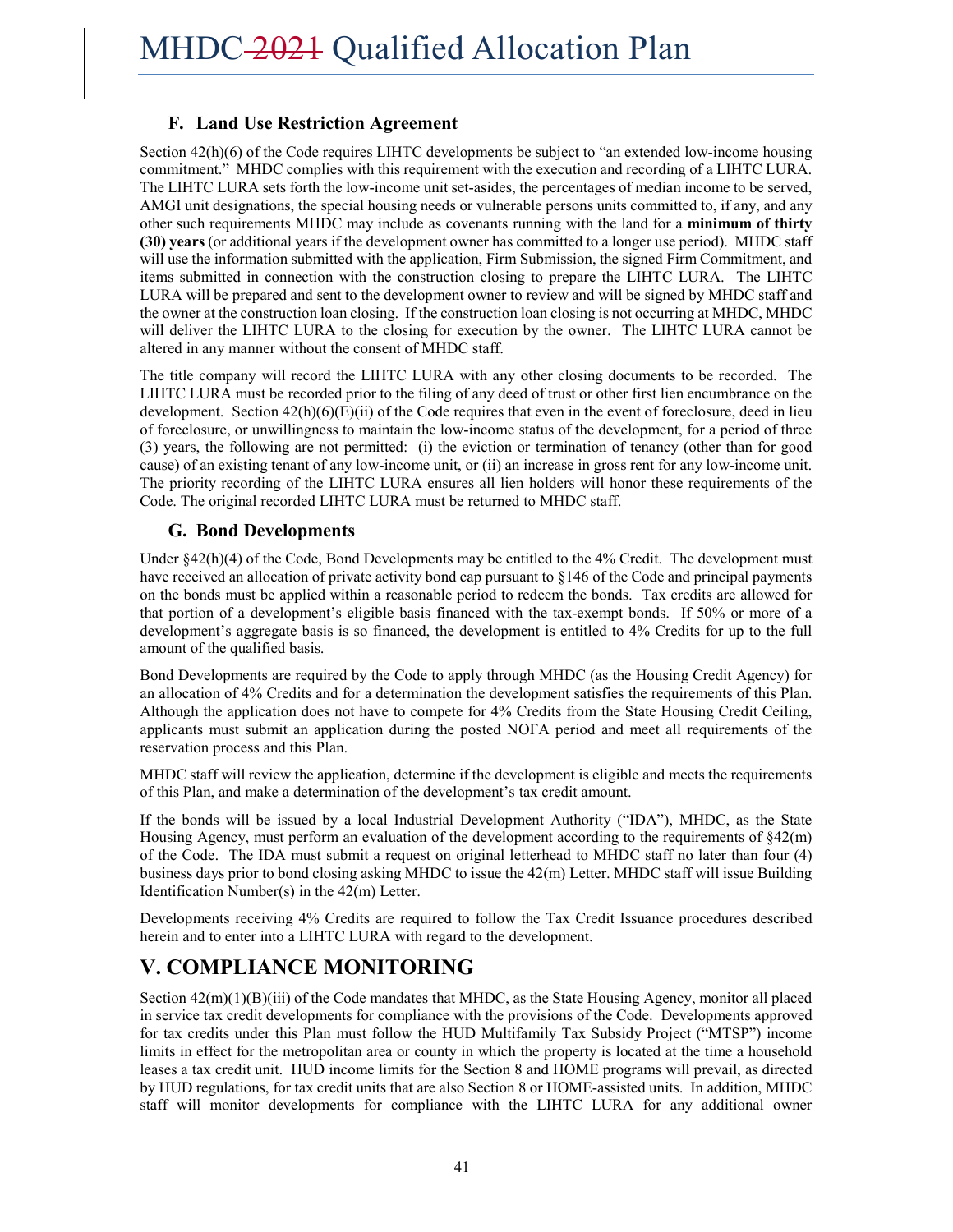commitments made in the development selection process (e.g., additional low income units or an extended low-income use period). Developers must finalize and receive approval for the unit mix and on-site management requirements prior to requesting a Firm Commitment. All owner representatives and their management agent representatives will be required to successfully complete a compliance training session conducted or approved by MHDC staff prior to the release of 8609(s).

Further information and guidance on compliance monitoring is included as supplemental to this Plan in the Developer's Guide and the MHDC LIHTC Compliance Monitoring Manual, as may be amended from time-to-time, and explains the LIHTC monitoring process in detail. Each owner is required to comply with the requirements described in the designated program manuals and guides, MHDC policies, and as set forth in the Code, and Treasury Regulation 1.42-5 provisions, including but not limited to:

**Record Keeping and Retention.** For each year in the compliance period and extended use period, the owner or its successor in interest shall keep records for each qualified low-income building in the Project, consistent with Treasury Regulation 1.42-5. The owner or its successor in interest shall retain these records for each building in the development for at least six years after the due date (with extensions) for filing the federal income tax return for that year. The records for the initial taxable year shall be retained for at least six years after the due date for filing the federal income tax return for the last year of the compliance period and extended use period of the building.

**Annual Certifications.** The owner shall make all necessary annual certifications for the preceding 12 month period, as described in Treasury Regulations 1.42-5 and as required by MHDC.

**Review and Inspections.** MHDC will review the certifications submitted and conduct on-site inspections of the developments pursuant to the required frequency. The number of low-income housing units and certifications to be inspected must be selected according to the minimum requirements as set forth in Treasury Regulations 1.42-5 and in a manner that limits advance notice to owners that their records for a particular year will or will not be inspected. MHDC may give an owner reasonable notice, pursuant to Treasury Regulations 1.42-5, that an inspection will occur so that the owner may assemble records.

**Notice of Noncompliance.** MHDC will provide written notice to the owner of a development if found to be out of compliance pursuant to Treasury Regulation 1.42.5. The notice will describe the events of noncompliance and advise the owner of the development of the time period to correct the events of noncompliance.

**Correction Period.** The correction period shall not exceed 90 days from the date the notice of noncompliance is sent to the owner. MHDC may extend the correction period for up to six months, but only if MHDC determines there is good cause for granting the extension. During the 90-day time period, or an extension thereof, the owner shall supply any missing certifications and bring the development into compliance with the provisions of the Code and Treasury Regulation 1.42-5.

**Notice to Internal Revenue Service.** MHDC will send a written notice to the Internal Revenue Service along with an IRS Form 8823 in the event of a finding of noncompliance by an owner. Copies of the IRS Form 8823 and the Internal Revenue Service notice will be forwarded to the owner.

**Liability.** Compliance with the requirements of the Code and MHDC requirements is the responsibility of the owner of the development for which the tax credits are allowable. MHDC's obligation to monitor for compliance with the requirements of the Code does not make MHDC liable for an owner's noncompliance.

# **VI. OTHER INFORMATION**

### **A. Program Fees**

MHDC may charge developments financed under the requirements of this Plan the fees listed below. MHDC reserves the right to charge additional fees as it deems necessary in the course of administering the Federal LIHTC and State LIHTC. Further discussion of applicable fees can be found in the Developer's Guide.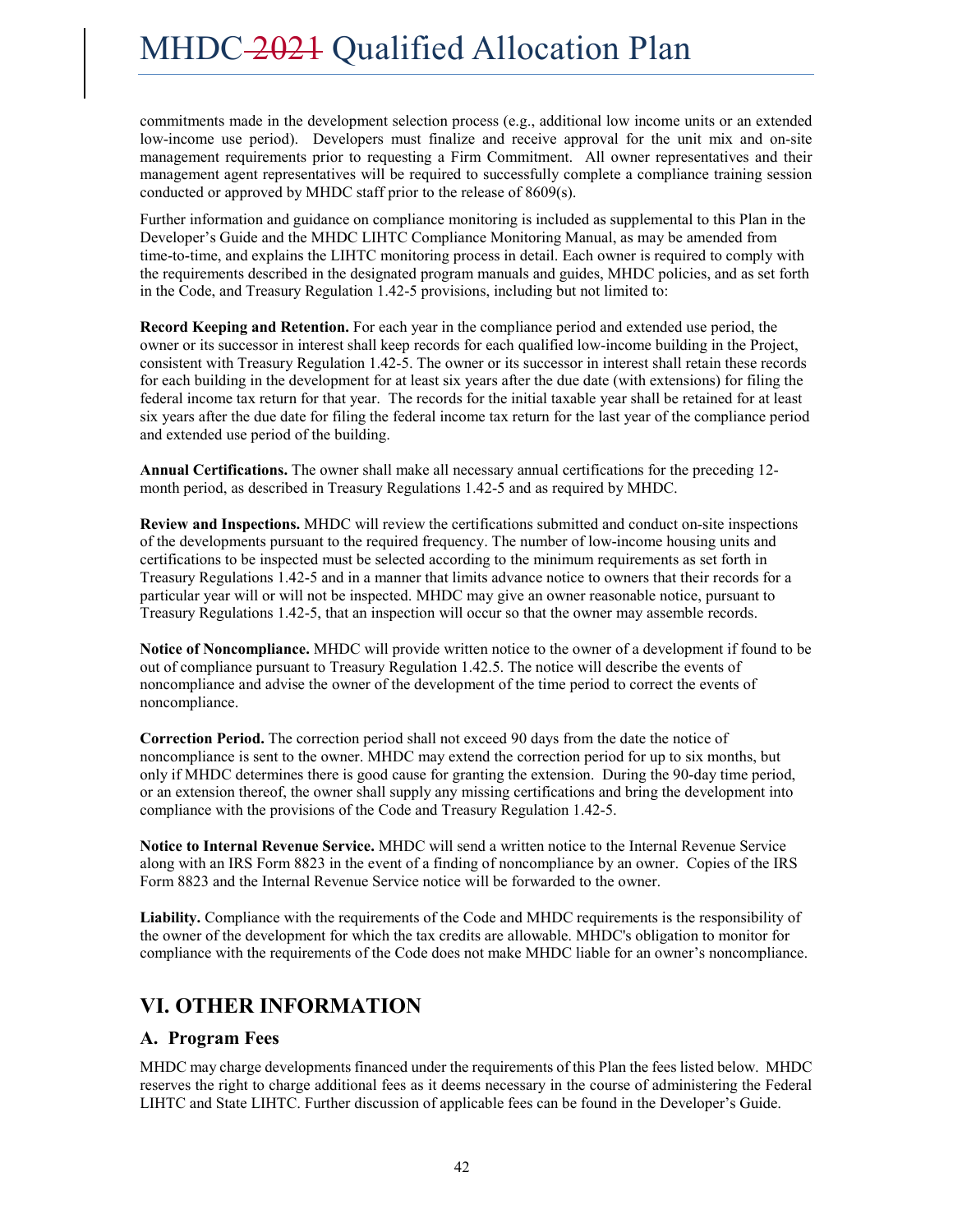- **1. Tax Credit Fee.** A fee equal to 7% of the approved annual Federal LIHTC amount must be paid with the execution of the Firm Commitment ("Tax Credit Fee"). The amount of the Tax Credit Fee is to be rounded up to the next dollar. The fee is non-refundable and will not be reduced or refunded if the Tax Credit Issuance amount is reduced or if the tax credits are returned or recaptured. If the Tax Credit Issuance amount is increased, the increased amount is subject to the fee and must be received prior to the issuance of 8609(s) and Missouri Eligibility Statement(s). The Tax Credit Fee cannot be included in eligible basis.
- **2. Appraisal Fee.** MHDC will require an appraisal to confirm the market value of land and improvements. If the proposed purchase price is not supported by the MHDC appraisal, the purchase price may be reduced to the appraised value. MHDC staff shall order the appraisal and assess a fee of \$6,500 which must be paid with the execution of the Conditional Reservation ("Appraisal Fee"). The Appraisal Fee is non-refundable.
- **3. Construction Cost Analysis Fee.** MHDC will order and assess a fee of \$5,000 for an independent third party report to provide an upfront construction cost analysis for all approved developments in excess of six (6) units ("Cost Analysis Fee"). The Cost Analysis Fee would be due with the Firm Submission. If a third party analysis is also required by the lender or investor on the property, MHDC will endeavor to work with that party to avoid duplicate costs.
- **4. Construction Inspection Fee**. A minimum fee of \$13,500 will be assessed to compensate either MHDC or a third-party inspector hired by MHDC staff for construction inspections ("Construction Inspection Fee"). The amount of the Construction Inspection Fee will be based on the estimated length of the construction period. See the Developer's Guide for guidance on estimated fees for budgeting purposes.
- **5. LIHTC LURA Recording Fee**. The owner will be responsible for the fee charged for recording the LIHTC LURA with the county in which the development is located. If MHDC records the LURA, the fee is \$160.
- **6. Compliance Monitoring Fee.** A compliance monitoring fee will be assessed to cover the costs of the IRS-required compliance monitoring program ("Compliance Monitoring Fee"). The fee is \$10 per lowincome unit (including employee use units) and workforce housing unit (occupied by households between 60% and 80% of the area median income) multiplied by thirty (30) years (the extended-use period). The Compliance Monitoring Fee must be paid once the last building in the development is placed in service. 8609(s) and Missouri Eligibility Statement(s) will not be issued until MHDC receives the Compliance Monitoring Fee. The Compliance Monitoring Fee cannot be included in eligible basis.
- **7. Document Revision Fee.** A fee of \$100 per form will be charged for revisions to an 8609 or Missouri Eligibility Statement or LIHTC LURA for (i) any corrections requested that were the result of incorrect information provided to MHDC staff by the owner, and (ii) any corrections requested more than ten (10) days after owner's receipt of the 8609, Missouri Eligibility Statement, or LIHTC LURA, as applicable.
- **8. Plan Review Worksheet Revision Fee.** A \$25 per unit fee may be charged if a revision of the unit number assignments are required after the submission of the fully-executed Plan Review Worksheet at Cost Certification.

### **B. Status Reporting**

Approved developments will be required to provide monthly progress reports in a format prescribed by MHDC staff. Information requested will be development specific and may include, but is not limited to, zoning and other local development approvals, firm debt, equity and/or gap financing, and construction progress toward development completion. Owners of developments that will not be placed in service in the year the reservation is made, may also be required to provide information regarding the owner's ability to meet Code and MHDC requirements to maintain its Carryover Allocation.

### **C.B. Development Changes**

A reservation of Federal LIHTC, State LIHTC, and/or MHDC funds is based on information provided in the development application. Until a development is placed in service, any material changes (for example, changes in the site, scope, costs, ownership or design, etc.); from what was submitted in the application will require written notification to, and approval by, MHDC. Changes of development characteristics which were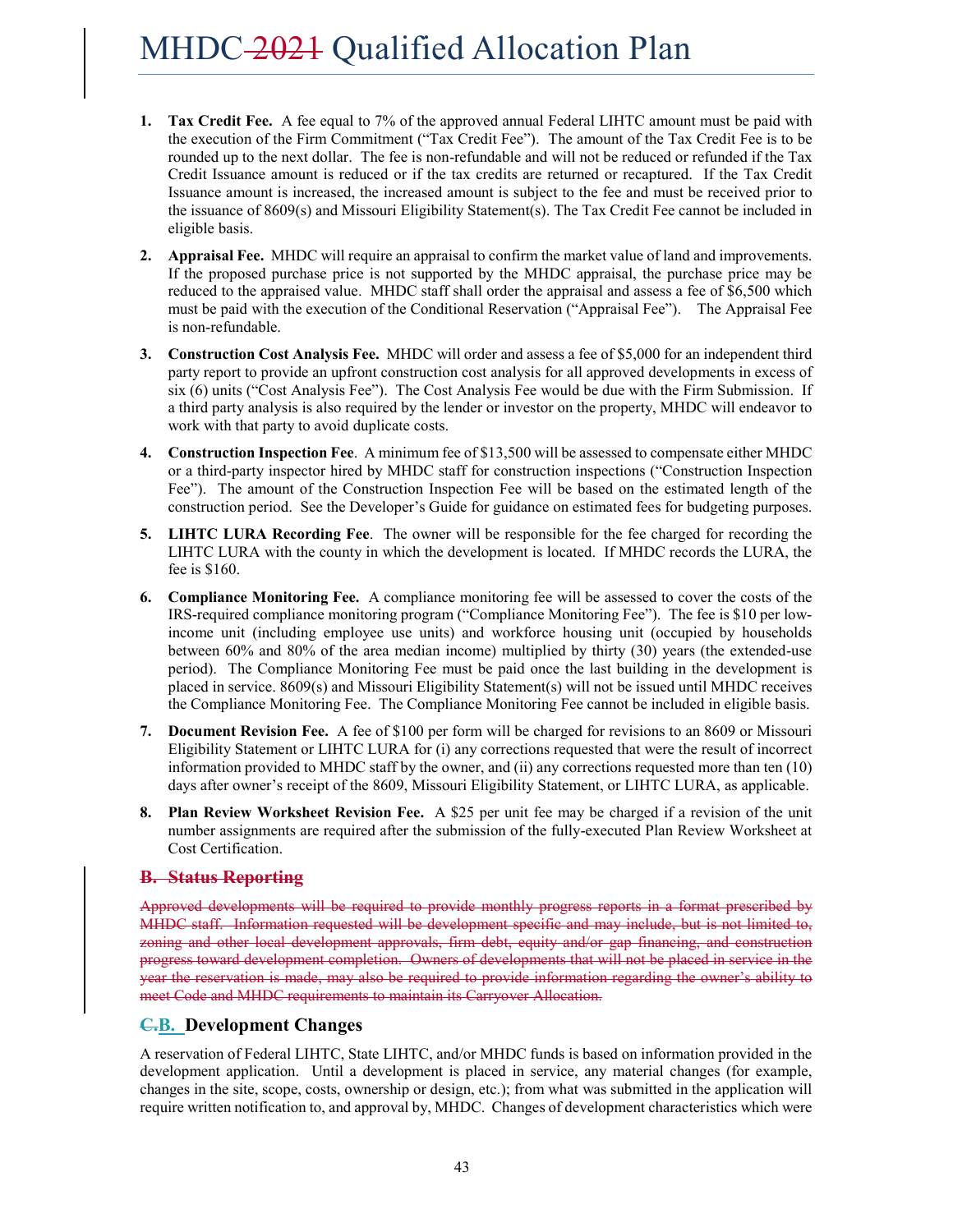the basis, in whole or in part, of MHDC's decision to reserve credits and/or provide MHDC funds may result in a revocation of the Conditional Reservation or a reduction in the amount of the tax credit award and/or MHDC funds.

### **D.C. Administration of the Plan**

MHDC reserves the right to resolve all conflicts, inconsistencies or ambiguities, if any, in this Plan or which may arise in administering, operating, or managing the Federal LIHTC and State LIHTC and the right, in its sole discretion, to modify or waive, on a case-by-case basis, any provision of this Plan not required by the Code. All such resolutions or any such modifications or waivers are subject to written approval by MHDC's Executive Director and are available for review, as requested, by the general public.

### **E.D. Amendments to the Plan**

MHDC reserves the right to amend this Plan from time-to-time for any reason including, without limitation:

- 1. To reflect any changes, additions, deletions, interpretations, or other matters necessary to comply with the Code or regulations promulgated thereunder;
- 2. To cure any ambiguity, supply any omission, or cure or correct any defect or inconsistent provision in this Plan;
- 3. To insert provisions clarifying matters or questions arising under this Plan as are necessary or desirable and are not contrary to or inconsistent with this Plan or the Code;
- 4. To comply with the State Act, as to State LIHTC matters; and
- 5. To facilitate the award of tax credits that would not otherwise be awarded.

All such amendments shall be fully effective and incorporated herein upon the Commission's adoption of such amendments. This Plan may be amended as to substantive matters at any time following public notice, public hearing, and approval by the Commission.

### **F.E.MHDC Discretionary Authority**

MHDC reserves the right, in its sole discretion, to:

- 1. Carry forward a portion of the current year's 9% Credit for allocation in the next calendar year;
- 2. Under certain conditions, issue a Conditional Reservation for a portion of the next year's 9% Credit;
- 3. Under certain conditions, issue a binding commitment for some portion of the next year's 9% Credit;
- 4. Limit the number of developments in a specific market or geographic area;
- 5. Award a Conditional Reservation based on the amount of tax credits requested relative to the amount of funding available. This could result in awarding tax credits for a development that will fully utilize the amount available, while denying credit to a development which requested more credit than is available, without regard to location or ranking;
- 6. Fund fewer than the number of units proposed in an application; and
- 7. Assert discretionary authority concerning all aspects of an application during the underwriting process.

Section  $42(m)(1)(A)(iv)$  of the Code requires MHDC to make available to the general public a written explanation for any exceptions made to the requirements of this Plan.

### **G.F. Other Conditions**

In making reservations or allocations, MHDC relies on information provided by or on behalf of the applicant. MHDC's review of documents submitted in connection with the tax credit allocation process is for its own purposes. In making reservations or allocations, MHDC makes no representations to the applicant or other party as to compliance of the development with the Code, Treasury Regulations, or any other laws or regulations governing Federal LIHTCs and/or State LIHTCs.

No member, director, officer, agent, or employee of MHDC shall be personally liable on account of any matters arising out of, or in relation to, the Federal LIHTC and/or State LIHTC.